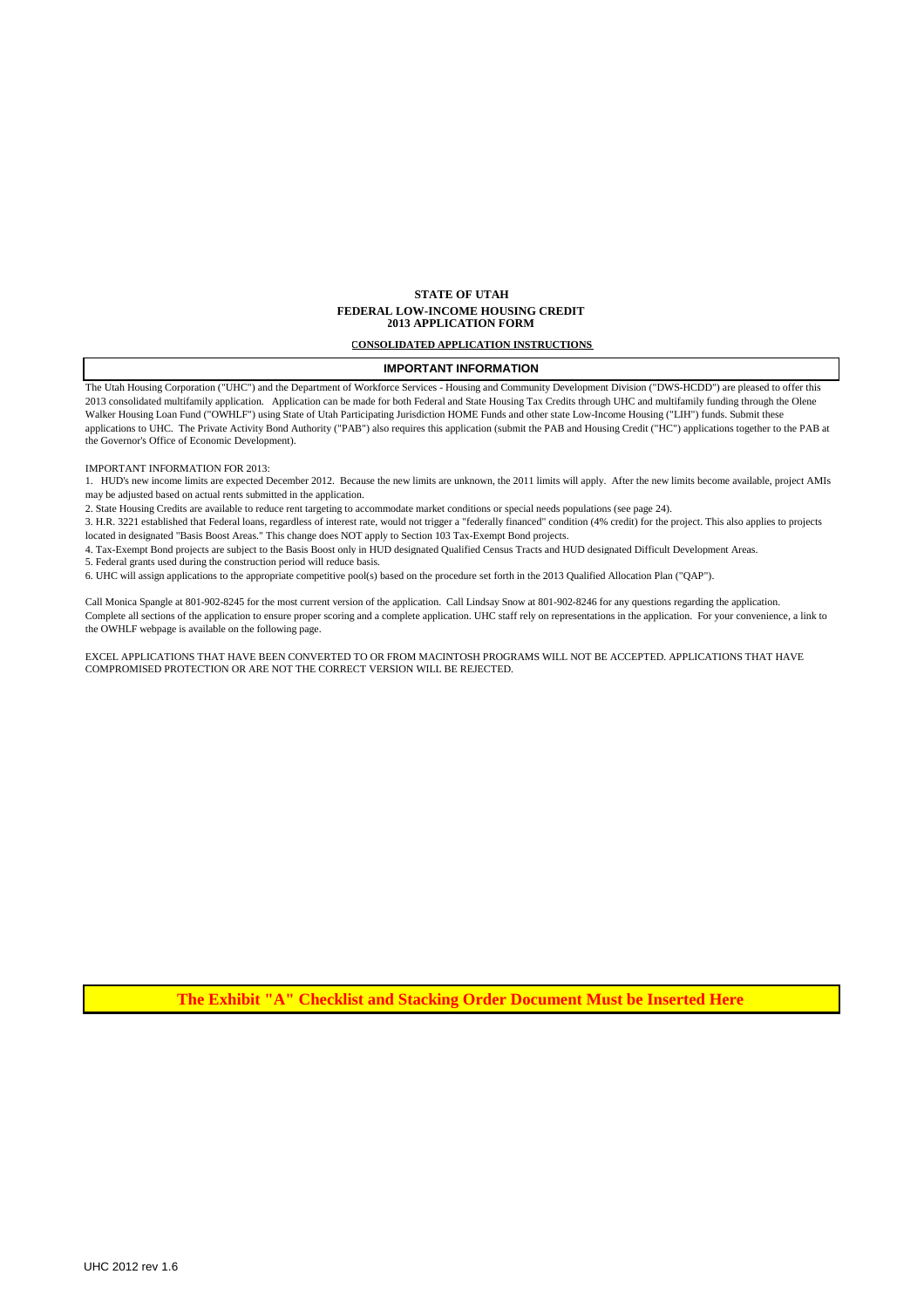#### **2013 CONSOLIDATED APPLICATION FORM STATE OF UTAH**

| Applications lacking documentation may be considered non-conforming and returned without consideration.<br>ALL scores must be supported by third-party documentation. |                                                                                                                                                                                                                                |                                                                |  |  |  |
|-----------------------------------------------------------------------------------------------------------------------------------------------------------------------|--------------------------------------------------------------------------------------------------------------------------------------------------------------------------------------------------------------------------------|----------------------------------------------------------------|--|--|--|
| Please Check Box if enclosed:                                                                                                                                         |                                                                                                                                                                                                                                |                                                                |  |  |  |
|                                                                                                                                                                       | 1. Submit the following number of CDs and Complete Application Packages as follows:<br>Original Application & Exhibits, in three-ring binder, with Tabs:<br><b>Email Consolidated Excel Appl. to:</b><br><b>Monica Spangle</b> | Total Binders with Tabs:<br><b>Total Application Packages:</b> |  |  |  |
|                                                                                                                                                                       | <b>Deliver UHC Fee and Application Packages to:</b>                                                                                                                                                                            | UHC HC fee:                                                    |  |  |  |
|                                                                                                                                                                       | <b>Utah Housing Corporation</b><br><b>Attention: Multifamily Finance Division</b><br>2479 S Lake Park Blvd.<br>West Valley City, Utah 84120                                                                                    | $\mathcal{S}$                                                  |  |  |  |
|                                                                                                                                                                       | 2. Deliver Bond Project application and fees to the Governor's Office of Economic Development:                                                                                                                                 |                                                                |  |  |  |
|                                                                                                                                                                       | <b>PAB Fee and 4 Application Packages to:</b>                                                                                                                                                                                  | PAB fee:                                                       |  |  |  |
|                                                                                                                                                                       | <b>Roxanne C. Graham, Director</b><br><b>Private Activity Bond Authority Program</b><br><b>Governor's Office of Economic Development</b><br>60 East South Temple, 3rd Floor<br>Salt Lake City, Utah 84111                      | \$                                                             |  |  |  |
| <b>Important Websites for this application:</b>                                                                                                                       |                                                                                                                                                                                                                                |                                                                |  |  |  |
| <b>Utah Housing Corporation</b>                                                                                                                                       | <b>Utah Housing Corporation</b>                                                                                                                                                                                                |                                                                |  |  |  |
| <b>OWHLF</b>                                                                                                                                                          | Olene Walker Housing Loan Fund - Check for the Additional Documents Required for this Financing                                                                                                                                |                                                                |  |  |  |
| <b>PAB</b>                                                                                                                                                            | Private Activity Bond Authority                                                                                                                                                                                                |                                                                |  |  |  |
| <b>Supportive Housing</b>                                                                                                                                             | Homeless Housing Supportive Services Plans                                                                                                                                                                                     |                                                                |  |  |  |

# **Basic Application Input Instructions**

**1. Moving around in the application: The application is "Protected" to prevent deletion of formulas and text. USE the TAB key to get from one cell to another. You may pass by a cell you think needs to have some data entered, however, these cells will be automatically updated as the application is completed.**

| 2. Pull-down lists are used in certain fields. CLICK on cell to select item from the list.                                                   |               |            |  |  |  |
|----------------------------------------------------------------------------------------------------------------------------------------------|---------------|------------|--|--|--|
|                                                                                                                                              | <b>Select</b> | Select Me! |  |  |  |
| 4. Use NUMBERS, not "one", "two", "third", etc. Also avoid 1st, 5th, etc. Enter dates in "4/10/11" format.                                   |               |            |  |  |  |
| 5. HELP! If you see a small flag at the top right corner of a cell, move the mouse cursor over<br>the cell for HELP assistance.<br><b>OR</b> |               |            |  |  |  |
| 6. Error Messages appear as: $\lt$ Rents exceed 60% limit $>$ See HC Score spreadsheet for explanations.                                     |               |            |  |  |  |
| 7. Several "links" to other tabs and websites / email can be selected.                                                                       |               |            |  |  |  |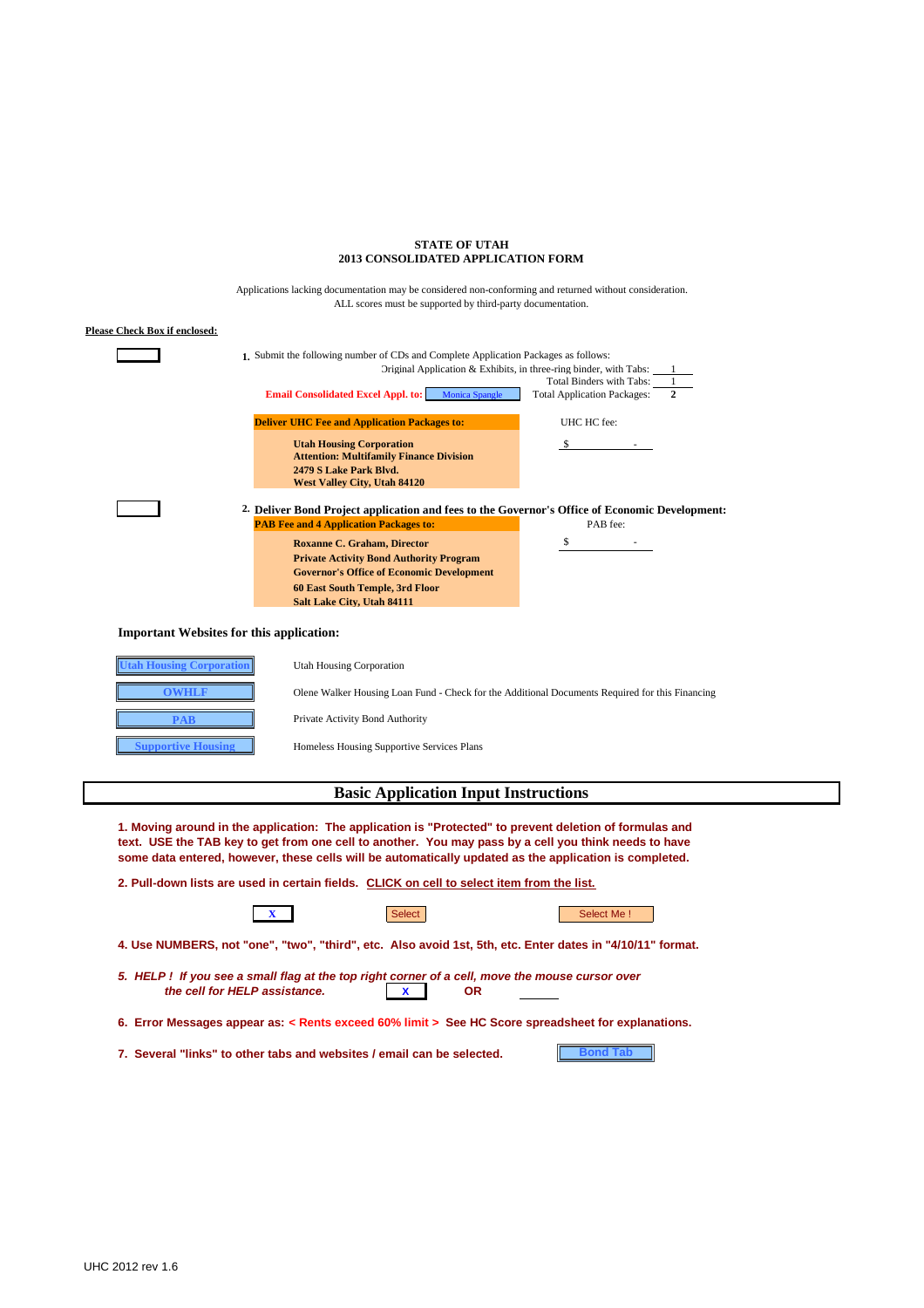Copyright 1996-2013 UHC, All Rights Reserved. UHC 2013 rev 1.2

| 2012-13              |  |
|----------------------|--|
| FOR UHC USE ONLY     |  |
| APPLICATION RECEIVED |  |
| DATE:                |  |
| TIME:                |  |
| RY.                  |  |

## **STATE OF UTAH CONSOLIDATED APPLICATION FORM FEDERAL LOW-INCOME HOUSING CREDIT**

|                                  | All Information Must Be Completed or Application May Be Rejected as Non-Conforming                                                        |                                                 |             |                                                      |
|----------------------------------|-------------------------------------------------------------------------------------------------------------------------------------------|-------------------------------------------------|-------------|------------------------------------------------------|
| DATE OF APPLICATION              | Other Applications<br>(Submit to UHC)                                                                                                     | <b>HC Competitive Cycles</b><br>(Submit to UHC) |             | HC & PAB (Bond) Cycles                               |
|                                  | Olene Walker Housing Loan Fund                                                                                                            |                                                 | Oct 1, 2012 | November 28, 2011                                    |
|                                  |                                                                                                                                           |                                                 |             | February 27, 2012                                    |
|                                  |                                                                                                                                           |                                                 |             | May 29, 2012                                         |
|                                  |                                                                                                                                           |                                                 |             | August 27, 2012                                      |
| <b>APPLICATION TYPE</b>          |                                                                                                                                           |                                                 |             | October 29, 2012                                     |
| Initial                          |                                                                                                                                           |                                                 |             |                                                      |
| Resubmitted (Same Credit yr)     |                                                                                                                                           |                                                 |             |                                                      |
| PROJECT NAME AND ADDRESS         |                                                                                                                                           |                                                 |             |                                                      |
| Name                             |                                                                                                                                           |                                                 |             |                                                      |
| Address                          |                                                                                                                                           |                                                 |             |                                                      |
| City                             |                                                                                                                                           | State                                           | Utah        | Zip                                                  |
|                                  | Need a District or Census Tract Number? CLICK on the applicable salmon colored CELL, then follow instructions.                            |                                                 |             |                                                      |
|                                  |                                                                                                                                           | <b>Failed to enter Census Tract Number</b>      |             |                                                      |
|                                  |                                                                                                                                           |                                                 |             | Need Census Tract # for Rehab Project? Use Website>> |
| <b>Select County</b><br>County   | Census Tract                                                                                                                              |                                                 |             | Need Census Tract # for New Project? Use Website>>   |
| TRAX/FrontRunner Basis Boost: No |                                                                                                                                           | Project Located in a MSA? No                    |             |                                                      |
| Qualified Census Tract: No       |                                                                                                                                           | HUD DDA: No                                     |             |                                                      |
| Fed. Congressional Dist: Select  | State Senate Dist:                                                                                                                        | Select                                          |             | State House District:<br>Select                      |
| Congressional Website:           | UT Senate Website:                                                                                                                        |                                                 |             | UT House Website:                                    |
|                                  | For the Congressional District number: Enter project Zip or address and you will find the District Number in the PARENTHESES (D-02) = $2$ |                                                 |             |                                                      |
|                                  | <b>Pertinent Criteria and Credit Type</b>                                                                                                 |                                                 |             |                                                      |
|                                  | The total Initial and Extended Use periods will be 50 years                                                                               |                                                 |             |                                                      |
|                                  | Weighted Percent of Median being served: 0.00 % based on Average Median Income (AMI) data for CURRENT year.                               |                                                 |             |                                                      |
|                                  |                                                                                                                                           |                                                 |             |                                                      |
| Type of Housing Credit Requested |                                                                                                                                           |                                                 |             |                                                      |
| <b>Select One</b>                |                                                                                                                                           |                                                 |             | Tax-exempt Bond Project                              |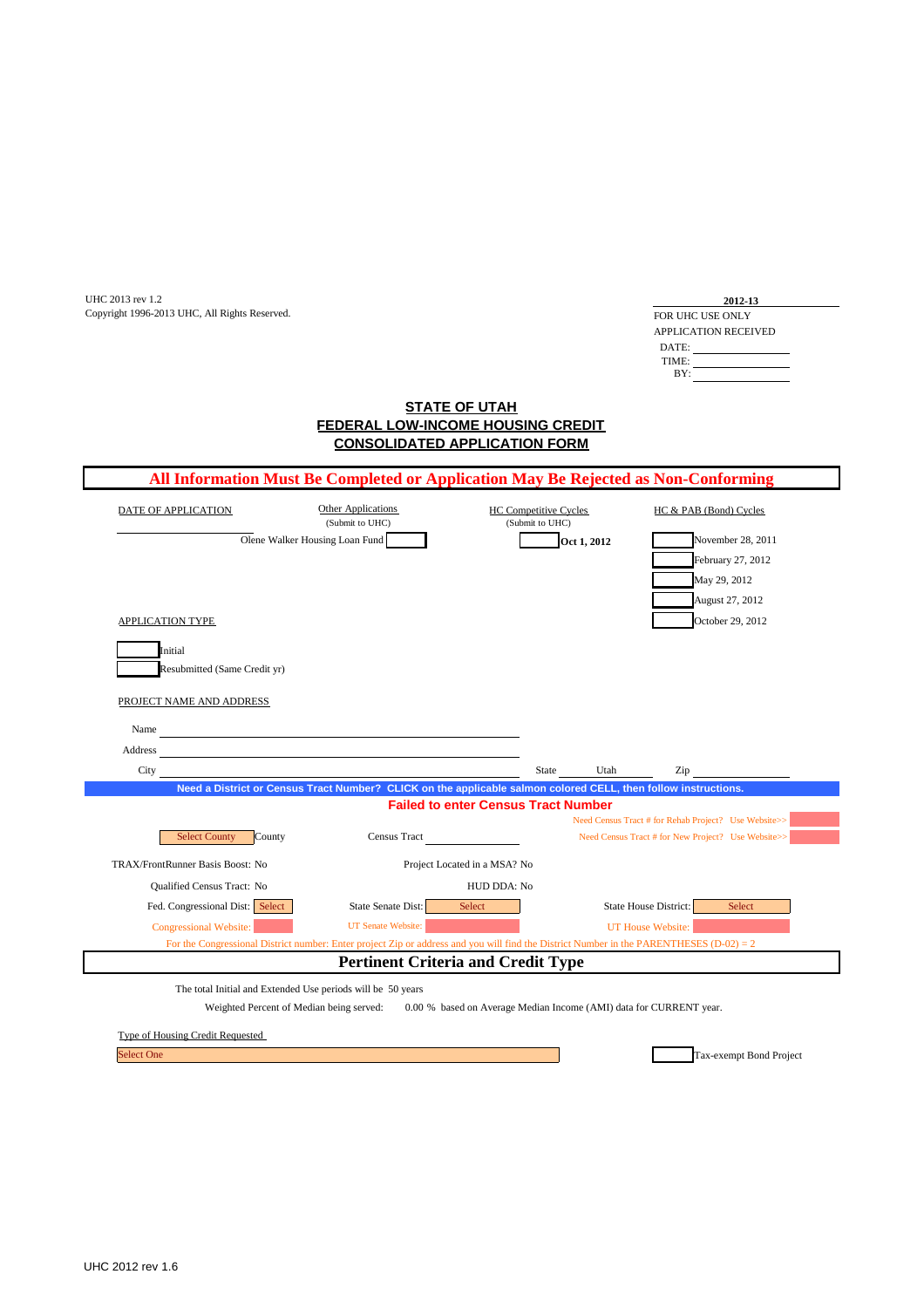| <b>APPLICANT INFORMATION</b> (Sponsor Company Submitting Application)      |                                                                                                                                                                                                                                 |              |                                                                                           |             |                                                                                                                                                                                                                                |
|----------------------------------------------------------------------------|---------------------------------------------------------------------------------------------------------------------------------------------------------------------------------------------------------------------------------|--------------|-------------------------------------------------------------------------------------------|-------------|--------------------------------------------------------------------------------------------------------------------------------------------------------------------------------------------------------------------------------|
| Applicant Type                                                             | <b>Select One</b>                                                                                                                                                                                                               |              |                                                                                           |             |                                                                                                                                                                                                                                |
|                                                                            |                                                                                                                                                                                                                                 |              |                                                                                           |             |                                                                                                                                                                                                                                |
|                                                                            | Name was a series of the series of the series of the series of the series of the series of the series of the series of the series of the series of the series of the series of the series of the series of the series of the s  |              |                                                                                           |             | Select One                                                                                                                                                                                                                     |
|                                                                            |                                                                                                                                                                                                                                 |              | State                                                                                     |             | Type                                                                                                                                                                                                                           |
|                                                                            |                                                                                                                                                                                                                                 |              |                                                                                           |             |                                                                                                                                                                                                                                |
|                                                                            | City State State State State State State State State State State State State State State State State State State State State State State State State State State State State State State State State State State State State S  |              |                                                                                           |             | Zip and the same state of the state of the state of the state of the state of the state of the state of the state of the state of the state of the state of the state of the state of the state of the state of the state of t |
|                                                                            | Contact Person                                                                                                                                                                                                                  |              | Email <u>Finance</u>                                                                      |             |                                                                                                                                                                                                                                |
|                                                                            |                                                                                                                                                                                                                                 |              |                                                                                           |             |                                                                                                                                                                                                                                |
|                                                                            |                                                                                                                                                                                                                                 |              | Fax Number                                                                                |             |                                                                                                                                                                                                                                |
| <b>Applicant Experience</b>                                                |                                                                                                                                                                                                                                 |              |                                                                                           |             |                                                                                                                                                                                                                                |
| Housing Credit Experience: Select One                                      |                                                                                                                                                                                                                                 |              |                                                                                           |             |                                                                                                                                                                                                                                |
|                                                                            |                                                                                                                                                                                                                                 |              |                                                                                           |             |                                                                                                                                                                                                                                |
| PROJECT OWNER INFORMATION                                                  |                                                                                                                                                                                                                                 |              |                                                                                           |             |                                                                                                                                                                                                                                |
|                                                                            | Name and the contract of the contract of the contract of the contract of the contract of the contract of the contract of the contract of the contract of the contract of the contract of the contract of the contract of the c  |              |                                                                                           |             | <b>Select One</b>                                                                                                                                                                                                              |
|                                                                            |                                                                                                                                                                                                                                 |              | State                                                                                     |             | Type                                                                                                                                                                                                                           |
|                                                                            | Federal Identification Number                                                                                                                                                                                                   |              |                                                                                           | Date Formed |                                                                                                                                                                                                                                |
| Address                                                                    |                                                                                                                                                                                                                                 |              |                                                                                           |             |                                                                                                                                                                                                                                |
|                                                                            | City of the contract of the contract of the contract of the contract of the contract of the contract of the contract of the contract of the contract of the contract of the contract of the contract of the contract of the co  |              | State <u>______</u>                                                                       |             | Zip                                                                                                                                                                                                                            |
|                                                                            |                                                                                                                                                                                                                                 |              |                                                                                           |             |                                                                                                                                                                                                                                |
| Name of General Partner(s)/Officers                                        |                                                                                                                                                                                                                                 |              |                                                                                           |             |                                                                                                                                                                                                                                |
|                                                                            |                                                                                                                                                                                                                                 |              | Ownership %                                                                               |             |                                                                                                                                                                                                                                |
|                                                                            |                                                                                                                                                                                                                                 |              | Ownership                                                                                 |             | $\%$                                                                                                                                                                                                                           |
|                                                                            |                                                                                                                                                                                                                                 |              | Ownership                                                                                 |             | %                                                                                                                                                                                                                              |
| Previous HC or Sec. 103 Bond participation of General Partner or Applicant |                                                                                                                                                                                                                                 |              |                                                                                           |             |                                                                                                                                                                                                                                |
|                                                                            |                                                                                                                                                                                                                                 |              |                                                                                           |             |                                                                                                                                                                                                                                |
| Project Name and Location                                                  |                                                                                                                                                                                                                                 | <b>State</b> | Date of Application                                                                       |             | <b>Status of Project</b>                                                                                                                                                                                                       |
|                                                                            |                                                                                                                                                                                                                                 |              |                                                                                           |             |                                                                                                                                                                                                                                |
|                                                                            |                                                                                                                                                                                                                                 |              |                                                                                           |             |                                                                                                                                                                                                                                |
|                                                                            |                                                                                                                                                                                                                                 |              |                                                                                           |             |                                                                                                                                                                                                                                |
|                                                                            |                                                                                                                                                                                                                                 |              |                                                                                           |             |                                                                                                                                                                                                                                |
|                                                                            |                                                                                                                                                                                                                                 |              |                                                                                           |             |                                                                                                                                                                                                                                |
|                                                                            |                                                                                                                                                                                                                                 |              |                                                                                           |             |                                                                                                                                                                                                                                |
|                                                                            |                                                                                                                                                                                                                                 |              |                                                                                           |             |                                                                                                                                                                                                                                |
| <b>Development Team Information</b>                                        |                                                                                                                                                                                                                                 |              |                                                                                           |             |                                                                                                                                                                                                                                |
|                                                                            |                                                                                                                                                                                                                                 |              | Please list the name, address and telephone number of each member of the development team |             |                                                                                                                                                                                                                                |
| Developer                                                                  |                                                                                                                                                                                                                                 |              |                                                                                           |             |                                                                                                                                                                                                                                |
| General Partner                                                            |                                                                                                                                                                                                                                 |              |                                                                                           |             |                                                                                                                                                                                                                                |
| Contractor                                                                 |                                                                                                                                                                                                                                 |              |                                                                                           |             |                                                                                                                                                                                                                                |
|                                                                            | Architect and the state of the state of the state of the state of the state of the state of the state of the state of the state of the state of the state of the state of the state of the state of the state of the state of t |              |                                                                                           |             |                                                                                                                                                                                                                                |
| Management Company                                                         |                                                                                                                                                                                                                                 |              |                                                                                           |             |                                                                                                                                                                                                                                |
|                                                                            | Sponsoring Organization                                                                                                                                                                                                         |              |                                                                                           |             |                                                                                                                                                                                                                                |
|                                                                            | Development Consultant                                                                                                                                                                                                          |              |                                                                                           |             |                                                                                                                                                                                                                                |
| Tax Attorney                                                               |                                                                                                                                                                                                                                 |              |                                                                                           |             |                                                                                                                                                                                                                                |
|                                                                            |                                                                                                                                                                                                                                 |              |                                                                                           |             |                                                                                                                                                                                                                                |
| Tax Accountant                                                             |                                                                                                                                                                                                                                 |              |                                                                                           |             |                                                                                                                                                                                                                                |

 $\overline{\phantom{0}}$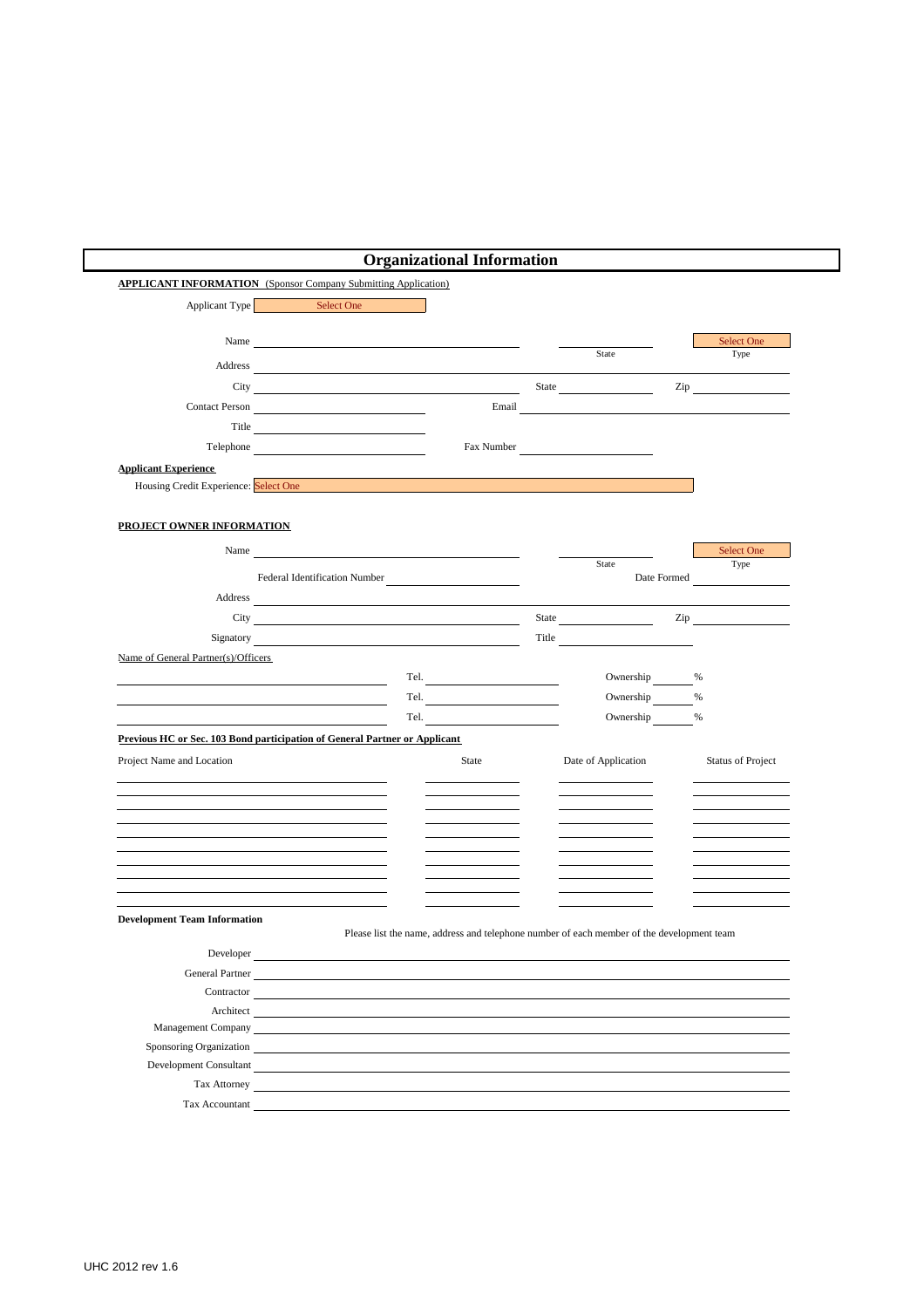## **Nonprofit Information**

#### **NONPROFIT PARTICIPATION IN OWNERSHIP STRUCTURE**

|     | Complete the following if a 501(c) if Nonprofit is a part of the Project Owner's structure.                                                                                                                                                                                                                                                                                                                                                                                                                                                                                 |                                                                                                                  |  |  |  |
|-----|-----------------------------------------------------------------------------------------------------------------------------------------------------------------------------------------------------------------------------------------------------------------------------------------------------------------------------------------------------------------------------------------------------------------------------------------------------------------------------------------------------------------------------------------------------------------------------|------------------------------------------------------------------------------------------------------------------|--|--|--|
|     | Does the Project Owner elect to be subject to Nonprofit ownership rules and regulations and receive points<br>as participating in the Nonprofit pool (see 2 below) (No Nonprofit points will be given if selecting "No")?                                                                                                                                                                                                                                                                                                                                                   | Select                                                                                                           |  |  |  |
|     | NONPROFIT PARTNERSHIP INFORMATION - IF APPLICABLE                                                                                                                                                                                                                                                                                                                                                                                                                                                                                                                           |                                                                                                                  |  |  |  |
|     | For Nonprofit POINTS (also includes CHDO organizations), the following information must be provided:                                                                                                                                                                                                                                                                                                                                                                                                                                                                        | Provided?                                                                                                        |  |  |  |
| (1) | Low-Income Housing.                                                                                                                                                                                                                                                                                                                                                                                                                                                                                                                                                         | Articles of Incorporation or By-Laws evidencing that exempt purposes of applicant include fostering of<br>Select |  |  |  |
| (2) | IRS Determination Letter as to Internal Revenue Code Section 501(c) Status.                                                                                                                                                                                                                                                                                                                                                                                                                                                                                                 | Select                                                                                                           |  |  |  |
|     | To qualify for the Nonprofit set-aside, the Nonprofit applicant must materially participate in the<br>development and operation of the project throughout the compliance period within the meaning<br>of IRC 469(h). A Nonprofit shall be treated as materially participating in an activity only if the<br>Nonprofit is involved in the operations of the activity on a basis which is regular, continuous and<br>substantial. The Nonprofit organization may not be affiliated with or controlled by a for-profit<br>corporation and must own an interest in the project. |                                                                                                                  |  |  |  |
|     | $501(c)(3)$ Organization                                                                                                                                                                                                                                                                                                                                                                                                                                                                                                                                                    | $501(c)(4)$ Organization                                                                                         |  |  |  |
|     | Exempt purposes includes fostering of Low-Income Housing                                                                                                                                                                                                                                                                                                                                                                                                                                                                                                                    | Other                                                                                                            |  |  |  |
|     | Exempt from tax under Section 501(a)                                                                                                                                                                                                                                                                                                                                                                                                                                                                                                                                        | Tax Exempt Government Agency                                                                                     |  |  |  |
|     | Describe the Nonprofit's participation in the development and operation of the project. List other activity or<br>involvement in low-income housing projects. If an allocation is made to a Nonprofit that received Nonprofit points, the Nonprofit's                                                                                                                                                                                                                                                                                                                       |                                                                                                                  |  |  |  |
|     | participation must be significant and cause real benefit to the project, the population served and the continuation of the<br>Nonprofit's ability to meet its goals. (See Exhibit "D" in the Qualified Allocation Plan)                                                                                                                                                                                                                                                                                                                                                     |                                                                                                                  |  |  |  |
|     | If a CHDO, provide certificate of designation and State/HUD contact and telephone number where the CHDO is registered.<br>Name Phone                                                                                                                                                                                                                                                                                                                                                                                                                                        |                                                                                                                  |  |  |  |
|     | Address City State State State State State State State State State State State State State State State State State State State State State State State State State State State State State State State State State State State                                                                                                                                                                                                                                                                                                                                              | $\begin{tabular}{ c c } \hline \text{Fax} & \text{Iax} & \text{Iax} \\ \hline \end{tabular}$<br>Zip              |  |  |  |

Provide a copy of the latest Annual Report to identify all paid full-time key management and sources and amount of funds for annual operating expenses and current programs.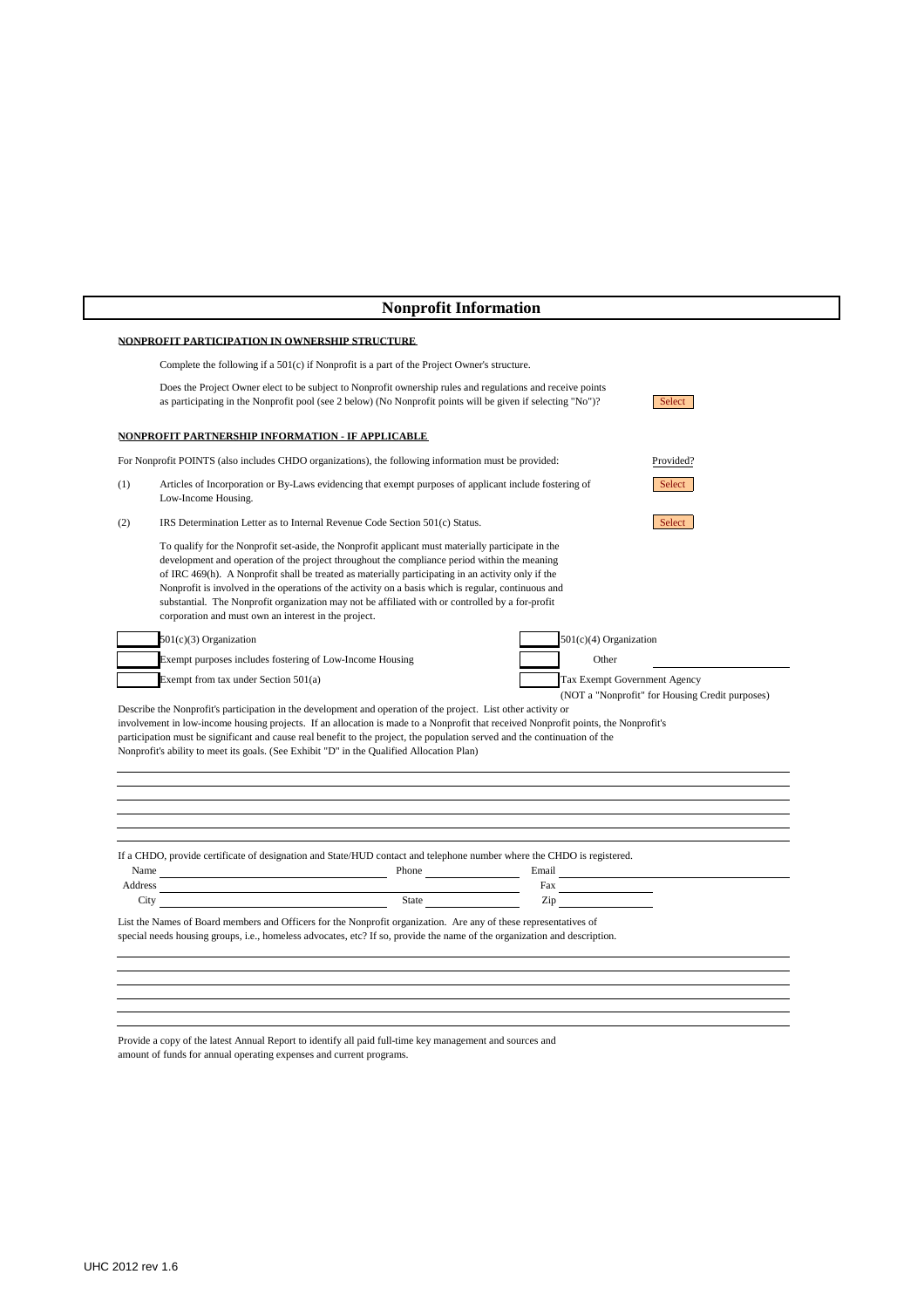| <b>Notification of Local Official</b>                                                                                                                                                                                         |
|-------------------------------------------------------------------------------------------------------------------------------------------------------------------------------------------------------------------------------|
| Section 42 of the Code requires that UHC notify the local political jurisdiction of this application for Housing Credits. Please complete                                                                                     |
|                                                                                                                                                                                                                               |
|                                                                                                                                                                                                                               |
|                                                                                                                                                                                                                               |
| Telephone and the contract of the contract of the contract of the contract of the contract of the contract of the contract of the contract of the contract of the contract of the contract of the contract of the contract of |
|                                                                                                                                                                                                                               |
|                                                                                                                                                                                                                               |
|                                                                                                                                                                                                                               |
| Fax Number                                                                                                                                                                                                                    |
| <b>Proximity to Mass Rail Transit Station</b><br><b>Community Revitalization Plan Participation</b>                                                                                                                           |
| Project located in a Community Revitalization Plan area?<br>Select                                                                                                                                                            |
| Select Project is contiguous to a FrontRunner or Trax station<br>Revitalization Plan and letter of support is attached<br>Select                                                                                              |
| Select Project is located within 1/3rd mile of a FrontRunner/Trax station                                                                                                                                                     |
| Rehab project located within a community/neighborhood Revitalization Plan area?<br>Select                                                                                                                                     |
| <b>Project Information</b>                                                                                                                                                                                                    |
| $\mathbf{0}$<br>$\Omega$<br><b>Total Number of Units</b>                                                                                                                                                                      |
| Percent of Units that are Low-Income #DIV/0!<br>Percent of Floor Area that is Low-Income #DIV/0!<br><b>Project Characteristics</b>                                                                                            |
| Elevantor(s)<br><b>Select One</b><br>No.                                                                                                                                                                                      |
| Number of Floors (Above Garage)<br>Total units for "Older Persons?                                                                                                                                                            |
| <<< Enter Number of units for "Older Persons," if zer<br>No. Structured Parking Stalls<br><b>Total No. of buildings</b><br><b>Building Type</b>                                                                               |
| <<<<<br>Enter Number of Buildings<>><br>Select One                                                                                                                                                                            |
| <b>Assisted Living</b>                                                                                                                                                                                                        |
| Population type:<br>License Type: Limited to care level 1                                                                                                                                                                     |
|                                                                                                                                                                                                                               |
| Set-aside Units: 0<br>Large family (3 Bedrooms or more)                                                                                                                                                                       |
| Number of Units: 0                                                                                                                                                                                                            |
| Type A Wheelchair Accessible units<br>Service Provider:                                                                                                                                                                       |
| See architectural requirements for ADA in the<br>QAP, Exhibit Q.<br>Set-aside Units: 0                                                                                                                                        |
| Set-aside Units: 0                                                                                                                                                                                                            |
| Service provider:                                                                                                                                                                                                             |
|                                                                                                                                                                                                                               |
|                                                                                                                                                                                                                               |
| Project has entered into a Memorandum of<br>25% AMI or less set-aside units: 0<br>Understanding with the Local PHA to accept                                                                                                  |
|                                                                                                                                                                                                                               |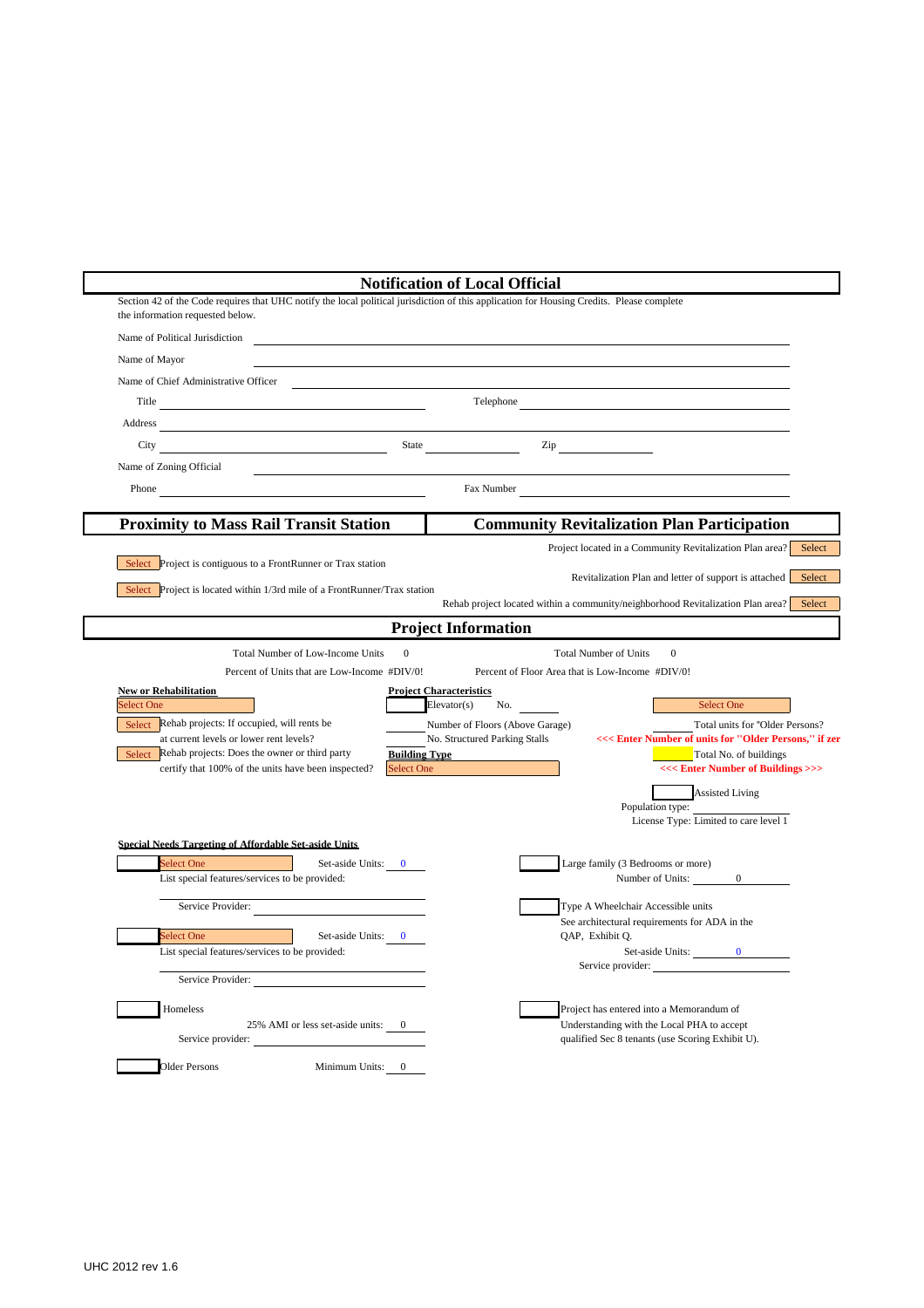| <b>Amenities and Building Information</b>                                                                                                                                                                                                          |                                                                |         |
|----------------------------------------------------------------------------------------------------------------------------------------------------------------------------------------------------------------------------------------------------|----------------------------------------------------------------|---------|
| Accessory Buildings:                                                                                                                                                                                                                               | Area:                                                          | Sq. Ft. |
| <b>Recreation Facilities:</b>                                                                                                                                                                                                                      | Fees:                                                          |         |
| Commercial/Public Facilities:                                                                                                                                                                                                                      | Area:                                                          | Sq. Ft. |
| *Clubhouse<br>Tot-Lot<br>Day care facility<br>*Computer Room                                                                                                                                                                                       | *Covered Parking                                               |         |
| Air Conditioning<br>Wash/Dryer Con.<br>On-site storage                                                                                                                                                                                             | Min. parking stalls required:                                  |         |
| Addition (not replacement) of AC for rehabs<br><b>Exercise Room or Sport Court</b>                                                                                                                                                                 | Covered stalls non-fee:                                        |         |
| Comm. Svc. Facility<br>**Community Svc. Facility Basis<br>(total cost)                                                                                                                                                                             | <b>Historical Character</b>                                    |         |
| Permanently installed bicycle rack<br>Wireless or separate wired data network into each unit                                                                                                                                                       | <b>Historical Charter</b>                                      |         |
| Within 1/3 mile to public park<br>Dedicated wellness room for visiting health care providers                                                                                                                                                       |                                                                |         |
| For senior housing, within 1/3 mile to senior center<br>For projects with 3+ bedrooms, within 1/3 mile to public school                                                                                                                            |                                                                |         |
| Raised vegetable garden area for resident use<br>*Life skills classes that meet UHC criteria                                                                                                                                                       |                                                                |         |
| Gross floor area: $\frac{0}{(sq. ft.)}$<br>Buildings common area:                                                                                                                                                                                  | $\frac{1}{\text{(sq. ft.)}}$ Type:                             |         |
|                                                                                                                                                                                                                                                    |                                                                |         |
| Residential floor area: $\frac{0}{(sq. ft.)}$<br>Commercial floor area: $\frac{0}{(sq. ft.)}$ Type:                                                                                                                                                |                                                                |         |
| *Please refer to Section 4 of the OAP titled Secondary Selection Criteria for details.                                                                                                                                                             | ** A Community Service Facility is allowed 25% of its basis to |         |
| be included in Eligible Basis.                                                                                                                                                                                                                     |                                                                |         |
|                                                                                                                                                                                                                                                    |                                                                |         |
| Enterprises Green Communities (EGC)/Leadership in Energy & Environmental Design (LEED)<br><b>Websites for EGC/LEED:</b><br><b>EGC</b><br><b>LEED</b><br>Will the project be certified through the Enterprise Green Communities Initiative or LEED? | Select                                                         |         |
| <b>EnergyStar Upgrades and Substantial Rehabilitation</b>                                                                                                                                                                                          |                                                                |         |
| Please include verification (copy of HERS rater statement or architect statement specifiying the ENERGY Star goal for the project).                                                                                                                |                                                                |         |
| Waivers from the ENERGY Star requirement are available in certain circumstances - contact Mike Glenn at 801-526-4495                                                                                                                               |                                                                |         |
| Energy Star for project with 3 or few stories                                                                                                                                                                                                      | *HERS - Housing Efficiency Rating System                       |         |
| Preliminary HERS* Rater's Score:<br>(Based upon initial review of plans and specifications OR before rehab)                                                                                                                                        |                                                                |         |
| Est. HERS Rater's Final Score:<br>(Estimated score after construction and energy improvements are complete)                                                                                                                                        |                                                                |         |
| Will all units be ENERGY STAR qualified? Select                                                                                                                                                                                                    |                                                                |         |
| See Sustainable Design section and also review Exhibit R, Energy Star Procedures of the Qualified Allocation Plan                                                                                                                                  |                                                                |         |
| For a list of Utah-qualified independent EnergyStar raters (projects with 3 or fewer stories), see:<br><b>UECC</b>                                                                                                                                 |                                                                |         |
|                                                                                                                                                                                                                                                    |                                                                |         |
| Energy Star for project with 4 stories or higher                                                                                                                                                                                                   |                                                                |         |
| Projects with more than 3 stories will require the architect to benchmark the project through the EPA ENERGY Star website:                                                                                                                         | <b>EPA ENERGY Star</b>                                         |         |
|                                                                                                                                                                                                                                                    |                                                                |         |
| Utility Rebates (all projects)                                                                                                                                                                                                                     |                                                                |         |
| Is project in a Rocky Mountain Power Service Area? Select<br><b>RMP</b> Rebate                                                                                                                                                                     |                                                                |         |
| Rebates are available from Rocky Mountain Power and must be included as a source of financing, if applicable.                                                                                                                                      |                                                                |         |
| Is project in a Questar Gas Service Area? Select<br><b>Questar Rebate</b>                                                                                                                                                                          |                                                                |         |

#### **When using Energy Star Utility Allowances, use the expected utility expense for each unit type/size provided by the ENERGY Star rater.**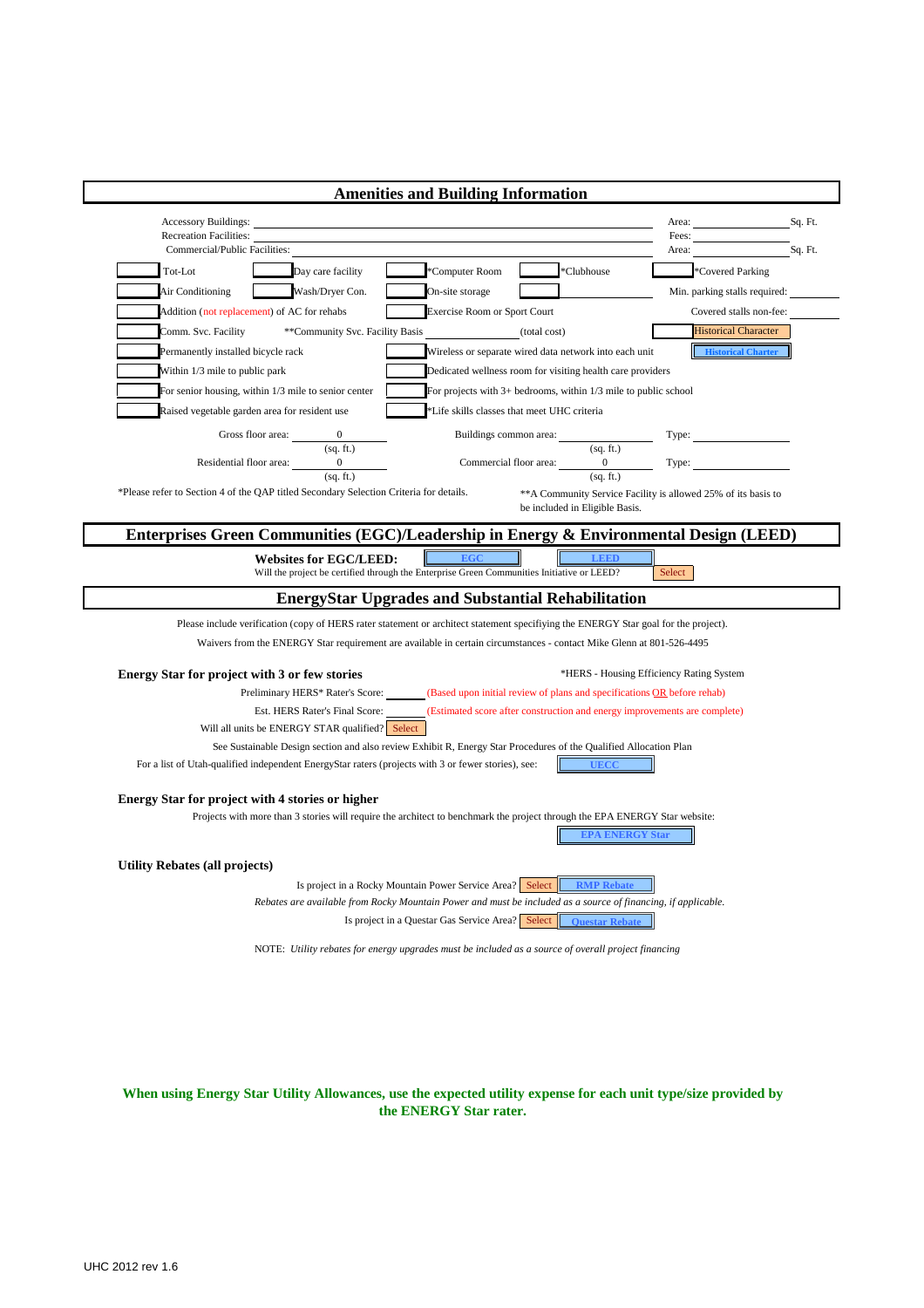| Provide the following:                                                                                                   |                     |                                                                             |         |
|--------------------------------------------------------------------------------------------------------------------------|---------------------|-----------------------------------------------------------------------------|---------|
|                                                                                                                          | Provided?           |                                                                             |         |
| Is there a current Land Appraisal for the site and/or project attached?                                                  | Select<br>Select    |                                                                             |         |
| <b>Current Title Report</b>                                                                                              |                     |                                                                             |         |
| <b>Other Studies:</b>                                                                                                    |                     |                                                                             |         |
| Is a Complete Comprehensive Market Study with Required Summary attached?                                                 | Select              |                                                                             |         |
| Is the required Rehabilitation Capital Needs Assessment attached?                                                        | Select              |                                                                             |         |
| <b>Attached Environmental Studies:</b><br>(Select "Yes" in ONE of the following boxes, select "No" in the other boxes)   |                     |                                                                             |         |
| Lender & Investor have determined that a study is NOT needed                                                             | Select              |                                                                             |         |
| Phase I or II and/or habitat study is required, but NOT completed                                                        | Select              |                                                                             |         |
| Phase I or II and/or habitat study is completed with NO outstanding issues                                               | Select              |                                                                             |         |
| Phase I or II and/or habitat study is completed with outstanding issues                                                  | Select              |                                                                             |         |
| <b>Site Control:</b>                                                                                                     |                     |                                                                             |         |
| Are all parcels for proposed site under control?                                                                         | Select              |                                                                             |         |
| If yes, what form:                                                                                                       | <b>Select One</b>   | Expiration date:                                                            |         |
|                                                                                                                          | Deed Select         |                                                                             |         |
| <b>Site Ownership (Land or Existing Bldgs):</b>                                                                          |                     |                                                                             |         |
| Will land be contributed by owner?                                                                                       | Select              |                                                                             |         |
| How long has the HC sponsor or previous owner held title?                                                                | years               |                                                                             |         |
| When was land purchased by current owner (year)?                                                                         |                     | << Enter Both Acres & Sq. Ft. in Site Area Below >>                         |         |
| Total Cost of Land                                                                                                       | Exact Area of Site: | Acres                                                                       | Sq. Ft. |
|                                                                                                                          |                     | <b>NOTE:</b> 1 Acre = 43,560 Sq. Ft. & 1 Sq. Ft. = $0.000022956841139$ acre |         |
| Sellers Name of Land/Building                                                                                            |                     |                                                                             |         |
| Address                                                                                                                  |                     |                                                                             |         |
| City                                                                                                                     |                     | State<br>$\mathsf{Zip}$                                                     |         |
| <b>Zoning Status</b>                                                                                                     |                     |                                                                             |         |
| Please answer the following questions, if the answer is "No" please explain why in the space to the right of the answer. |                     |                                                                             |         |
| Does zoning permit multiple residential use that is consistent with the proposed project?                                | Select              |                                                                             |         |
|                                                                                                                          | Select              |                                                                             |         |
| #DIV/0!<br>Units per acre<br>Has final density been approved?                                                            | Select              |                                                                             |         |
| Has project been approved by all public bodies?                                                                          | Select              |                                                                             |         |
| Project is fully entitled and all approvals obtained. Permits can be issued?                                             | Select              |                                                                             |         |
| Construction has commenced?                                                                                              | Select              |                                                                             |         |
| How many stalls approved per unit?<br>Parking requirements.                                                              |                     |                                                                             |         |
| If there is assemblage of parcels--are ALL parcels properly zoned?                                                       | Select              |                                                                             |         |
| Are all utilities presently available on the site?                                                                       | Select              |                                                                             |         |
|                                                                                                                          |                     |                                                                             |         |
| If no, please explain which utilities need to be brought to the site, the distance and the cost to the project.          |                     |                                                                             |         |
|                                                                                                                          |                     |                                                                             |         |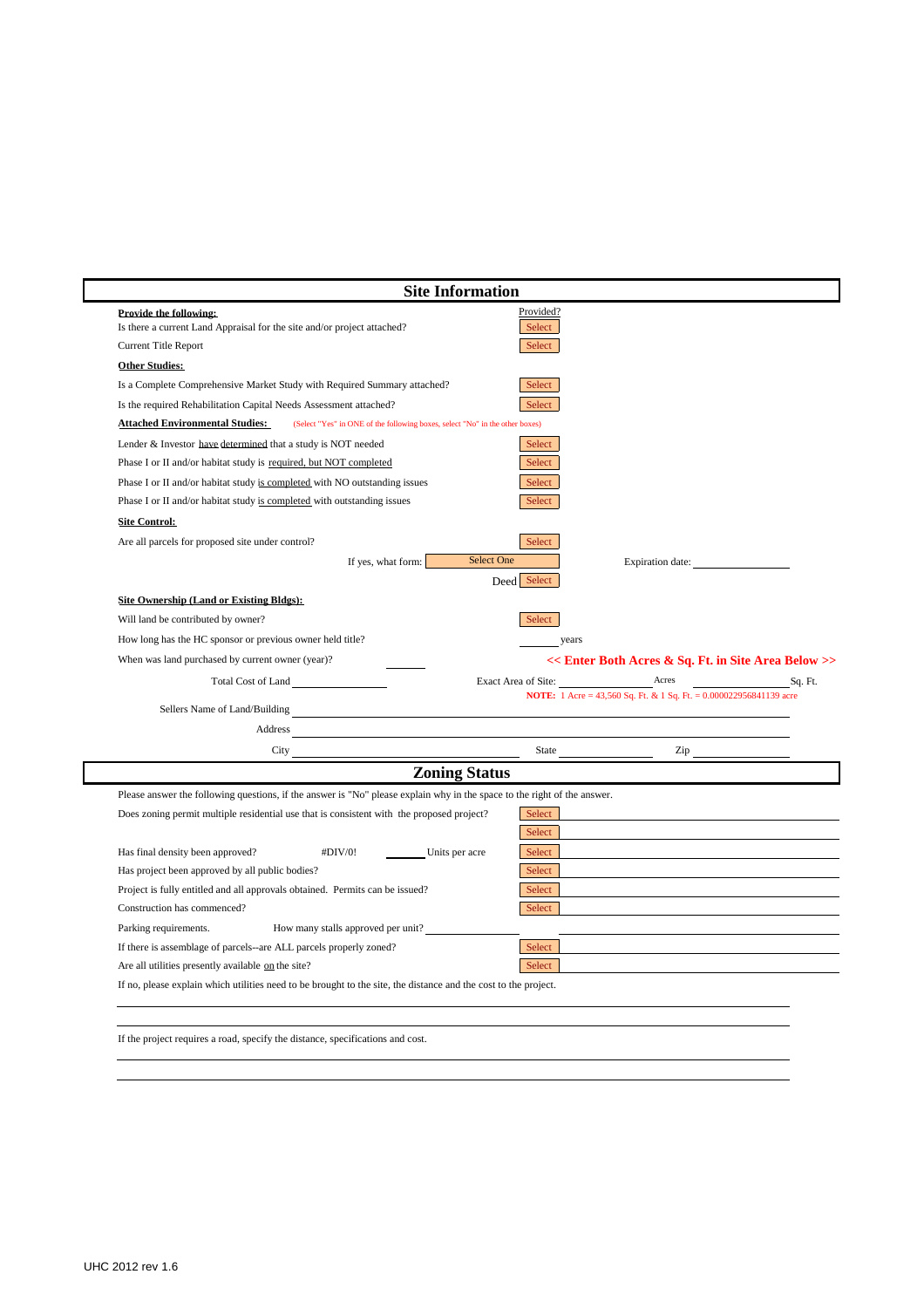|                                                                                                  | <b>Acquisition of Existing Buildings</b>                                                                                                                                                                                                                                                                                         |  |  |  |  |
|--------------------------------------------------------------------------------------------------|----------------------------------------------------------------------------------------------------------------------------------------------------------------------------------------------------------------------------------------------------------------------------------------------------------------------------------|--|--|--|--|
| How many buildings will be acquired for the project?                                             | Number of existing affordable units?                                                                                                                                                                                                                                                                                             |  |  |  |  |
| Are all the buildings currently under control for the project?                                   | Select                                                                                                                                                                                                                                                                                                                           |  |  |  |  |
| If not, how many buildings are under control for the project?                                    | Year Project Blt:                                                                                                                                                                                                                                                                                                                |  |  |  |  |
| When will the remaining buildings come under control for the project?                            |                                                                                                                                                                                                                                                                                                                                  |  |  |  |  |
| A project or land appraisal is required. Is this enclosed with the application?                  | Select                                                                                                                                                                                                                                                                                                                           |  |  |  |  |
| Is there an operating/rent subsidy that will remain with the project?                            | Select                                                                                                                                                                                                                                                                                                                           |  |  |  |  |
| Not Applicable<br>Select rent subsidy program                                                    | Number of contracted units:<br>Contract Term:                                                                                                                                                                                                                                                                                    |  |  |  |  |
| Provide the information listed below concerning the acquisition of building(s) for this project: |                                                                                                                                                                                                                                                                                                                                  |  |  |  |  |
| Building(s) acquired or to be acquired from:                                                     | <b>Related Party</b><br><b>Unrelated Party</b>                                                                                                                                                                                                                                                                                   |  |  |  |  |
| Building(s) acquired or to be acquired with Buyer's Basis:                                       |                                                                                                                                                                                                                                                                                                                                  |  |  |  |  |
| Determined with reference to Seller's Basis                                                      |                                                                                                                                                                                                                                                                                                                                  |  |  |  |  |
| Not Determined with reference to Seller's Basis                                                  |                                                                                                                                                                                                                                                                                                                                  |  |  |  |  |
|                                                                                                  |                                                                                                                                                                                                                                                                                                                                  |  |  |  |  |
|                                                                                                  |                                                                                                                                                                                                                                                                                                                                  |  |  |  |  |
| Is an independent third party verification of rental history attached?                           | Select                                                                                                                                                                                                                                                                                                                           |  |  |  |  |
| <b>Minimum Set-Aside Selection</b>                                                               |                                                                                                                                                                                                                                                                                                                                  |  |  |  |  |
| The owner irrevocably elects one of the following Minimum Set-Aside Elections                    |                                                                                                                                                                                                                                                                                                                                  |  |  |  |  |
| median income (AMI). Not recommended. (Call UHC before selecting this election)                  |                                                                                                                                                                                                                                                                                                                                  |  |  |  |  |
| median income (AMI).                                                                             | At least 20% of the residential rental units in this development are rent-restricted and to be occupied by individuals whose income is 50%** or less of area<br>At least 40% of the residential rental units in this development are rent-restricted and to be occupied by individuals whose income is $60\%$ ** or less of area |  |  |  |  |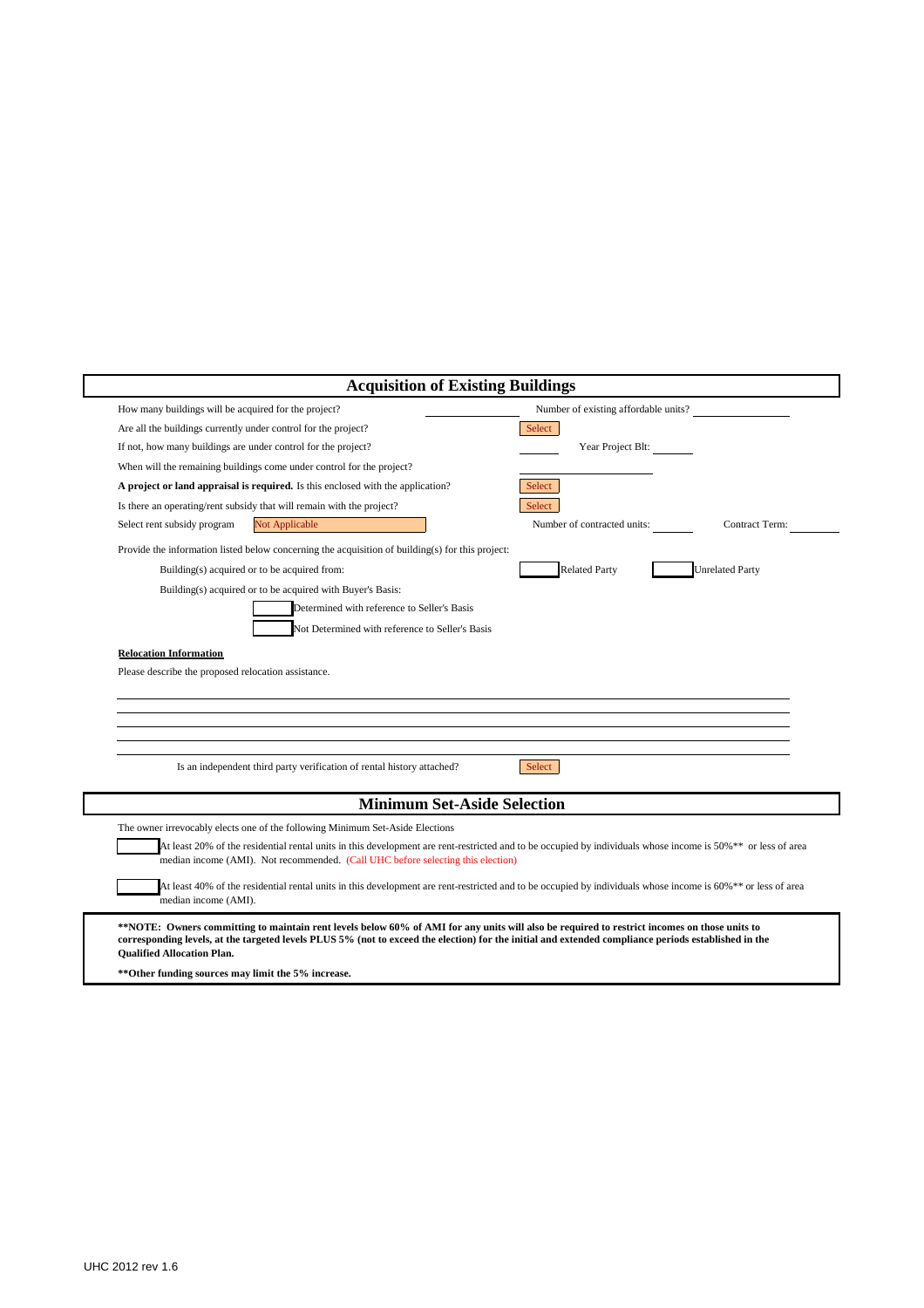# **Direct Construction Cost Breakdown**

## **Breakout Costs Into as Much Detail as Possible**

#### **HC DETAILED CONSTRUCTION COST BREAKDOWN**

|                         | Project:       | $\bf{0}$                                                                                                                  | Bid or Estimate Date:    |                  |
|-------------------------|----------------|---------------------------------------------------------------------------------------------------------------------------|--------------------------|------------------|
|                         |                |                                                                                                                           |                          |                  |
|                         | <b>Account</b> | <b>Category</b>                                                                                                           |                          | <b>Category</b>  |
| <b>Number</b>           |                | <b>Description</b>                                                                                                        | <b>Budget</b>            | <b>Subtotals</b> |
|                         |                |                                                                                                                           |                          |                  |
| 1                       |                | <b>General Requirements</b>                                                                                               |                          |                  |
| $\mathbf{1}$            |                | 310 Reasonable Construction Supervision                                                                                   | $\bf{0}$                 |                  |
| $\,1$                   | 320            | Site Engineering Costs Attributable to Buildings                                                                          | $\mathbf{0}$             |                  |
| $\mathbf{1}$            |                | 330 Job Office Expenses                                                                                                   | $\Omega$                 |                  |
| 1                       |                | 430 On-site Temporary Buildings, Tool Sheds, Shops and Toilets                                                            | $\Omega$                 |                  |
| 1                       |                | 620 Temporary Heat, Water, Light and Power for Construction                                                               | $\Omega$                 |                  |
| 1                       | 630            | Temporary Walkways, Fences, Roads, Siding and Docking Facilities<br>Construction Equipment Rental not in Trade Item Costs | $\Omega$                 |                  |
| $\mathbf{1}$            | 650            | Clean-up and Disposal of Construction Debris                                                                              | $\mathbf{0}$             |                  |
| 1<br>$\mathbf{1}$       | 810<br>910     | <b>Security Costs</b>                                                                                                     | $\mathbf{0}$             |                  |
| 1                       | 950            | Medical, First Aid Supplies, and Temporary Facilities                                                                     | $\mathbf{0}$             |                  |
| $\mathbf{1}$            | 960            |                                                                                                                           | $\Omega$                 |                  |
| $\mathbf{1}$            | 970            |                                                                                                                           | $\mathbf{0}$             |                  |
| $\mathbf{1}$            |                |                                                                                                                           | $\Omega$                 |                  |
| $\mathbf{1}$            |                |                                                                                                                           | $\Omega$                 |                  |
|                         |                | Building permits are entered into category 18 below.                                                                      | Subtotal:                | $\mathbf{0}$     |
|                         |                |                                                                                                                           |                          |                  |
| $\overline{c}$          |                | On-Site Work                                                                                                              |                          |                  |
| $\overline{2}$          |                | 110 Demolition                                                                                                            | $\Omega$                 |                  |
| $\overline{c}$          |                | 230 Site Preparation                                                                                                      | $\mathbf{0}$             |                  |
| $\overline{c}$          | 510            | <b>Earth Work</b>                                                                                                         | $\mathbf{0}$             |                  |
| $\boldsymbol{2}$        | 250            | Paving and Surfacing                                                                                                      | $\mathbf{0}$             |                  |
| $\overline{c}$          | 320            | <b>Landscape - Fencing</b>                                                                                                | $\Omega$                 |                  |
| $\overline{c}$          | 350            | <b>Trash Enclosures</b>                                                                                                   | $\mathbf{0}$             |                  |
| $\overline{c}$          | 360            | <b>Site Signage</b>                                                                                                       | $\bf{0}$                 |                  |
| $\overline{c}$          |                | 370 Storm Drainage                                                                                                        | $\mathbf{0}$             |                  |
| $\overline{c}$          | 340            | <b>Sidewalks, Curbs and Parking Ballards</b>                                                                              | $\Omega$                 |                  |
| 2                       | 520            | <b>Utilities</b>                                                                                                          | $\mathbf{0}$             |                  |
|                         |                |                                                                                                                           | Subtotal:                | $\mathbf{0}$     |
|                         |                |                                                                                                                           |                          |                  |
| $\overline{c}$          |                | Off-Site Work                                                                                                             |                          |                  |
| $\overline{c}$          | 700            | Off-Site improvements                                                                                                     | $\bf{0}$<br>$\mathbf{0}$ |                  |
| $\boldsymbol{2}$        |                |                                                                                                                           |                          |                  |
|                         |                |                                                                                                                           | Subtotal:                | $\Omega$         |
| 3                       |                | Concrete                                                                                                                  |                          |                  |
| $\overline{\mathbf{3}}$ |                | 110 Excavation                                                                                                            | $\mathbf{0}$             |                  |
| $\overline{\mathbf{3}}$ |                | 210 Footing/Foundation, Labor and Materials                                                                               | $\Omega$                 |                  |
| $\overline{\mathbf{3}}$ | 220            | <b>Slab on Grade</b>                                                                                                      | $\Omega$                 |                  |
| 3                       |                | 230 Lightweight Concrete                                                                                                  | $\mathbf{0}$             |                  |
| $\overline{\mathbf{3}}$ | 240            | <b>Reinforcing Steel</b>                                                                                                  | $\Omega$                 |                  |
| 3                       | 230            |                                                                                                                           | $\Omega$                 |                  |
| $\overline{\mathbf{3}}$ | 310            |                                                                                                                           | $\Omega$                 |                  |
|                         |                |                                                                                                                           | Subtotal:                | $\Omega$         |
|                         |                |                                                                                                                           |                          |                  |
| $\overline{4}$          |                | Masonry                                                                                                                   |                          |                  |

|     | 400 Masonry, Labor and Material |           |  |
|-----|---------------------------------|-----------|--|
|     |                                 |           |  |
|     | 420 Retaining Walls             |           |  |
| 430 |                                 |           |  |
| 140 |                                 |           |  |
|     |                                 | Subtotal: |  |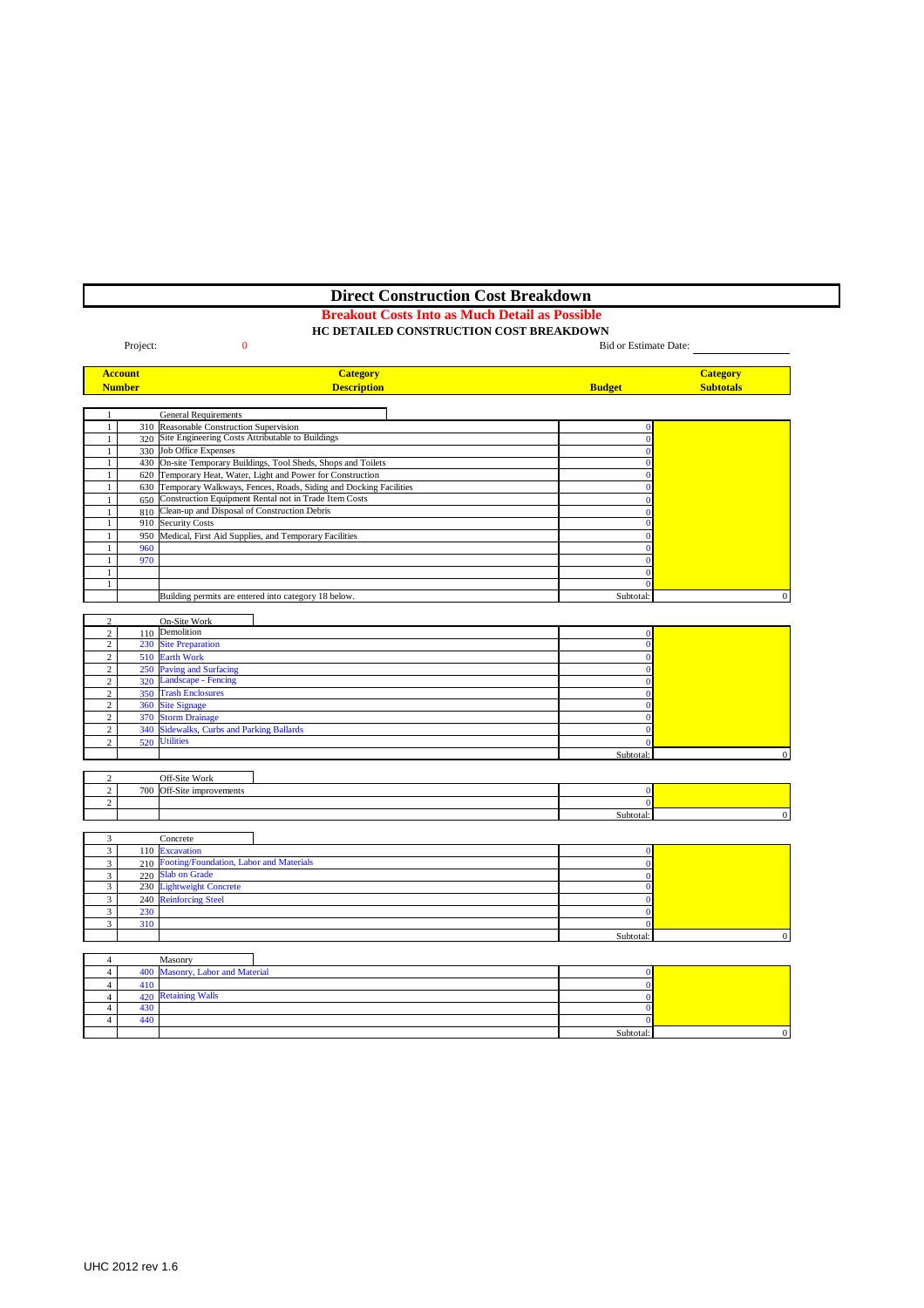## **HC DETAILED CONSTRUCTION COST BREAKDOWN**

|   | <b>Account</b> | <b>Category</b>               |               | <b>Category</b>  |
|---|----------------|-------------------------------|---------------|------------------|
|   | <b>Number</b>  | <b>Description</b>            | <b>Budget</b> | <b>Subtotals</b> |
|   |                |                               |               |                  |
| 5 |                | Metals                        |               |                  |
| 5 |                | 210 Misc. Metals Repair Rails |               |                  |
| 5 |                | 310 Steel Joists and Girders  |               |                  |
| 5 |                | 410 Carports                  |               |                  |
|   |                |                               | Subtotal:     | $\mathbf{0}$     |
|   |                |                               |               |                  |
| 6 |                | Wood                          |               |                  |
| 6 |                | 110 Framing Material          |               |                  |
| 6 |                | 115 Framing Labor             |               |                  |
| 6 |                | 310 Finish Material           |               |                  |
| 6 |                | 315 Finish Labor              |               |                  |
| 6 |                | 510 Misc. Wood                |               |                  |
| 6 |                | 550 Trusses                   | $\bf{0}$      |                  |

 $\frac{610}{ }$  610 0  $\frac{640}{ }$  640 0

|     | Thermal/Moisture Protection                |           |          |
|-----|--------------------------------------------|-----------|----------|
|     | 110 Misc. Thermal/Moisture Protection      |           |          |
|     | 210 Soffit & Fascia                        |           |          |
|     | 310 Gutter and Downspout Labor & Materials |           |          |
|     | 410 Insulation Labor & Material            |           |          |
|     | 510 Roofing Labor & Material               |           |          |
|     | 610 Siding                                 |           |          |
|     | 610 Stucco                                 |           |          |
| 650 |                                            |           |          |
| 670 |                                            |           |          |
|     |                                            | Subtotal: | $\Omega$ |

Subtotal: 0

|   |     | Doors and Windows             |           |  |
|---|-----|-------------------------------|-----------|--|
|   |     | 110 Hardware                  |           |  |
|   |     | 210 Steel Doors & Frames      |           |  |
|   |     | 310 Wood Doors & Frames       |           |  |
|   |     | 410 Windows Labor & Materials |           |  |
| ŏ | 510 |                               |           |  |
| ŏ | 540 |                               |           |  |
|   |     | 610 Garage Doors              |           |  |
|   |     |                               | Subtotal: |  |

|     | Finishes                                         |           |  |
|-----|--------------------------------------------------|-----------|--|
|     | 210 Drywall /Plaster Labor & Materials           |           |  |
|     | 310 Ceramic Tile Labor & Materials               |           |  |
|     | 410 Carpentry Labor & Materials                  |           |  |
|     | 415 Resilient Flooring Labor & Materials         |           |  |
|     | 510 Painting and Wall covering Labor & Materials |           |  |
|     | 540 Misc. Finishes                               |           |  |
|     | 540 Vinyl Tile                                   |           |  |
| 610 |                                                  |           |  |
|     |                                                  | Subtotal: |  |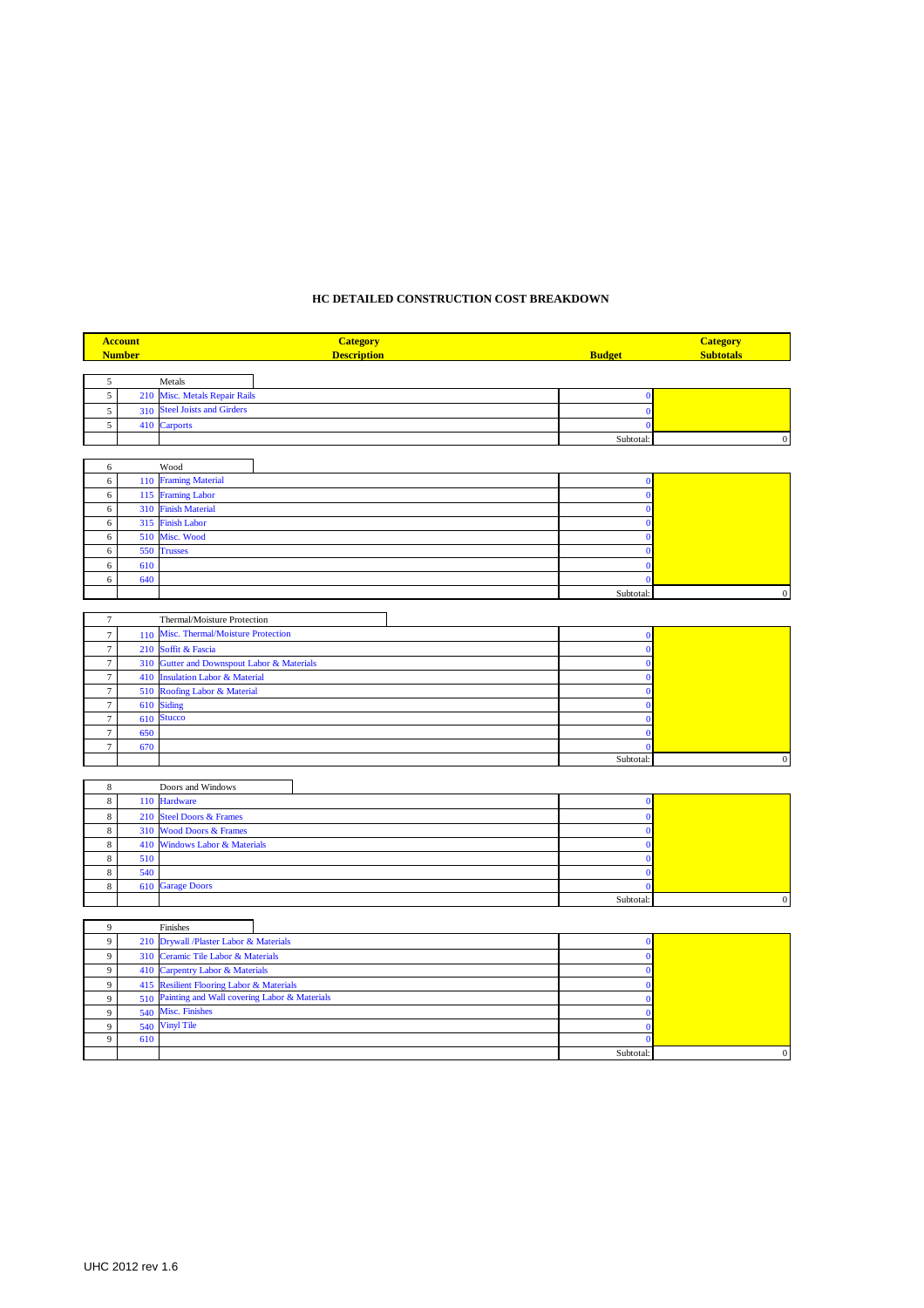### **HC DETAILED CONSTRUCTION COST BREAKDOWN**

|        | <b>Account</b> | <b>Category</b>                                                                          |               | <b>Category</b>  |
|--------|----------------|------------------------------------------------------------------------------------------|---------------|------------------|
|        | <b>Number</b>  | <b>Description</b>                                                                       | <b>Budget</b> | <b>Subtotals</b> |
|        |                |                                                                                          |               |                  |
| 10     |                | Specialties                                                                              |               |                  |
| $10\,$ | 110            | <b>Bathroom Accessories</b>                                                              | $\bf{0}$      |                  |
| 10     | 210            | Signage                                                                                  | $\bf{0}$      |                  |
| 10     | 310            | <b>Window Coverings</b>                                                                  | $\bf{0}$      |                  |
| 10     | 410            | Mirrors Labor & Material                                                                 | $\bf{0}$      |                  |
| $10\,$ | 510            | <b>Fire Extinguishers</b>                                                                | $\bf{0}$      |                  |
| 10     |                | 610 Misc. Specialties                                                                    | $\bf{0}$      |                  |
|        |                |                                                                                          | Subtotal:     | $\mathbf{0}$     |
|        |                |                                                                                          |               |                  |
| 11     |                | Equipment                                                                                |               |                  |
| $11\,$ | 110            | <b>Bath Appliances</b>                                                                   | $\bf{0}$      |                  |
| $11\,$ |                | 210 Kitchen Appliances                                                                   | $\bf{0}$      |                  |
| 11     | 310            | Exercise & Office Equipment/Common Area Furnishings                                      | $\bf{0}$      |                  |
|        |                |                                                                                          |               | $\Omega$         |
|        |                |                                                                                          | Subtotal:     |                  |
|        |                |                                                                                          |               |                  |
| 12     |                | Furnishings                                                                              |               |                  |
| 12     | 110            | <b>Cabinets Labor &amp; Material</b>                                                     | $\bf{0}$      |                  |
| 12     | 210            | <b>Counter Tops</b>                                                                      | $\bf{0}$      |                  |
|        |                |                                                                                          | Subtotal:     | $\boldsymbol{0}$ |
|        |                |                                                                                          |               |                  |
| 14     |                | Conveying Systems                                                                        |               |                  |
| 14     |                | 110 Elevator Systems Lift                                                                | $\bf{0}$      |                  |
|        |                |                                                                                          | Subtotal:     | $\boldsymbol{0}$ |
|        |                |                                                                                          |               |                  |
| 15     |                | HVAC, Plumbing and Mechanical                                                            |               |                  |
| 15     | 110            | <b>Heating &amp; Cooling</b>                                                             | $\bf{0}$      |                  |
| 15     | 210            | <b>Plumbing Labor &amp; Materials</b>                                                    | $\bf{0}$      |                  |
| 15     | 310            | Misc. Electrical                                                                         | $\bf{0}$      |                  |
| 15     |                |                                                                                          | $\bf{0}$      |                  |
| 15     |                |                                                                                          | $\mathbf{0}$  |                  |
|        |                |                                                                                          | Subtotal:     | $\mathbf{0}$     |
|        |                |                                                                                          |               |                  |
| 16     |                | Electrical                                                                               |               |                  |
| $16\,$ | 110            | <b>Security System</b>                                                                   | $\bf{0}$      |                  |
| 16     | 210            | <b>Electrical Labor &amp; Materials</b>                                                  | $\bf{0}$      |                  |
| 16     | 310            | <b>Lighting Fixtures &amp; Materials</b>                                                 | $\bf{0}$      |                  |
|        |                |                                                                                          |               |                  |
| 16     | 410            | Fire Detection Systems Labor & Material                                                  | $\bf{0}$      |                  |
| 16     | 420            | Misc. Electrical                                                                         | $\bf{0}$      |                  |
| 16     | 510            |                                                                                          | $\bf{0}$      |                  |
|        |                |                                                                                          | Subtotal:     | $\mathbf{0}$     |
|        |                |                                                                                          |               |                  |
| 17     |                | Profit & Overhead                                                                        |               |                  |
| 17     |                | 110 Builder Profit                                                                       | $\bf{0}$      |                  |
| 17     |                | 210 Builder Overhead                                                                     | $\bf{0}$      |                  |
| $17\,$ |                | 310 Construction Contingency                                                             | $\mathbf{0}$  |                  |
|        |                |                                                                                          | Subtotal:     | $\Omega$         |
|        |                |                                                                                          |               |                  |
| 18     |                | Municipal/Utility Fees                                                                   |               |                  |
| 18     | 110            | <b>Impact Fees</b>                                                                       | $\bf{0}$      |                  |
| 18     |                | 115 Building Permits<br><b>Impact Fees must be broken out from Building Permit Fees.</b> | $\bf{0}$      |                  |
| 18     | 120            | <b>Utility Connection Fees</b>                                                           | $\bf{0}$      |                  |
|        |                |                                                                                          | Subtotal:     | $\boldsymbol{0}$ |
|        |                |                                                                                          |               |                  |
| 19     |                | Costs Associated with Enterprise Green Communities or LEED                               |               |                  |
| 19     |                | <b>ENG</b> Hard Costs                                                                    | $\bf{0}$      |                  |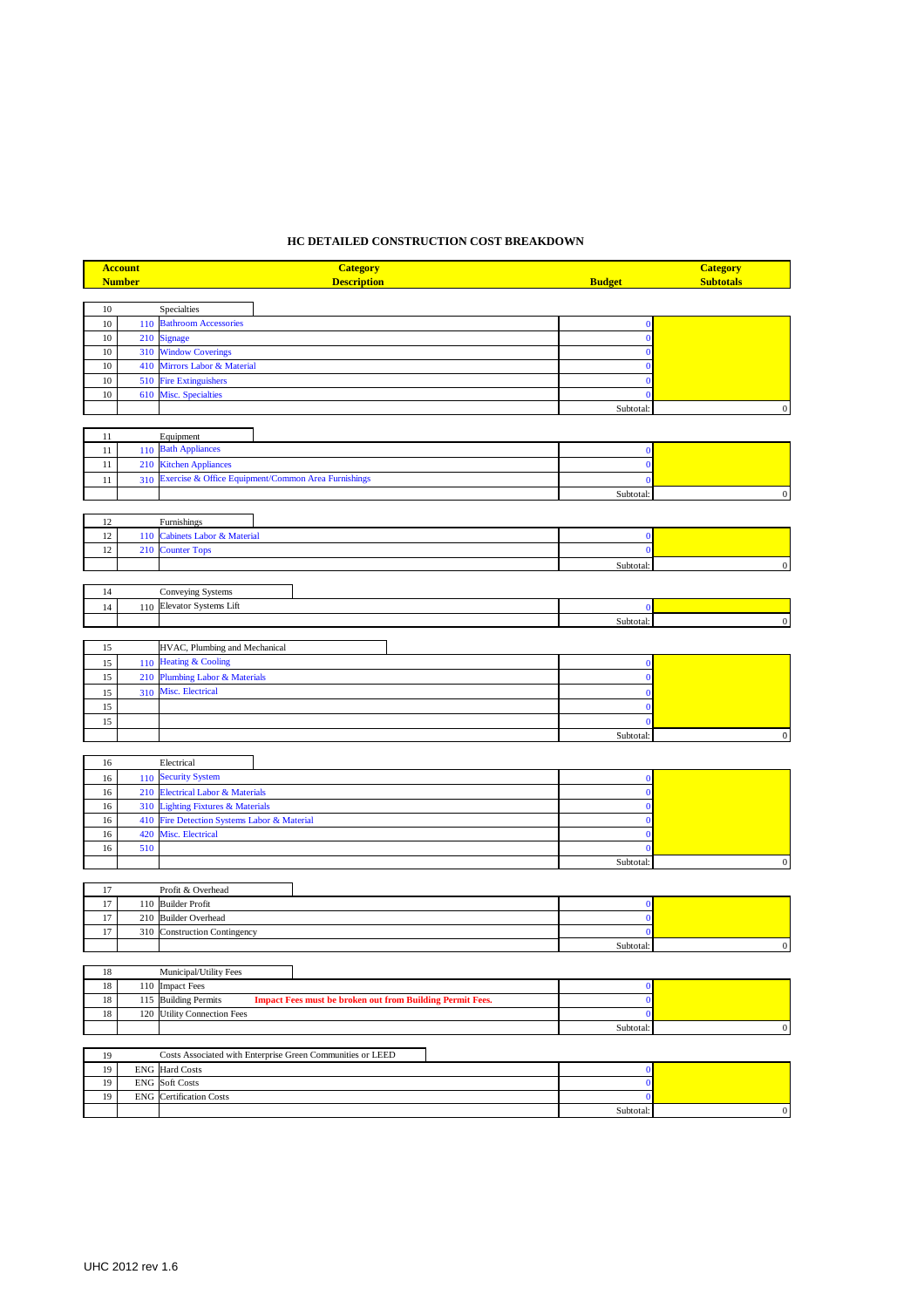| List and indicate Eligible Basis by Credit Type (Residential Portion Only) Adequately describe all "Other" Categories |       |                                      | Eligible Basis by Credit Type        |                              |
|-----------------------------------------------------------------------------------------------------------------------|-------|--------------------------------------|--------------------------------------|------------------------------|
| <b>Itemized Cost</b>                                                                                                  |       | <b>Actual Cost</b>                   | 4% Credit                            | 8.18% Credit                 |
| <b>Purchase Land and buildings</b>                                                                                    |       |                                      |                                      |                              |
| Land                                                                                                                  |       | $\bf{0}$                             |                                      |                              |
| <b>Existing Structures</b>                                                                                            |       | $\mathbf 0$                          | $\boldsymbol{0}$                     |                              |
| Existing Structures Acquisition Fee                                                                                   |       | $\bf{0}$                             | $\Omega$                             |                              |
| Demolition                                                                                                            |       | $\boldsymbol{0}$                     |                                      |                              |
| Other (Specify)                                                                                                       |       | $\bf{0}$                             |                                      |                              |
|                                                                                                                       | Total | $\boldsymbol{0}$                     | $\mathbf{0}$                         |                              |
| <b>Site Work</b>                                                                                                      |       |                                      |                                      |                              |
| 2 On-Site Work                                                                                                        |       | $\boldsymbol{0}$                     | $\boldsymbol{0}$                     | $\mathbf{0}$                 |
| 2 Off Site Improvement                                                                                                |       | $\boldsymbol{0}$                     | $\boldsymbol{0}$                     | $\boldsymbol{0}$             |
| Other (Specify)                                                                                                       |       | $\bf{0}$                             | $\boldsymbol{0}$                     | $\bf{0}$                     |
|                                                                                                                       | Total | $\mathbf{0}$                         | $\boldsymbol{0}$                     | $\boldsymbol{0}$             |
| <b>Rehab and/or New Construction</b>                                                                                  |       |                                      |                                      |                              |
| 1 General Requirements                                                                                                |       | $\boldsymbol{0}$                     | $\boldsymbol{0}$                     | 0                            |
| 3 Concrete                                                                                                            |       | $\boldsymbol{0}$                     | $\boldsymbol{0}$                     | $\bf{0}$                     |
| 4 Masonry                                                                                                             |       | $\boldsymbol{0}$                     | $\overline{0}$                       | $\bf{0}$                     |
| 5 Metals                                                                                                              |       | $\boldsymbol{0}$                     | $\boldsymbol{0}$                     | $\boldsymbol{0}$             |
| 6 Wood<br>Thermal/Moisture Protection<br>7                                                                            |       | $\boldsymbol{0}$<br>$\boldsymbol{0}$ | $\overline{0}$                       | $\bf{0}$<br>$\boldsymbol{0}$ |
| 8 Door and Windows                                                                                                    |       | $\boldsymbol{0}$                     | $\boldsymbol{0}$<br>$\boldsymbol{0}$ | $\boldsymbol{0}$             |
| 9 Finishes                                                                                                            |       | $\boldsymbol{0}$                     | $\boldsymbol{0}$                     | $\boldsymbol{0}$             |
| 10 Specialties                                                                                                        |       | $\boldsymbol{0}$                     | $\boldsymbol{0}$                     | $\boldsymbol{0}$             |
| 11 Equipment                                                                                                          |       | $\boldsymbol{0}$                     | $\boldsymbol{0}$                     | $\boldsymbol{0}$             |
| 12 Furnishings                                                                                                        |       | $\boldsymbol{0}$                     | $\boldsymbol{0}$                     | $\boldsymbol{0}$             |
| 14 Conveying Systems                                                                                                  |       | $\boldsymbol{0}$                     | $\boldsymbol{0}$                     | $\boldsymbol{0}$             |
| 15 Mechanical                                                                                                         |       | $\boldsymbol{0}$                     | $\boldsymbol{0}$                     | $\mathbf{0}$                 |
| 16 Electrical                                                                                                         |       | $\boldsymbol{0}$                     | $\boldsymbol{0}$                     | $\boldsymbol{0}$             |
| 18 Impact Fees and Building Permits                                                                                   |       | $\boldsymbol{0}$                     | $\mathbf{0}$                         | $\mathbf 0$                  |
| 19 ENG                                                                                                                |       | $\boldsymbol{0}$                     |                                      |                              |
| Other (specify)                                                                                                       |       | $\bf{0}$                             | $\boldsymbol{0}$                     | $\mathbf{0}$                 |
|                                                                                                                       |       | $\mathbf{0}$                         | $\boldsymbol{0}$                     | $\mathbf{0}$                 |
| Contingency                                                                                                           |       |                                      |                                      |                              |
| 17 Construction Contingency                                                                                           |       | $\mathbf{0}$                         | $\boldsymbol{0}$                     | $\boldsymbol{0}$             |
| Other (specify)                                                                                                       |       | $\bf{0}$                             | $\mathbf{0}$                         | $\mathbf 0$                  |
|                                                                                                                       | Total | $\boldsymbol{0}$                     | $\mathbf{0}$                         | $\mathbf 0$                  |
| <b>Architectural and Engineering Fees</b>                                                                             |       |                                      |                                      |                              |
| Architect Fee-Design                                                                                                  |       | $\bf{0}$                             | $\boldsymbol{0}$                     | $\boldsymbol{0}$             |
| Architect Fee-Supervision                                                                                             |       | $\bf{0}$                             | $\boldsymbol{0}$                     | $\mathbf 0$                  |
| <b>Survey</b>                                                                                                         |       | $\bf{0}$                             | $\mathbf{0}$                         | $\mathbf{0}$                 |
| Civil Engineering                                                                                                     |       | $\bf{0}$                             | $\boldsymbol{0}$                     | $\boldsymbol{0}$             |
| Other (Specify)                                                                                                       |       | $\bf{0}$                             | $\boldsymbol{0}$                     | $\boldsymbol{0}$             |
| Other (Specify)                                                                                                       |       | $\bf{0}$                             | $\boldsymbol{0}$                     | $\mathbf{0}$                 |
| Other (Specify)                                                                                                       |       | $\bf{0}$                             | $\mathbf{0}$                         | $\mathbf{0}$                 |
|                                                                                                                       | Total | $\boldsymbol{0}$                     | $\overline{0}$                       | $\mathbf{0}$                 |
| Profit and Overhead**                                                                                                 |       |                                      |                                      |                              |
| 17 Builder Profit                                                                                                     |       | $\boldsymbol{0}$                     | $\boldsymbol{0}$                     | $\bf{0}$                     |
| 17 Builder Overhead                                                                                                   |       | $\boldsymbol{0}$                     | $\boldsymbol{0}$                     | $\boldsymbol{0}$             |
| Developer's Overhead                                                                                                  |       | $\bf{0}$                             | $\bf{0}$                             | $\boldsymbol{0}$             |
| Developer's Fee                                                                                                       |       | $\bf{0}$                             | 0                                    | $\boldsymbol{0}$             |
| Other Related Party Fees                                                                                              |       | $\bf{0}$                             | $\boldsymbol{0}$                     | $\bf{0}$                     |
|                                                                                                                       | Total | $\boldsymbol{0}$                     | $\boldsymbol{0}$                     | $\boldsymbol{0}$             |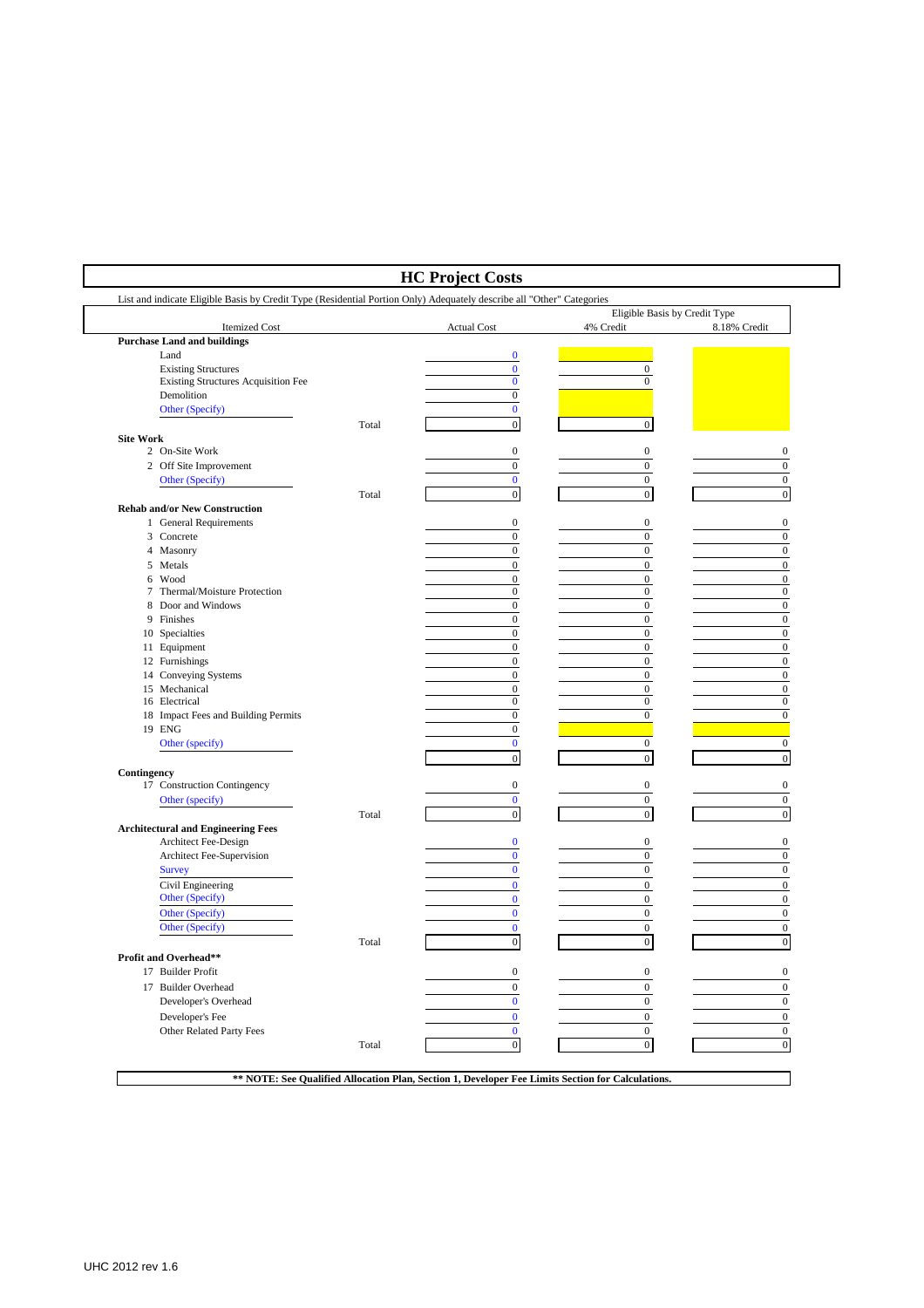|                                                               |                           |                    | Eligible Basis by Credit Type |              |
|---------------------------------------------------------------|---------------------------|--------------------|-------------------------------|--------------|
| <b>Itemized Cost</b>                                          |                           | <b>Actual Cost</b> | 4% Credit                     | 8.18% Credit |
| <b>Interim Financing Expenses</b>                             |                           |                    |                               |              |
| <b>Construction Casualty Insurance</b>                        |                           | $\bf{0}$           | $\overline{0}$                |              |
| <b>Construction Period Interest</b>                           |                           | $\bf{0}$           | $\overline{0}$                |              |
| <b>Construction Loan Fees</b>                                 |                           | $\bf{0}$           | $\boldsymbol{0}$              |              |
| <b>Construction Appraisal</b>                                 |                           | $\bf{0}$           | $\overline{0}$                |              |
| <b>Construction Legal Fees</b>                                |                           | $\bf{0}$           | $\overline{0}$                |              |
| Closing, Title & Recording                                    | #VALUE!                   | $\mathbf{0}$       | $\overline{0}$                |              |
| <b>Construction Period Property Taxes</b>                     |                           | $\mathbf 0$        | $\boldsymbol{0}$              |              |
|                                                               |                           | $\bf{0}$           | $\boldsymbol{0}$              |              |
|                                                               |                           | $\bf{0}$           | $\mathbf{0}$                  |              |
|                                                               |                           | $\bf{0}$           | $\overline{0}$                |              |
| Interim Proration Schedule of Expenses                        |                           | $\mathbf{0}$       | $\boldsymbol{0}$              |              |
|                                                               | Total                     | $\boldsymbol{0}$   | $\boldsymbol{0}$              |              |
|                                                               |                           |                    |                               |              |
| <b>Permanent Financing Expenses</b>                           |                           |                    |                               |              |
| Loan Origination Fee                                          |                           | $\mathbf{0}$       |                               |              |
| Loan Credit Enhancement                                       |                           | $\bf{0}$           |                               |              |
| Other (specify)                                               |                           | $\bf{0}$           |                               |              |
| Permanent Proration Schedule of Expenses                      |                           | $\mathbf{0}$       |                               |              |
| Permanent Financing Legal Fees                                |                           | $\bf{0}$           |                               |              |
| Closing, Title & Recording                                    | #DIV/0!                   | $\mathbf{0}$       |                               |              |
| Other (specify)                                               |                           | $\bf{0}$           |                               |              |
| Other (specify)<br><u>and the second</u>                      |                           | $\mathbf{0}$       |                               |              |
|                                                               | Total                     | $\mathbf{0}$       |                               |              |
| Market or Feasibility Study<br><b>UHC Housing Credit Fees</b> |                           | $\bf{0}$<br>1,000  | $\mathbf{0}$                  |              |
| <b>Consultants or Processing Agent</b>                        |                           | $\bf{0}$           |                               |              |
| <b>Environmental Study</b>                                    |                           | $\bf{0}$           |                               |              |
| Other (specify)                                               |                           | $\mathbf{0}$       |                               |              |
| Other (specify)                                               |                           | $\mathbf{0}$       |                               |              |
| Other (specify)                                               |                           | $\bf{0}$           |                               |              |
|                                                               | Total                     | 1,000              | $\boldsymbol{0}$              |              |
| <b>Syndication Costs</b>                                      |                           |                    |                               |              |
|                                                               |                           |                    |                               |              |
|                                                               |                           |                    |                               |              |
| Organization (Partnership)                                    |                           | $\bf{0}$           |                               |              |
| Bridge Loan Fees and Expenses                                 |                           | $\bf{0}$           |                               |              |
| Tax Opinion                                                   |                           | $\bf{0}$           |                               |              |
| Accounting/Audit                                              |                           | $\bf{0}$           | $\boldsymbol{0}$              |              |
| <b>Legal Fees</b>                                             |                           | $\mathbf{0}$       |                               |              |
| <b>Title Policy</b>                                           |                           | $\bf{0}$           |                               |              |
|                                                               | Total                     | $\mathbf{0}$       | $\boldsymbol{0}$              |              |
| <b>Project Reserves</b>                                       |                           |                    |                               |              |
| Rent-Up Reserve                                               |                           | $\bf{0}$           |                               |              |
| <b>Operating Deficit Reserve</b>                              |                           | $\bf{0}$           |                               |              |
| Funded Reserves for Replacement                               |                           | $\mathbf{0}$       |                               |              |
| Other (specify)                                               |                           | $\bf{0}$           |                               |              |
| Other (specify)                                               |                           | $\bf{0}$           |                               |              |
|                                                               | Total                     | $\overline{0}$     |                               |              |
|                                                               | <b>Total Project Cost</b> | 1,000              | $\bf{0}$                      |              |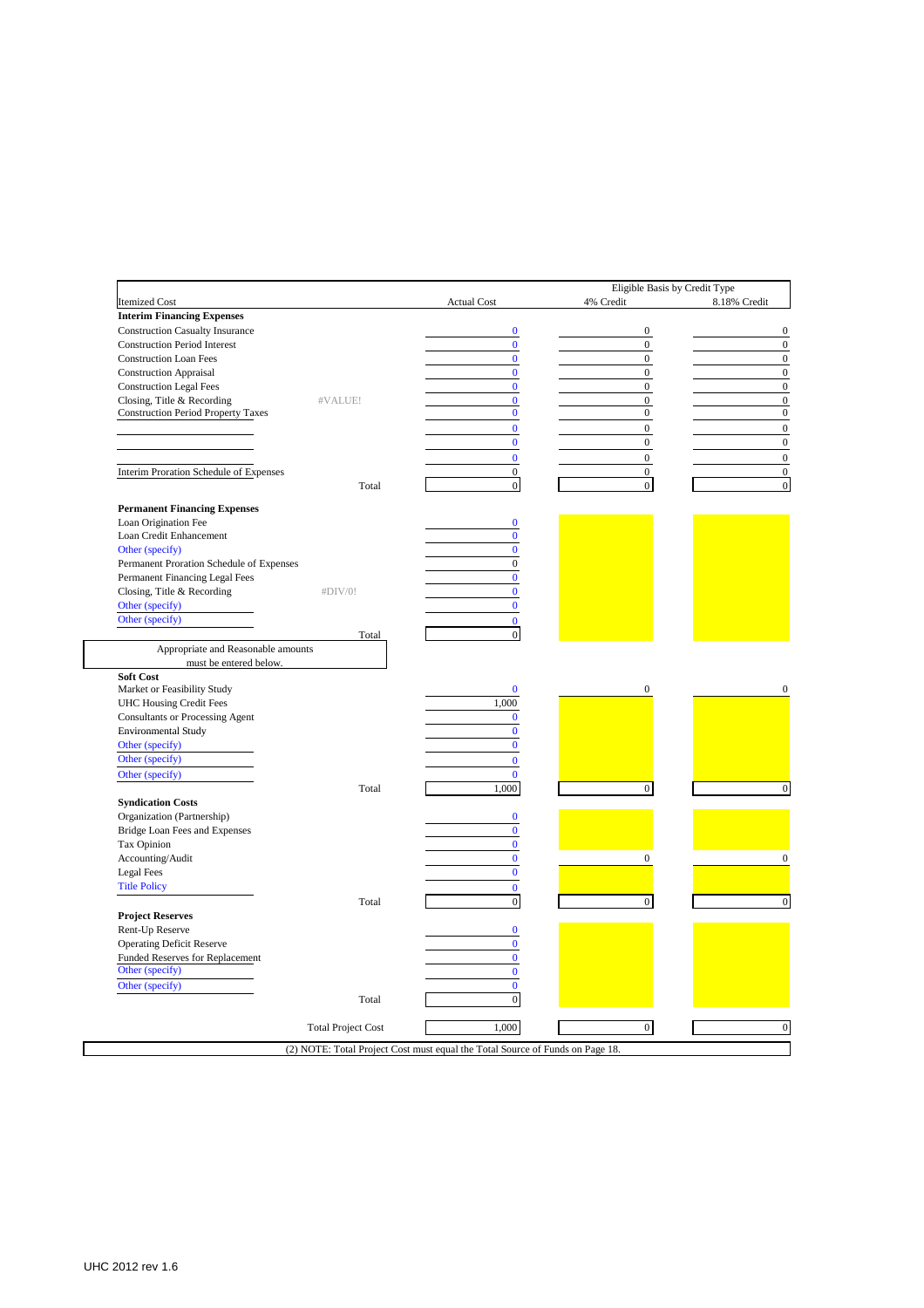| <b>Housing Credit Calculation</b>                                                                      | 4%                         | 8.18%                    |
|--------------------------------------------------------------------------------------------------------|----------------------------|--------------------------|
| <b>Total Project Eligible Costs:</b><br>Less Community Service Facility or Fee basis adjustments       | $\overline{0}$<br>$\Omega$ | $\mathbf{0}$<br>$\Omega$ |
| Less Federal Grants for eligible development costs. List Grants with total amounts to the right.       |                            |                          |
|                                                                                                        | $\mathbf{0}$               | $\bf{0}$                 |
| Less amount of amenities that are optionally available to tenants on a fee basis                       | $\mathbf{0}$               | $\bf{0}$                 |
| Less 30% additional DDA & QCT building basis where applicable for scattered site projects              |                            | $\bf{0}$                 |
| Less amount of nonqualified, nonrecourse financing                                                     |                            | $\Omega$                 |
| Less non-qualifying units of higher quality                                                            | $\Omega$                   | $\mathbf{0}$             |
| Less non-qualifying excess portion of higher quality units                                             | $\bf{0}$                   | $\bf{0}$                 |
| Less Federal Historic or Federal Energy Tax Credit (Residential Portion Only - Attach Detail)          | $\mathbf{0}$               | $\bf{0}$                 |
| <b>Total Eligible Basis</b>                                                                            | $\overline{0}$             | $\mathbf{0}$             |
| Multiplied by the Applicable Fraction<br>(Percent of HC Units or HC Square Footage, whichever is less) | 0%                         | 0%                       |
| <b>Total Qualified Basis</b>                                                                           | $\overline{0}$             | $\mathbf{0}$             |
| UHC Qualified Bonus Area or Designated Census Tract?<br>$\mathbf{X}$<br>N <sub>o</sub><br>Yes          | 100%                       | 100.00%                  |
| Building Acquisition & Fee:                                                                            | $\overline{0}$             | $\mathbf{0}$             |
| #######                                                                                                | 3.16%                      | 8.18%                    |
| Amount of Housing Credit by Type:                                                                      | 0                          | $\mathbf{0}$             |
| Total Housing Credits based on Qualified Basis:                                                        | 0                          |                          |
| <b>Housing Credits Requested:</b> S                                                                    |                            |                          |

**Maximum Housing Credit Allocation is the lesser of \$1,000,000 or 20% of the State's available housing credit ceiling amount, per Project, Phase, Applicant, or Related Party per credit year.**

## **Housing Credits Proceed Information**

| Provide information concerning the syndication and estimated proceeds expected from Housing Credit investors.                                                                                                                  |                                                                                                                                                                                                                                      |     |                                                                                                                                                                                                                                      |       |                    |                      |
|--------------------------------------------------------------------------------------------------------------------------------------------------------------------------------------------------------------------------------|--------------------------------------------------------------------------------------------------------------------------------------------------------------------------------------------------------------------------------------|-----|--------------------------------------------------------------------------------------------------------------------------------------------------------------------------------------------------------------------------------------|-------|--------------------|----------------------|
|                                                                                                                                                                                                                                | Annual amount of Low-Income Housing Credits Requested:                                                                                                                                                                               |     |                                                                                                                                                                                                                                      | \$    |                    | $\bf{0}$             |
|                                                                                                                                                                                                                                |                                                                                                                                                                                                                                      |     | Syndication Rate: \$0.000 per credit dollar.                                                                                                                                                                                         |       |                    |                      |
|                                                                                                                                                                                                                                | Gross proceeds from Housing Credit sale:                                                                                                                                                                                             |     |                                                                                                                                                                                                                                      |       |                    |                      |
|                                                                                                                                                                                                                                | Net proceeds to project:                                                                                                                                                                                                             |     |                                                                                                                                                                                                                                      |       |                    |                      |
| When will these funds be paid?                                                                                                                                                                                                 | Percent Paid in                                                                                                                                                                                                                      |     | <b>Estimated Date</b>                                                                                                                                                                                                                |       |                    | <b>Trigger Event</b> |
|                                                                                                                                                                                                                                |                                                                                                                                                                                                                                      | at: |                                                                                                                                                                                                                                      |       |                    |                      |
|                                                                                                                                                                                                                                |                                                                                                                                                                                                                                      | at: |                                                                                                                                                                                                                                      |       |                    |                      |
|                                                                                                                                                                                                                                |                                                                                                                                                                                                                                      | at: |                                                                                                                                                                                                                                      |       |                    |                      |
|                                                                                                                                                                                                                                |                                                                                                                                                                                                                                      | at: | <u>and the state of the state of the state of the state of the state of the state of the state of the state of the state of the state of the state of the state of the state of the state of the state of the state of the state</u> |       |                    |                      |
|                                                                                                                                                                                                                                |                                                                                                                                                                                                                                      | at: |                                                                                                                                                                                                                                      |       |                    |                      |
| Total:                                                                                                                                                                                                                         | $0\%$                                                                                                                                                                                                                                |     | <<< MUST EQUAL 100%                                                                                                                                                                                                                  |       |                    |                      |
|                                                                                                                                                                                                                                | Letter of Interest Attached                                                                                                                                                                                                          |     |                                                                                                                                                                                                                                      |       | Type of Offering:  | Select               |
|                                                                                                                                                                                                                                | <b>Commitment Letter Attached</b>                                                                                                                                                                                                    |     |                                                                                                                                                                                                                                      |       | Type of Investors: | Select               |
| Investor or Syndicator New York Changes and Section 2014 and 2015 and 2016 and 2017 and 2017 and 2017 and 2017 and 2017 and 2017 and 2017 and 2017 and 2017 and 2017 and 2017 and 2017 and 2017 and 2017 and 2017 and 2017 and |                                                                                                                                                                                                                                      |     |                                                                                                                                                                                                                                      |       |                    |                      |
| Address                                                                                                                                                                                                                        | <u>and the company of the company of the company of the company of the company of the company of the company of the company of the company of the company of the company of the company of the company of the company of the com</u> |     |                                                                                                                                                                                                                                      |       |                    |                      |
| City                                                                                                                                                                                                                           |                                                                                                                                                                                                                                      |     |                                                                                                                                                                                                                                      | State |                    | Zip                  |
| Contact                                                                                                                                                                                                                        |                                                                                                                                                                                                                                      |     |                                                                                                                                                                                                                                      | Tel.  |                    | Fax                  |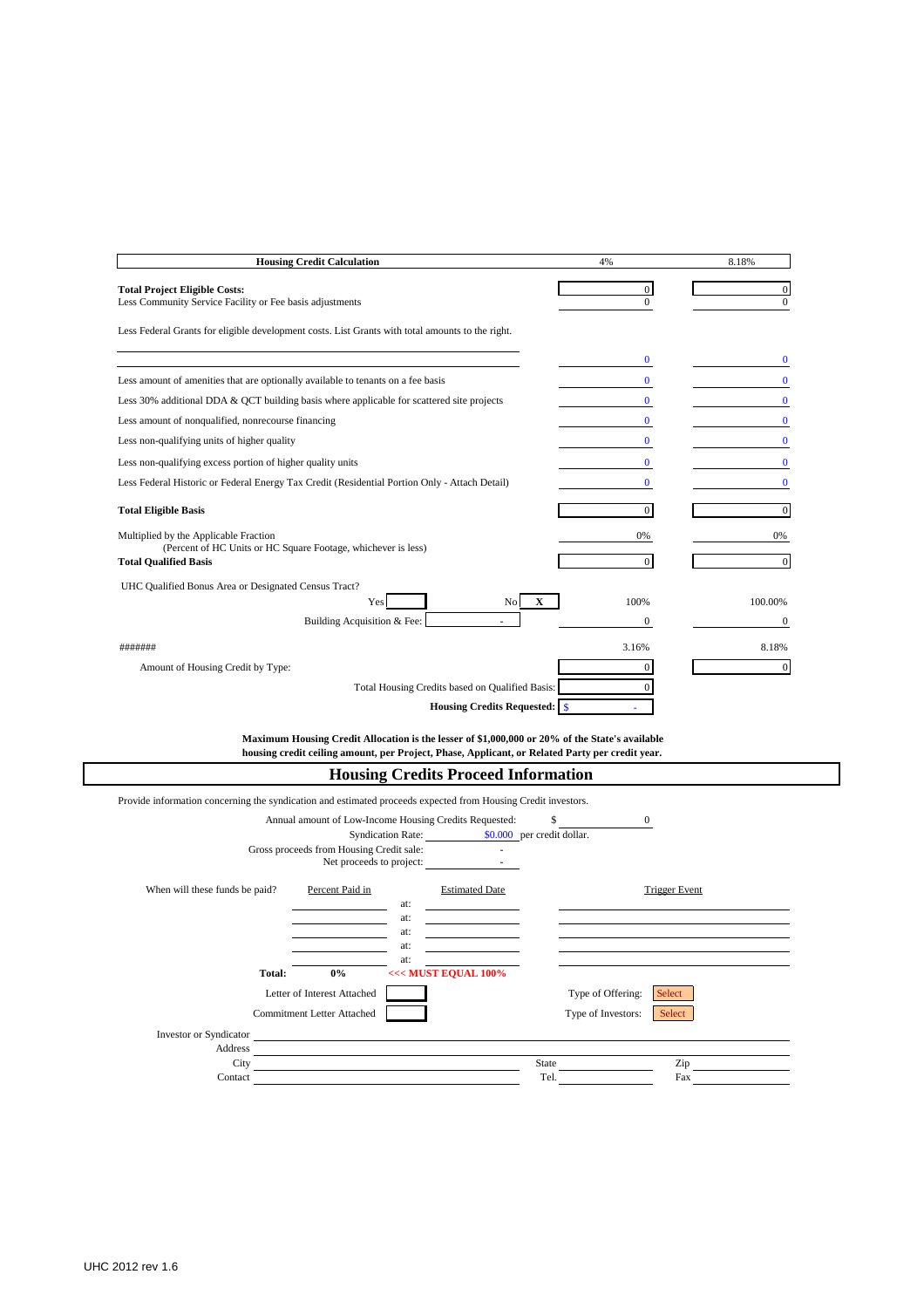## **Sources of Funds (Construction Financing)**



## **Source of Funds (Permanent Financing)**

| Financing                                                       |                           | Loan   |                         | Annual       | Rate of                    | Amort.                                     | Loan              |
|-----------------------------------------------------------------|---------------------------|--------|-------------------------|--------------|----------------------------|--------------------------------------------|-------------------|
| Source                                                          |                           | Amount |                         | Debt Service | Interest (8.5 etc.)        | (mos.)                                     | Type              |
|                                                                 |                           |        |                         |              |                            | If Cash flow/Zero Pay<br><b>Enter Zero</b> |                   |
| Debt Financing                                                  |                           |        |                         |              |                            |                                            |                   |
|                                                                 | $\boldsymbol{\mathsf{s}}$ |        | \$                      |              | 0.000                      | $\bf{0}$                                   | <b>Select One</b> |
| $\overline{2}$                                                  | $\overline{\mathbf{s}}$   |        | $\mathbb S$             |              | 0.000                      | $\bf{0}$                                   | <b>Select One</b> |
| 3                                                               | \$                        |        | $\mathbb{S}$            |              | 0.000                      | $\mathbf{0}$                               | <b>Select One</b> |
| Δ                                                               | \$                        |        | $\mathbb S$             |              | 0.000                      | $\mathbf{0}$                               | <b>Select One</b> |
| <b>Deferred Developer's Fee</b><br>5                            | $\mathbf{\$}$             |        | $\mathbb S$             |              | 0.000                      | $\bf{0}$                                   | Deferred Fee      |
| б                                                               | \$                        |        | \$                      |              | 0.000                      | $\mathbf{D}$                               | <b>Select One</b> |
| 7                                                               | \$                        |        | $\mathbb{S}$            |              | 0.000                      | $\bf{0}$                                   | <b>Select One</b> |
| OWHLF<br>8<br><b>Select One</b>                                 | \$                        |        | $\overline{\mathbb{S}}$ |              | #DIV/0!                    | $\mathbf{0}$                               | <b>Select One</b> |
| OWHLF<br>Select One<br>9                                        | $rac{s}{s}$               |        | $rac{s}{s}$             |              | #DIV/0!                    | $\overline{0}$                             | <b>Select One</b> |
| 10 Other PJ<br>None                                             |                           |        |                         | ٠            | 0.000                      | $\bf{0}$                                   | Select One        |
| Federal Housing Credit Equity<br>Federal Historic Credit Equity | \$                        |        |                         |              | <b>Financing Comments:</b> |                                            |                   |
|                                                                 |                           |        |                         |              |                            |                                            |                   |
|                                                                 |                           |        |                         |              |                            |                                            |                   |
| <b>State Historic Credit Equity</b>                             | $\mathbf S$               |        |                         |              |                            |                                            |                   |
|                                                                 |                           |        |                         |              |                            |                                            |                   |
| (Provide details & letters of interest)                         |                           |        |                         |              |                            |                                            |                   |
| $\mathbf{1}$                                                    | \$                        |        |                         |              |                            |                                            |                   |
| Grants<br>$\overline{c}$                                        |                           |        |                         |              |                            |                                            |                   |
| 3                                                               | \$<br>\$                  |        |                         |              |                            |                                            |                   |
| 4                                                               | $\mathsf{\$}$             |        |                         |              |                            |                                            |                   |
| Questar Energy Rebates<br>5                                     | $\mathbf{\hat{s}}$        |        |                         |              |                            |                                            |                   |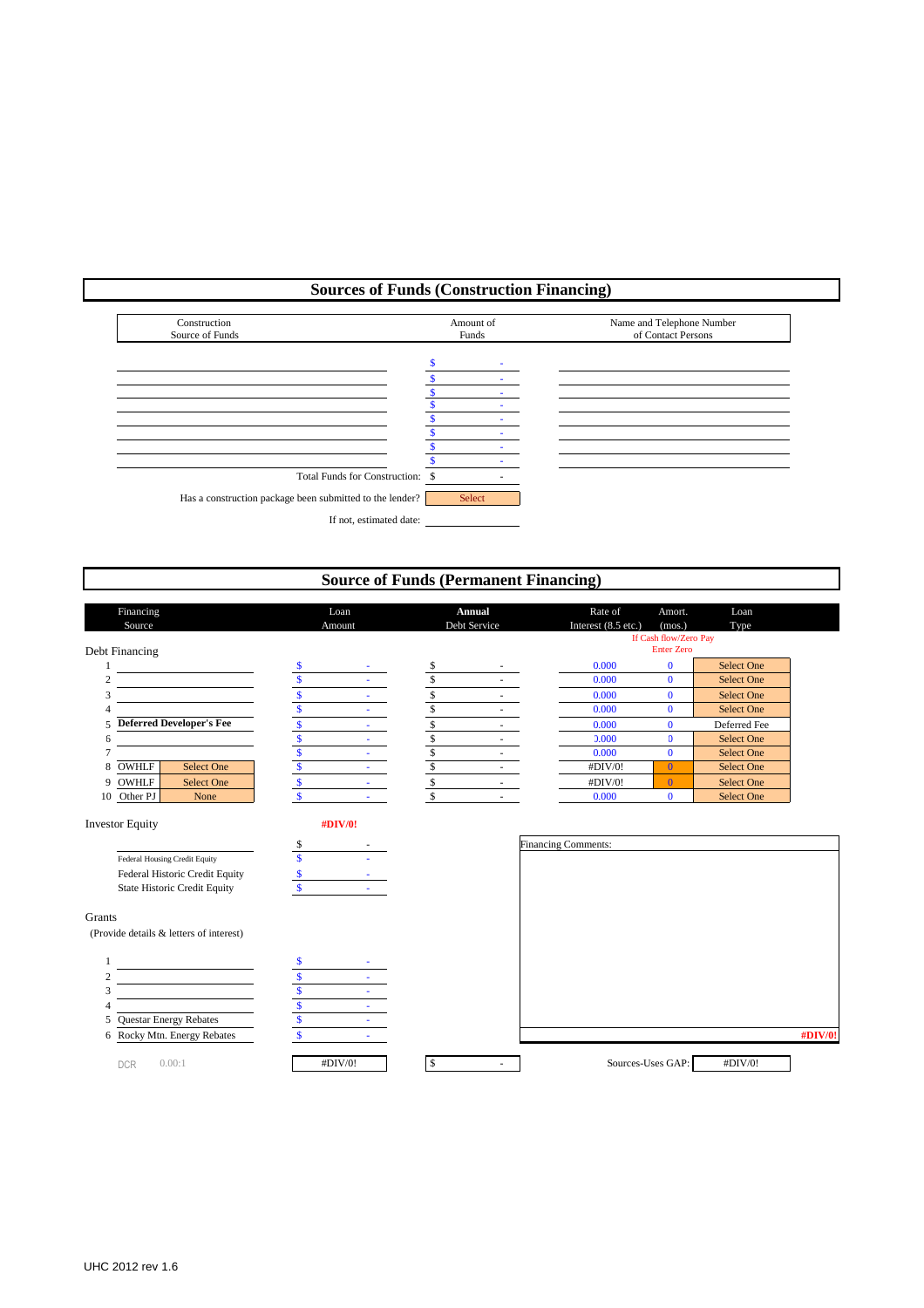#### **Source of Funds (Grants and Other Monies)**



## **Long Term Financing Sources and Contacts**

List in order of lien priority ALL sources of funding and contact names, addresses and telephone numbers:

|                | Company / Institution                                                                                                                                     | $\displaystyle{^*\!S}$ tatus | Contact Person & Title    |  |
|----------------|-----------------------------------------------------------------------------------------------------------------------------------------------------------|------------------------------|---------------------------|--|
|                | Name & Complete Address<br><b>Debt Financing</b>                                                                                                          | Date                         | Telephone and Fax Numbers |  |
| $\mathbf{1}$   | <u> 1980 - Johann Stoff, deutscher Stoffen und der Stoffen und der Stoffen und der Stoffen und der Stoffen und der</u>                                    |                              |                           |  |
|                |                                                                                                                                                           |                              |                           |  |
|                |                                                                                                                                                           |                              |                           |  |
|                | $\frac{2}{\sqrt{2}}$                                                                                                                                      |                              |                           |  |
|                |                                                                                                                                                           |                              |                           |  |
|                |                                                                                                                                                           |                              |                           |  |
|                |                                                                                                                                                           |                              |                           |  |
|                |                                                                                                                                                           |                              |                           |  |
|                |                                                                                                                                                           |                              |                           |  |
| $\overline{4}$ |                                                                                                                                                           |                              |                           |  |
|                | <u> 1989 - Johann Barbara, martin amerikan basar dan berasal dan berasal dalam basar dalam basar dalam basar dala</u>                                     |                              |                           |  |
|                |                                                                                                                                                           |                              |                           |  |
|                |                                                                                                                                                           |                              |                           |  |
| 1              | Equity Financing (Other than HC)<br><u> 1989 - Johann Barbara, martin amerikan basal dan berasal dan berasal dalam basal dalam basal dalam basal dala</u> |                              |                           |  |
|                |                                                                                                                                                           |                              |                           |  |
|                |                                                                                                                                                           |                              |                           |  |
| $\mathbf{1}$   | <b>Grant and Other Monies</b>                                                                                                                             |                              |                           |  |
|                |                                                                                                                                                           |                              |                           |  |
|                |                                                                                                                                                           |                              |                           |  |
| 2              | <u> 1989 - Andrea Stadt Britain, amerikansk politiker (</u>                                                                                               |                              |                           |  |
|                |                                                                                                                                                           |                              |                           |  |
| 3              | <u> 1989 - John Stein, Amerikaansk politiker (</u>                                                                                                        |                              |                           |  |
|                |                                                                                                                                                           |                              |                           |  |
|                |                                                                                                                                                           |                              |                           |  |

**\*Status codes: LOI=Letter of Intent, NA=No formal action taken; A=Application formally submitted; C=Commitment received. Attach proof of status.**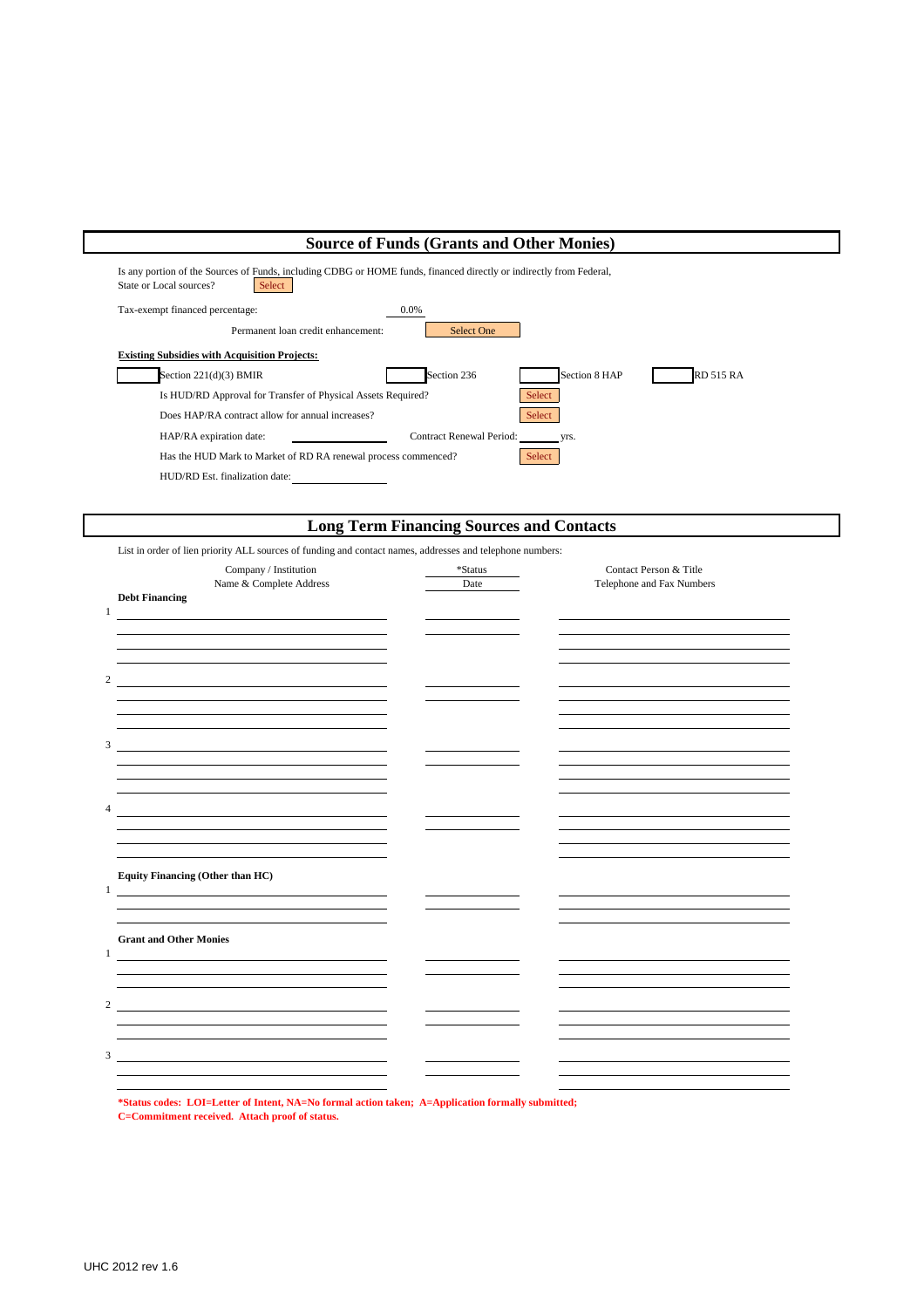|                |                                                                  |                                                                                                                          |                            | <b>Energy and Equipment</b>                    |                                |                                                                                           |                      |                      |
|----------------|------------------------------------------------------------------|--------------------------------------------------------------------------------------------------------------------------|----------------------------|------------------------------------------------|--------------------------------|-------------------------------------------------------------------------------------------|----------------------|----------------------|
|                |                                                                  | Equipment Included with Units (Low-Income Units) at no fee:                                                              |                            |                                                |                                |                                                                                           |                      |                      |
|                | Range                                                            | Refrigerator                                                                                                             |                            | Disposal                                       |                                | Air Conditioning                                                                          |                      |                      |
|                |                                                                  |                                                                                                                          |                            |                                                |                                |                                                                                           |                      |                      |
|                | Dishwasher                                                       | Kitch. Exhaust                                                                                                           |                            | Laundry Fac.                                   |                                | Washer/Dryer Hookups                                                                      |                      |                      |
| $\overline{0}$ | <b>Lighting Occupancy Sensor</b>                                 |                                                                                                                          | 0%                         | Fluorescent Lights (Percent of fixtures)       |                                |                                                                                           |                      |                      |
|                | Storage, Garages & Bathrooms                                     |                                                                                                                          |                            |                                                |                                | Lease must stipulate that Owner will provide and install fluorescent lights               |                      |                      |
|                |                                                                  | Energy and Equipment Information in low-income units                                                                     |                            |                                                |                                |                                                                                           |                      |                      |
|                |                                                                  |                                                                                                                          |                            | Type of System                                 |                                |                                                                                           |                      |                      |
|                |                                                                  | <b>Energy Equipment</b>                                                                                                  |                            | (GFWA, Hot Water, etc.)                        |                                | Rating                                                                                    |                      |                      |
|                |                                                                  | Domestic Hot Water                                                                                                       |                            |                                                |                                |                                                                                           |                      |                      |
|                |                                                                  | Heating                                                                                                                  |                            |                                                |                                |                                                                                           |                      |                      |
|                |                                                                  | Air Conditioning                                                                                                         |                            |                                                |                                |                                                                                           |                      |                      |
|                |                                                                  |                                                                                                                          |                            |                                                |                                |                                                                                           |                      |                      |
|                | Equipment Included with Units (Market-rate Units)                |                                                                                                                          |                            |                                                |                                |                                                                                           |                      |                      |
|                | Range                                                            | Refrigerator                                                                                                             |                            | Disposal                                       |                                | Air Conditioning                                                                          |                      |                      |
|                | Dishwasher                                                       | Kitch. Exhaust                                                                                                           |                            | Laundry Fac.                                   |                                | Washer/Dryer Hookups                                                                      |                      |                      |
|                |                                                                  |                                                                                                                          |                            |                                                |                                |                                                                                           |                      |                      |
| $\mathbf{0}$   | <b>Lighting Occupancy Sensor</b><br>Storage, Garages & Bathrooms |                                                                                                                          | 0%                         | Fluorescent Lights (Percent of fixtures)       |                                |                                                                                           |                      |                      |
|                |                                                                  |                                                                                                                          |                            |                                                |                                |                                                                                           |                      |                      |
|                |                                                                  |                                                                                                                          |                            |                                                |                                |                                                                                           |                      |                      |
|                |                                                                  |                                                                                                                          |                            | <b>Monthly Utility Allowance Calculations</b>  |                                |                                                                                           |                      |                      |
|                |                                                                  |                                                                                                                          |                            |                                                |                                |                                                                                           |                      |                      |
|                |                                                                  |                                                                                                                          |                            |                                                |                                |                                                                                           |                      |                      |
|                |                                                                  |                                                                                                                          |                            |                                                |                                | ENTER allowance (PAID by TENANT) by Unit type                                             |                      |                      |
| <b>Type</b>    | <b>Utilities</b>                                                 | List only Utilities<br>Paid By                                                                                           | SRO<br>Studio              | $\mathbf{1}$                                   | $\sqrt{2}$                     | 3                                                                                         | $\overline{4}$       | 5                    |
| G              | Heating                                                          | <b>Tenant</b>                                                                                                            | $\bf{0}$                   | $\bf{0}$                                       | $\bf{0}$                       | $\bf{0}$                                                                                  | $\bf{0}$             | $\bf{0}$             |
| Е              | Cooking                                                          | Tenant                                                                                                                   | $\mathbf{D}$               | D                                              | $\mathbf{0}$                   | $\mathbf{0}$                                                                              | $\mathbf{D}$         | $\mathbf{0}$         |
| Е              | Lighting                                                         | <b>Tenant</b>                                                                                                            | $\mathbf{0}$               | $\bf{0}$                                       | $\bf{0}$                       | $\bf{0}$                                                                                  | $\bf{0}$             | $\bf{0}$             |
| Е<br>Е         | Hot Water                                                        | <b>Tenant</b>                                                                                                            | $\bf{0}$<br>$\mathbf{0}$   | $\bf{0}$<br>$\bf{0}$                           | $\bf{0}$<br>$\bf{0}$           | $\bf{0}$<br>$\bf{0}$                                                                      | $\bf{0}$<br>$\bf{0}$ | $\bf{0}$<br>$\bf{0}$ |
|                | Air Conditioning<br>Sewer                                        | Tenant<br><b>Tenant</b>                                                                                                  | $\mathbf{0}$               | $\bf{0}$                                       | $\bf{0}$                       | $\bf{0}$                                                                                  | $\bf{0}$             | $\bf{0}$             |
|                | Water                                                            | <b>Tenant</b>                                                                                                            | $\mathbf{0}$               | $\bf{0}$                                       | $\bf{0}$                       | $\bf{0}$                                                                                  | $\bf{0}$             | $\bf{0}$             |
|                | Trash                                                            | <b>Tenant</b>                                                                                                            | $\bf{0}$                   | $\bf{0}$                                       | $\bf{0}$                       | $\bf{0}$                                                                                  | $\bf{0}$             | $\bf{0}$             |
|                | Dispatch                                                         | <b>Tenant</b>                                                                                                            | $\mathbf{0}$               | $\bf{0}$                                       | $\bf{0}$                       | $\bf{0}$                                                                                  | $\bf{0}$             | $\bf{0}$             |
|                | Other?                                                           | <b>Tenant</b><br><b>Total Utility Allowance:</b>                                                                         | $\mathbf{0}$<br>$\Omega$   | $\bf{0}$<br>$\Omega$                           | $\mathbf{0}$<br>$\overline{0}$ | $\bf{0}$<br>$\overline{0}$                                                                | $\bf{0}$<br>$\Omega$ | $\bf{0}$<br>$\Omega$ |
|                | Type: E=Electric, G=Gas, P=Propane                               |                                                                                                                          |                            |                                                |                                | Energy Star Rater's Utility Estimates based on Plans & Specifications for the building(s) |                      |                      |
|                |                                                                  |                                                                                                                          |                            | may be used instead of PHA Utility Allowances. |                                |                                                                                           |                      |                      |
|                |                                                                  |                                                                                                                          |                            |                                                |                                |                                                                                           |                      |                      |
|                |                                                                  | Source of Utility Allowance Calculation (Documentation of Utility Calculations must be included)                         |                            |                                                |                                |                                                                                           |                      |                      |
|                | <b>Local PHA</b>                                                 | Utility Co.*                                                                                                             | Housing Authority or other |                                                |                                |                                                                                           |                      |                      |
|                | Rural Devel.                                                     | <b>HUD</b>                                                                                                               |                            | <b>Energy Star Rater Calculation</b>           |                                |                                                                                           |                      |                      |
|                |                                                                  |                                                                                                                          |                            |                                                |                                |                                                                                           |                      |                      |
|                |                                                                  | *Using these sources after the building(s) is/are placed-in-service precludes the use of PHA Allowances in future years. |                            |                                                |                                |                                                                                           |                      |                      |
|                |                                                                  | <b>COMMON AREA PERSONNEL UNIT(S) ELECTION:</b>                                                                           |                            |                                                |                                | Maximum Units based on project size: 0                                                    |                      |                      |
|                |                                                                  | Projects may elect to set-aside personnel units. Indicate the unit(s) by type and physical description:                  |                            |                                                |                                |                                                                                           |                      |                      |
|                |                                                                  | These unit are not to be included in the Low-Income                                                                      |                            |                                                |                                | Unit Type                                                                                 |                      |                      |
|                | units in the following section.                                  |                                                                                                                          |                            | Permitted Use                                  | <b>Baths</b>                   | (2-bed, Studio)                                                                           | Sq. Ft.              |                      |
|                | Other (Specify)                                                  |                                                                                                                          |                            | <b>Maintenance Unit</b><br><b>Select One</b>   | 0.00<br>0.00                   |                                                                                           | $\bf{0}$<br>$\bf{0}$ |                      |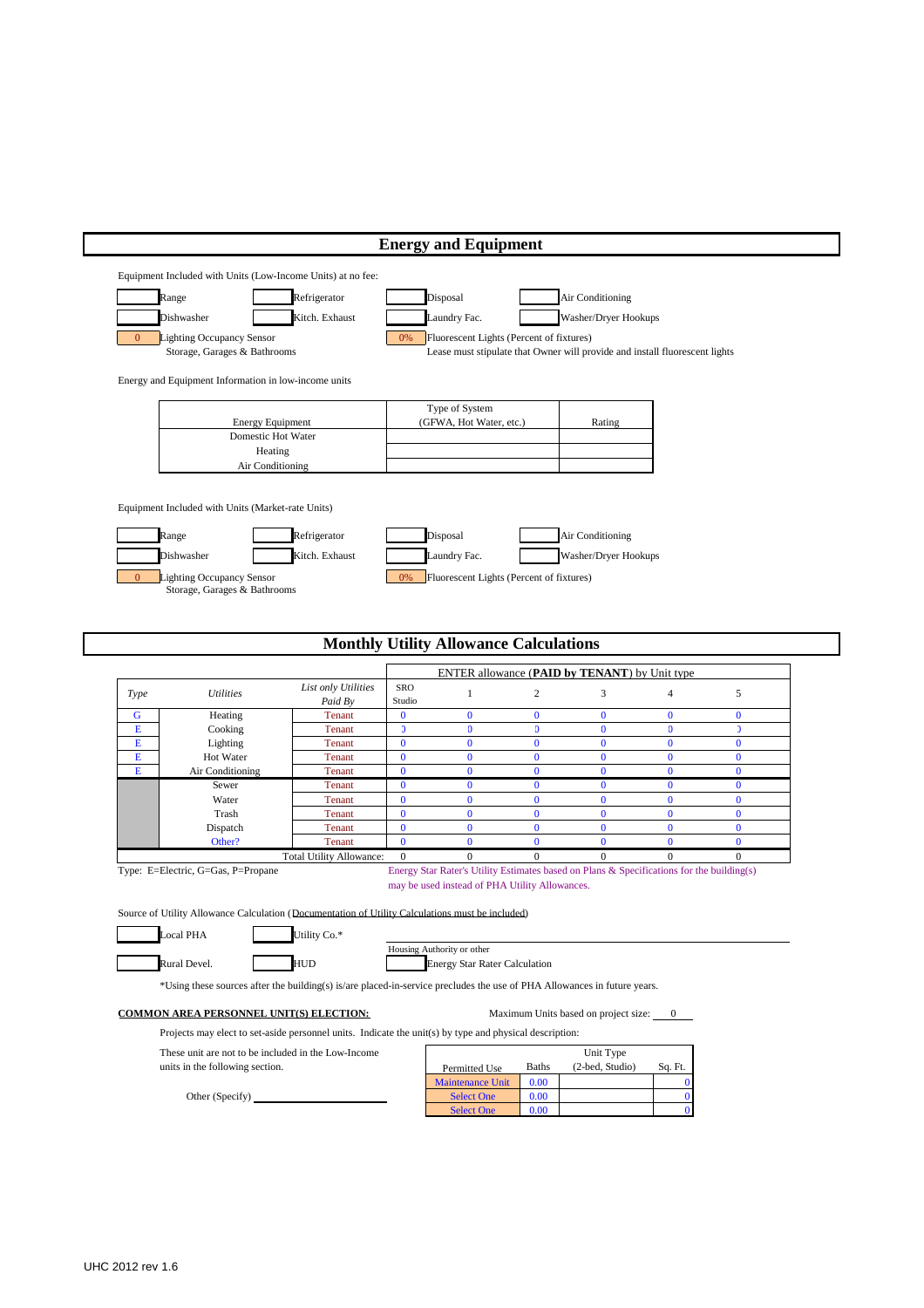## **Proposed Contractual Rent Targeting Analysis**

Project Rents (Note: actual rents plus the amount of utilities paid by tenants cannot exceed low-income rent levels. List the applicable County Low-Income Rents SRO *Bedrooms* from the attached schedule. Studio 1 2 3 4 5 50% of AMI Maximum Limit - Including Utilities #N/A #N/A #N/A #N/A #N/A #N/A  $60\%$  of AMI Maximum Limit - Including Utilities  $\frac{1.006 \text{ K}}{H N/A}$ #N/A #N/A #N/A #N/A #N/A #N/A **PROJECTED PROFORMA - Low-Income Units Only << Select a Valid County (cell C166) >>** List the estimated monthly income for the low-income units. 20/50 Election Total low-income units: 0 Deep Skewing Rent Unit Type Bathrooms / Unit AMI Monthly base rent Total Monthly Base Average SRO/Studio, 1,2,3 1, 2, 1.75, etc. Number of Units Target per unit rent by unit type Sq. Ft. per Unit Hi-Band (> 45%)  $0 \hspace{2.5cm} 0$  $0 \hspace{2.5cm} 0$  $0 \hspace{2.5cm} 0$  $\mathbf 0$ (Range: 40% - 45%)  $\mathbf 0$ Mid-Band Rents Mid-Band Rents  $\mathbf 0$  $\mathbf 0$  $\mathbf 0$ ge:  $\mathbf 0$  $\mathbf 0$  $\mathbf 0$ Band  $0 \hspace{2.5cm} 0$  $(0.60)$  $0 \hspace{2.5cm} 0$  $0 \hspace{2.5cm} 0$ Other income per unit: Sq.Ft. AMI: 0.00% DCR: 0.000 Low Low Total low-income rents: 0 Cash flow: #DIV/0! #DIV/0! Vacancy Rate  $\text{Inc. Score: } 0$   $\qquad \qquad \text{Vacancy Rate}$   $\qquad \qquad \text{10. Score: } 0$ Total Monthly Income: 0 **Expense inflator must be 1% greater than income inflator** % **PROJECTED PROFORMA - Market-Rate Units Only** List the estimated monthly income for the market-rate units. Total market-rate units: 0 Unit Type Total Bathrooms Monthly base rent Total Monthly Base Average Total Bathrooms SRO/Studio  $.25/0.75/1$  or multiples Number of Units per unit rent by unit type Sq. Ft. per Unit 0 0 0 0 0 0 0 0 0 0 0 0 0 0 0 0 0 0 0 0 0 Other income per unit: 0 0 Sq.Ft. 0 9 Sq.Ft. Total market rents: 0 Less Vacancy  $\qquad \qquad \frac{\%}{\%}$  0 Total Monthly Income: 0 Enter the estimated annual percentage increase in annual income %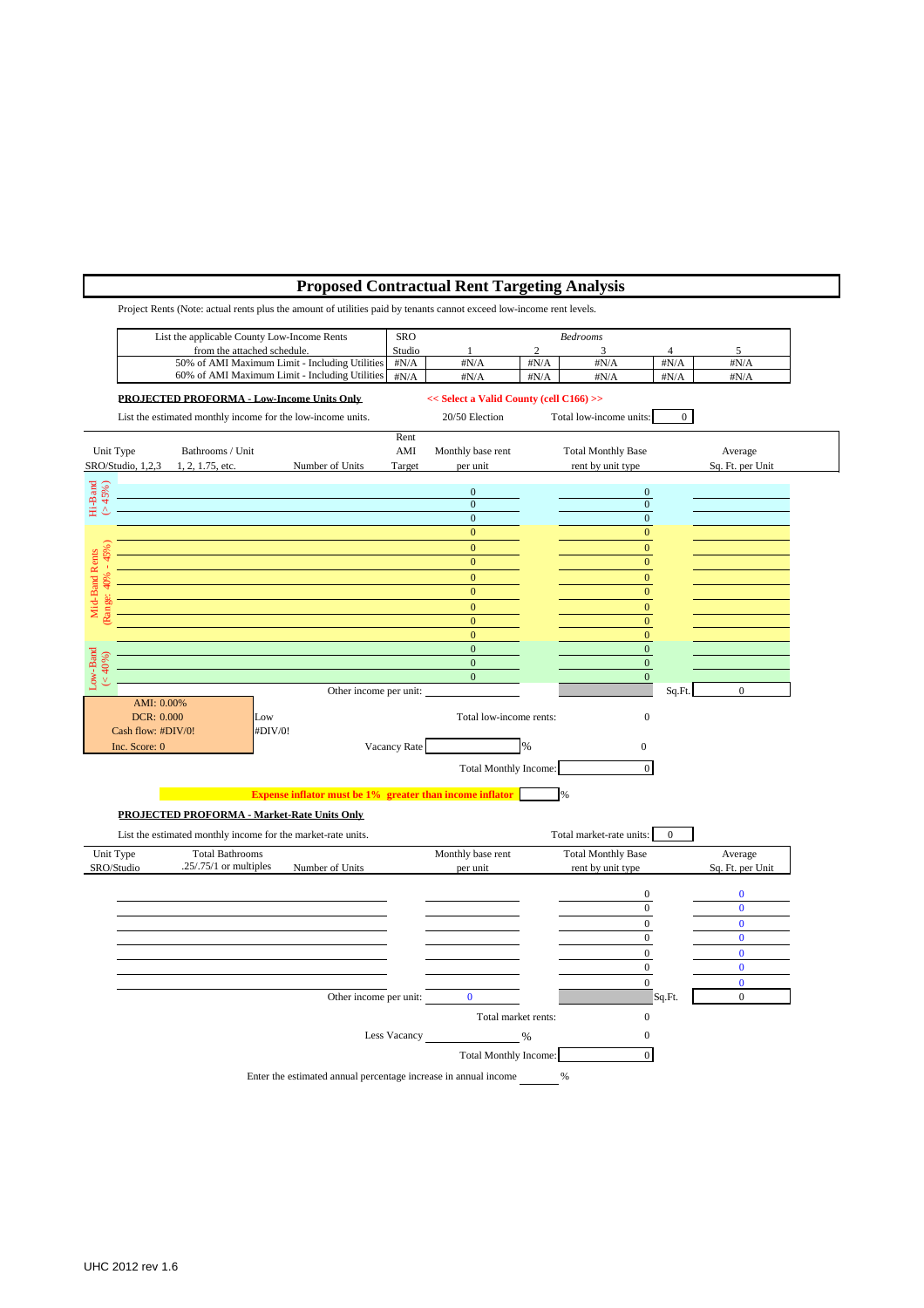|                               |                                          |                  | <b>Proposed and Market Study Rent Analysis</b> |                      |                                           |                                                       |                        |              |                  |
|-------------------------------|------------------------------------------|------------------|------------------------------------------------|----------------------|-------------------------------------------|-------------------------------------------------------|------------------------|--------------|------------------|
| Type                          | HC Rents                                 | Units            | Market Rents*                                  | Margin               |                                           | <b>Unrestricted Rents</b>                             | Type                   | Market Rents | Margin           |
| $\boldsymbol{0}$              | \$0                                      | $\mathbf{0}$     | \$0                                            | 0%                   |                                           | \$0                                                   | $\overline{0}$         | \$0          | $\boldsymbol{0}$ |
| $\boldsymbol{0}$              | \$0                                      | $\boldsymbol{0}$ | \$0                                            | 0%                   |                                           | \$0                                                   | $\boldsymbol{0}$       | \$0          | $\boldsymbol{0}$ |
| $\boldsymbol{0}$              | \$0                                      | $\boldsymbol{0}$ | \$0                                            | 0%                   |                                           | \$0                                                   | $\boldsymbol{0}$       | \$0          | $\mathbf{0}$     |
| $\boldsymbol{0}$              | \$0                                      | $\boldsymbol{0}$ | \$0                                            | 0%                   |                                           | \$0                                                   | $\boldsymbol{0}$       | \$0          | $\mathbf{0}$     |
| $\boldsymbol{0}$              | \$0                                      | $\mathbf{0}$     | \$0                                            | 0%                   |                                           | \$0                                                   | $\mathbf{0}$           | \$0          | $\mathbf{0}$     |
| $\overline{0}$                | \$0                                      | $\mathbf{0}$     | \$0                                            | 0%                   |                                           | \$0                                                   | $\mathbf{0}$           | \$0          | $\mathbf{0}$     |
| $\mathbf{0}$                  | \$0                                      | $\mathbf{0}$     | \$0                                            | 0%                   |                                           | \$0                                                   | $\mathbf{0}$           | \$0          | $\mathbf{0}$     |
| $\theta$                      | \$0                                      | $\mathbf{0}$     | \$0                                            | 0%                   |                                           |                                                       |                        |              |                  |
| $\theta$                      | \$0                                      | $\mathbf{0}$     | \$0                                            | 0%                   |                                           |                                                       |                        |              |                  |
| $\mathbf{0}$                  | \$0                                      | $\mathbf{0}$     | \$0                                            | 0%                   |                                           |                                                       |                        |              |                  |
| $\theta$                      | \$0                                      | $\mathbf{0}$     | \$0                                            | 0%                   |                                           |                                                       |                        |              |                  |
| $\theta$                      | \$0                                      | $\mathbf{0}$     | \$0                                            | 0%                   |                                           |                                                       |                        |              |                  |
| $\overline{0}$                | \$0                                      | $\mathbf{0}$     | \$0                                            | 0%                   |                                           | * Market rents must be supported by the market study. |                        |              |                  |
| $\mathbf{0}$                  | \$0                                      | $\mathbf{0}$     | \$0                                            | 0%                   |                                           | Note: UHC advises that Credit unit rents be 10%       |                        |              |                  |
|                               |                                          |                  |                                                |                      |                                           | below market rents.                                   |                        |              |                  |
|                               |                                          |                  |                                                |                      | <b>Annual Expense Information</b>         |                                                       |                        |              |                  |
|                               |                                          |                  |                                                |                      |                                           |                                                       |                        |              |                  |
| I. Administrative             |                                          |                  |                                                |                      | <b>III.</b> Operating Costs<br>1 Elevator |                                                       |                        |              |                  |
|                               | 1 Advertising<br>2 Management            |                  |                                                | $\bf{0}$<br>$\bf{0}$ | 2 Electric (Common Area)                  |                                                       | $\bf{0}$<br>$\bf{0}$   |              |                  |
| 3 Legal                       |                                          |                  |                                                | $\bf{0}$             | 3 Gas (Common Area)                       |                                                       | $\bf{0}$               |              |                  |
| 4 Partnership                 |                                          |                  |                                                | $\mathbf{0}$         | 4 Water/Sewer                             |                                                       | $\bf{0}$               |              |                  |
|                               | 5 Accounting/Audit                       |                  |                                                | $\mathbf{0}$         | 5 Trash Removal                           |                                                       | $\mathbf{0}$           |              |                  |
|                               | 6 UHC Compliance Fee                     |                  |                                                | $\mathbf{0}$         | 6 Payroll                                 |                                                       |                        |              |                  |
| 7 Other                       |                                          |                  |                                                | $\bf{0}$             | <b>Management Salaries</b>                |                                                       | $\bf{0}$               |              |                  |
|                               | <b>Total Administrative Cost:</b>        |                  |                                                | $\mathbf{0}$         | Office/Accounting                         |                                                       | $\bf{0}$               |              |                  |
|                               |                                          |                  |                                                |                      |                                           | Salaries (Other)                                      | $\bf{0}$               |              |                  |
| <b>II.</b> Maintenance        | 1 Interior Maint.                        |                  |                                                | $\bf{0}$             | 7 Payroll Taxes<br>8 Property Insurance   |                                                       | $\bf{0}$<br>$\bf{0}$   |              |                  |
|                               | 2 Int/Ext. Repairs                       |                  |                                                | $\bf{0}$             | 9 Snow Removal                            |                                                       | $\bf{0}$               |              |                  |
|                               | 3 Exterminating                          |                  |                                                | $\mathbf{0}$         | <b>Other General Exp</b>                  |                                                       | $\Omega$               |              |                  |
|                               | 4 Landscaping                            |                  |                                                | $\bf{0}$             | <b>Other General Exp</b>                  |                                                       | $\mathbf{0}$           |              |                  |
|                               | 5 Paving/Grounds                         |                  |                                                | $\bf{0}$             | <b>Total Operating Costs:</b>             |                                                       | $\overline{0}$         |              |                  |
| 6 Materials                   |                                          |                  |                                                | $\bf{0}$             |                                           |                                                       | <b>Total Expenses:</b> |              | $\boldsymbol{0}$ |
|                               | <b>Total Maintenance Cost:</b>           |                  |                                                | $\boldsymbol{0}$     |                                           |                                                       |                        |              |                  |
|                               |                                          |                  |                                                |                      | <b>IV.</b> Real Estate Taxes              | -S                                                    |                        |              |                  |
|                               |                                          |                  |                                                |                      |                                           | Total Expenses (w/o reserves):                        |                        |              | $\overline{0}$   |
| Replacement Reserve/Unit:     |                                          |                  | \$.                                            |                      |                                           |                                                       |                        |              |                  |
|                               |                                          |                  |                                                |                      |                                           | Total Annual Capital Replacement Reserve: \$          |                        |              |                  |
|                               |                                          |                  | Percentage increase in annual expenses:        |                      | $\%$                                      |                                                       |                        |              |                  |
|                               |                                          |                  | HOW WERE EXPENSES AND RESERVES DETERMINED?     |                      |                                           |                                                       | Expenses/unit:         | #DIV/0!      | $/$ unit         |
|                               |                                          |                  |                                                |                      |                                           |                                                       |                        |              |                  |
|                               |                                          |                  |                                                |                      |                                           |                                                       |                        |              |                  |
| Gross scheduled HC rents      | <b>INCOME ANALYSIS SUMMARY</b>           |                  |                                                |                      |                                           |                                                       |                        |              |                  |
| Other Income                  |                                          |                  |                                                |                      | $\boldsymbol{0}$<br>$\boldsymbol{0}$      |                                                       |                        |              |                  |
|                               | Operating Subsidies - Specify *          |                  |                                                |                      | $\boldsymbol{0}$                          |                                                       |                        |              |                  |
|                               | Less vacancy                             |                  |                                                |                      | #DIV/0!                                   |                                                       |                        |              |                  |
| <b>Total Operating Income</b> |                                          |                  |                                                |                      | #DIV/0!                                   |                                                       |                        |              |                  |
|                               | <b>Less Operating Expenses</b>           |                  |                                                |                      | $\boldsymbol{0}$                          |                                                       |                        |              |                  |
|                               | Less annual Capital Replacement Reserves |                  |                                                |                      | $\overline{0}$                            |                                                       |                        |              |                  |
| Net Operating Income          |                                          |                  |                                                |                      | #DIV/0!                                   |                                                       |                        |              |                  |
|                               | Less Annual Debt Service                 |                  |                                                |                      | $\mathbf{0}$                              |                                                       |                        |              |                  |
| <b>NOI Before Taxes</b>       |                                          |                  |                                                |                      | #DIV/0!                                   |                                                       |                        |              |                  |
|                               |                                          |                  |                                                |                      |                                           |                                                       |                        |              |                  |
|                               | Cash Flow per Unit: #DIV/0! #DIV/0!      |                  |                                                |                      |                                           |                                                       |                        |              |                  |
|                               | Debt Service Coverage Ratio:             | 0.000            |                                                |                      |                                           |                                                       |                        |              |                  |
|                               |                                          |                  |                                                |                      |                                           |                                                       |                        |              |                  |

\* Operating Subsidies include Rural Development Service 515 RA, HUD 236, Section 8 HAP, Continuum of Care, and Project Based HUD Vouchers.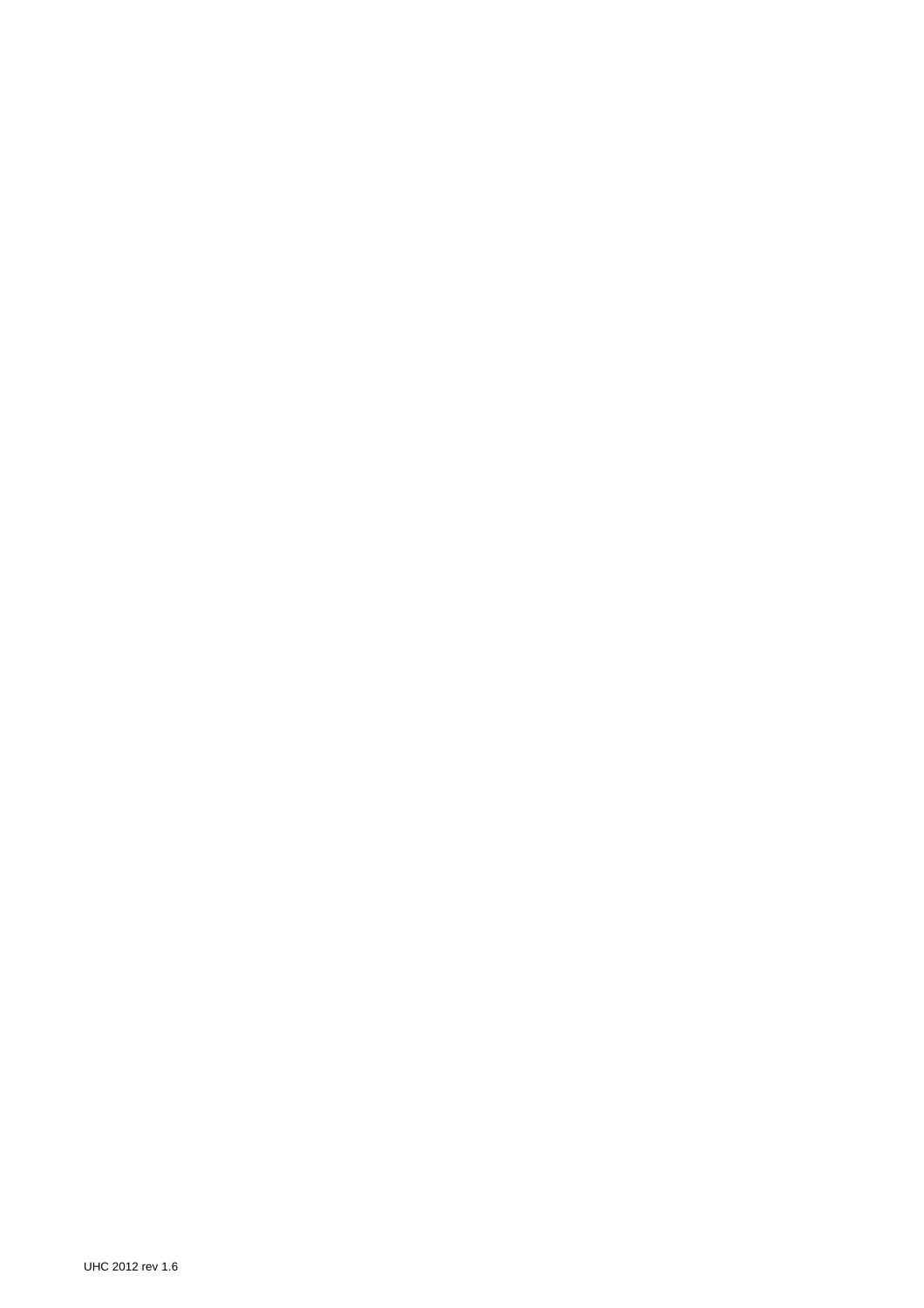## **Program Goal Explanation**

The goals of the Low-Income Housing Credit Program include the production of the largest number of affordable housing units, at the lowest possible cost, reserved for the longest period of time, with rents targeted toward the lowest possible income levels. Explain, in detail, how this application addresses the above objectives in the topic areas noted below. Use actual data from this application to illustrate your explanation.

| 1 Profit and Overhead Limitations:                                                                   | << You Must Address Each of the Topics in this Section >> |  |
|------------------------------------------------------------------------------------------------------|-----------------------------------------------------------|--|
|                                                                                                      |                                                           |  |
|                                                                                                      |                                                           |  |
|                                                                                                      |                                                           |  |
|                                                                                                      |                                                           |  |
|                                                                                                      |                                                           |  |
|                                                                                                      |                                                           |  |
|                                                                                                      |                                                           |  |
| 2 Development Cost Efficiencies:                                                                     | << You Must Address Each of the Topics in this Section >> |  |
|                                                                                                      |                                                           |  |
|                                                                                                      |                                                           |  |
|                                                                                                      |                                                           |  |
|                                                                                                      |                                                           |  |
|                                                                                                      |                                                           |  |
|                                                                                                      |                                                           |  |
|                                                                                                      |                                                           |  |
| 3 Financing Innovations:                                                                             | << You Must Address Each of the Topics in this Section >> |  |
|                                                                                                      |                                                           |  |
|                                                                                                      |                                                           |  |
|                                                                                                      |                                                           |  |
|                                                                                                      |                                                           |  |
|                                                                                                      |                                                           |  |
|                                                                                                      |                                                           |  |
|                                                                                                      |                                                           |  |
| 4 Maximizing Proceeds to the Project from the Housing Credit Allocation:                             | << You Must Address Each of the Topics in this Section >> |  |
|                                                                                                      |                                                           |  |
|                                                                                                      |                                                           |  |
|                                                                                                      |                                                           |  |
|                                                                                                      |                                                           |  |
|                                                                                                      |                                                           |  |
|                                                                                                      |                                                           |  |
|                                                                                                      | << You Must Address Each of the Topics in this Section >> |  |
| 5 Maximizing the longevity of buildings and improvements while maintaining appeal and affordability: |                                                           |  |
|                                                                                                      |                                                           |  |
|                                                                                                      |                                                           |  |
|                                                                                                      |                                                           |  |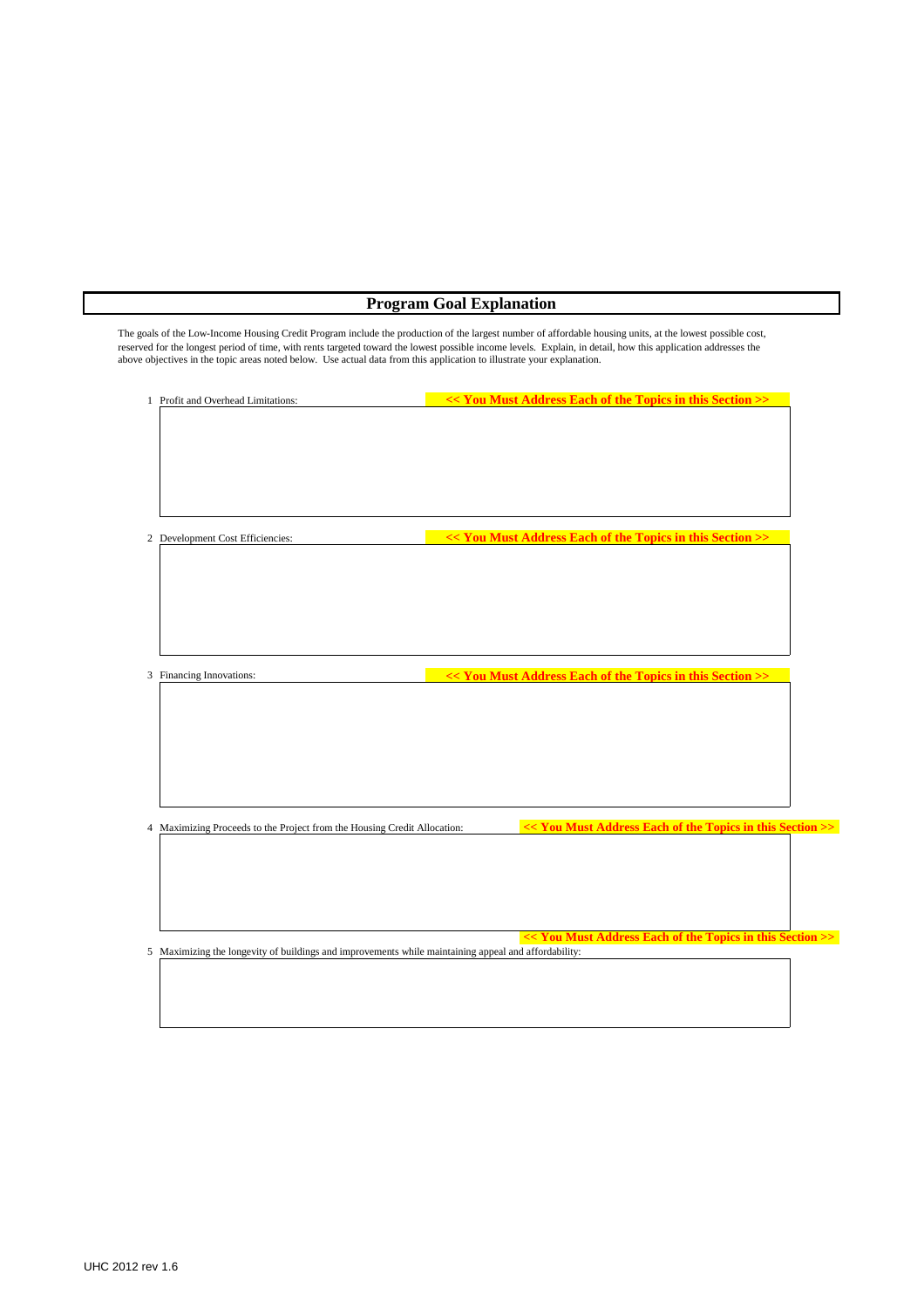## **Project Quality and Design Commitment**

Specify the PROJECT construction quality and durability features in the list provided. Indicate if you are designing to code, or upgrading and why. Additional explanation may be added by expanding the number of lines in the document.

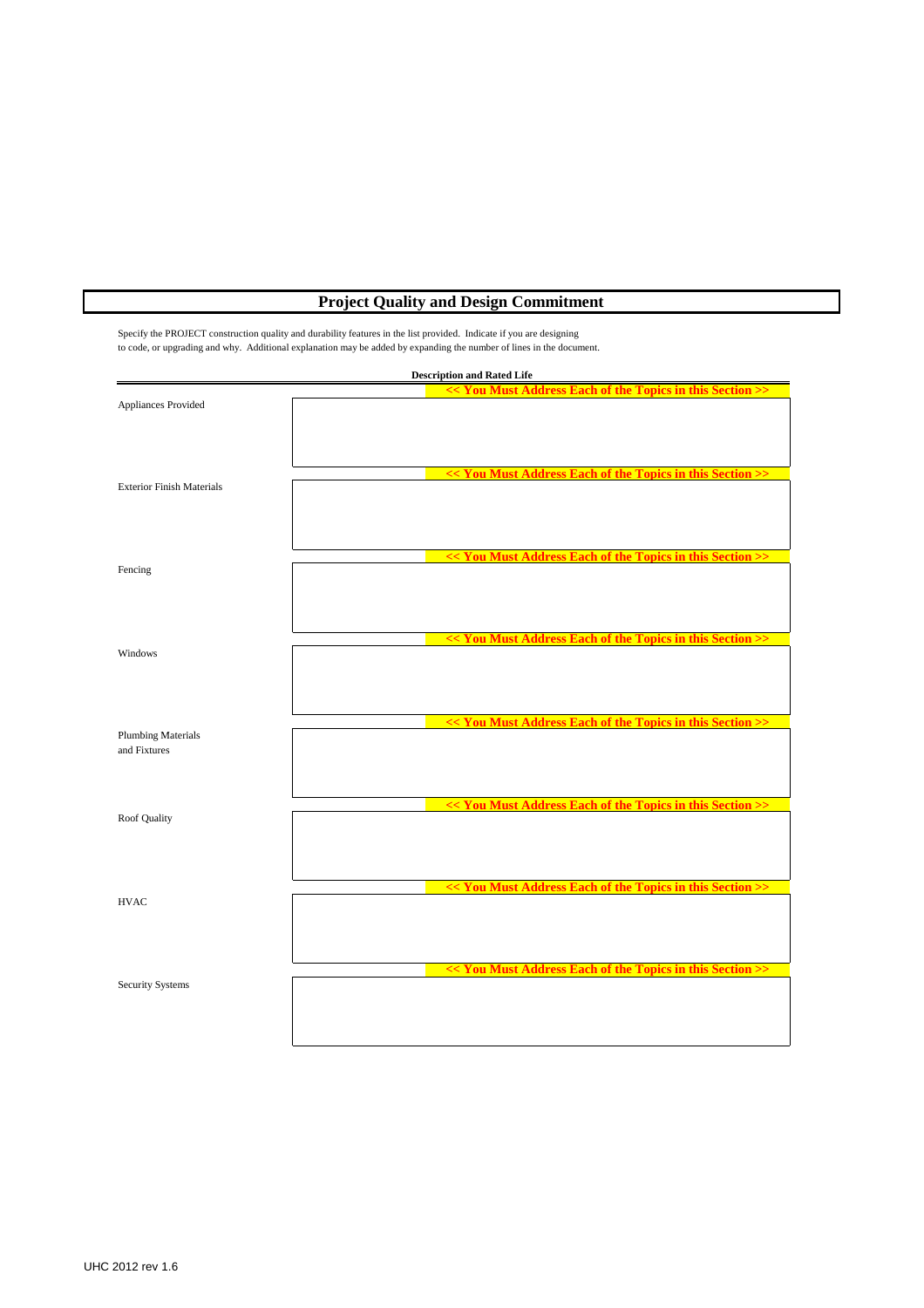|                          | Description                                               |
|--------------------------|-----------------------------------------------------------|
|                          | << You Must Address Each of the Topics in this Section >> |
| <b>Energy Efficiency</b> |                                                           |
|                          |                                                           |
|                          |                                                           |
|                          |                                                           |
|                          | << You Must Address Each of the Topics in this Section >  |
| Cabinetry                |                                                           |
|                          |                                                           |
|                          |                                                           |
|                          |                                                           |
|                          |                                                           |
|                          | << You Must Address Each of the Topics in this Section >> |
| Insulation               |                                                           |
|                          |                                                           |
|                          |                                                           |
|                          |                                                           |
|                          | << You Must Address Each of the Topics in this Section >> |
| Landscaping              |                                                           |
|                          |                                                           |
|                          |                                                           |
|                          |                                                           |
|                          |                                                           |
|                          | << You Must Address Each of the Topics in this Section >> |
| Design & Other           |                                                           |
| <b>Quality Elements</b>  |                                                           |
|                          |                                                           |
|                          |                                                           |
|                          |                                                           |
|                          | << You Must Address Each of the Topics in this Section >> |
| Parking Innovations      |                                                           |
| and Garages              |                                                           |
|                          |                                                           |
|                          |                                                           |
|                          |                                                           |
|                          | << You Must Address Each of the Topics in this Section >> |
| Site Layout and          |                                                           |
| <b>Unit Density</b>      |                                                           |
|                          |                                                           |
|                          |                                                           |
|                          |                                                           |
| Other                    |                                                           |
|                          |                                                           |
|                          |                                                           |
|                          |                                                           |
|                          |                                                           |
| Other                    |                                                           |
|                          |                                                           |
|                          |                                                           |
|                          |                                                           |
|                          |                                                           |
|                          |                                                           |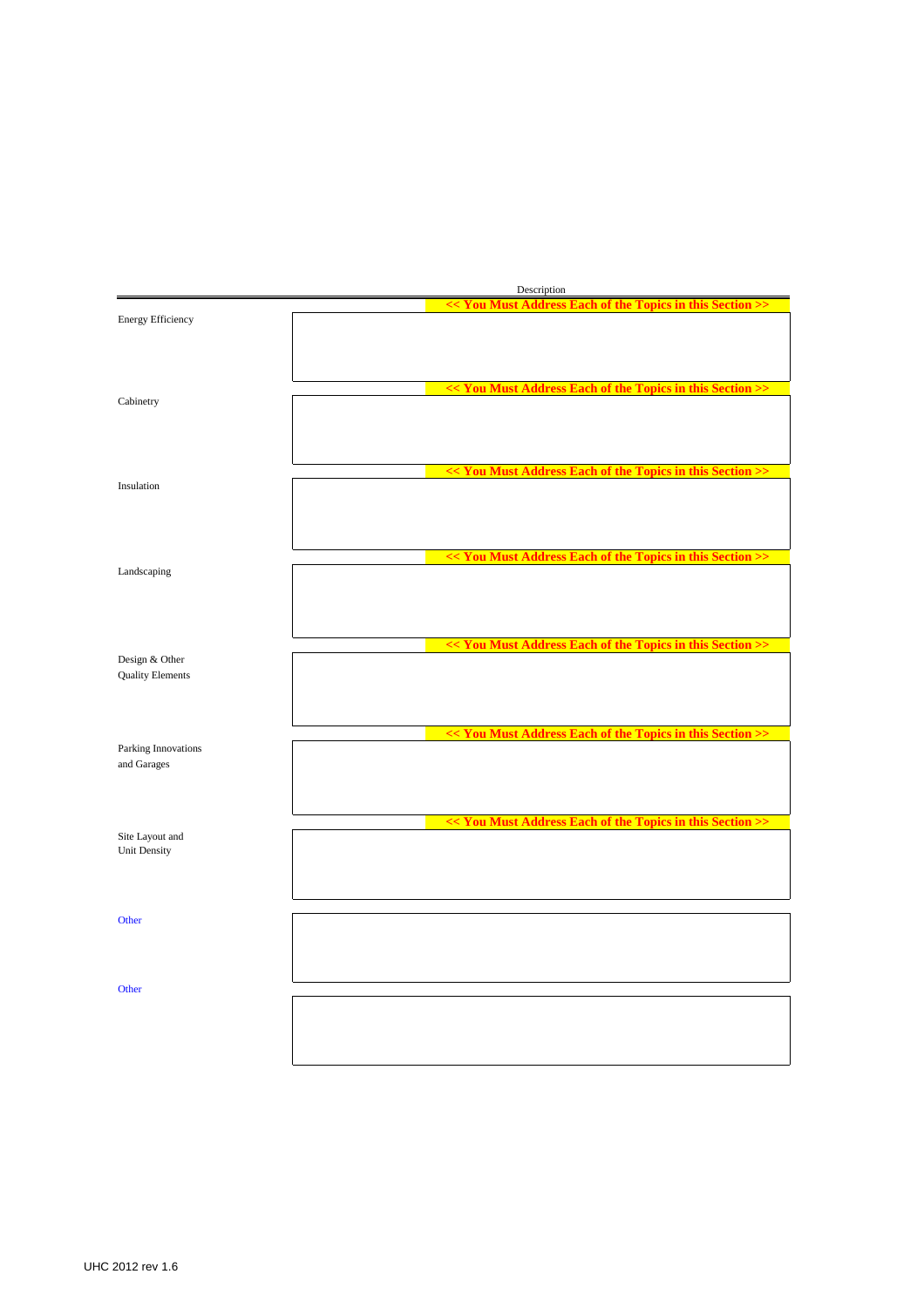# **State of Utah Low-Income Housing Credit Calculation**

State of Utah Housing Credits are available to projects at time of federal HC application. See QAP, State of Utah Credit section. (You may want to reduce the number of rent tiers at different rents/unit types to avoid confusion in managing the project.)

|                  |                    | <b>HC</b> Application |              |              | <b>Proposal with State Housing Credits</b> |                   |                                      |                    |                                          |
|------------------|--------------------|-----------------------|--------------|--------------|--------------------------------------------|-------------------|--------------------------------------|--------------------|------------------------------------------|
| Unit<br>Type     | Number<br>of Units | Target<br>AMI         | Net Rents    | Unit<br>Type | Number of State Credit<br>Units            | <b>STC</b><br>AMI | Reduction in<br><b>Monthly Rents</b> |                    | Total Monthly<br><b>Income Reduction</b> |
| $\boldsymbol{0}$ | $\mathbf{0}$       | 0%                    | $\mathbf{0}$ | $\mathbf{0}$ | $\Omega$                                   | 0%                | 0                                    |                    |                                          |
| $\mathbf{0}$     | $\Omega$           | 0%                    | $\mathbf{0}$ | $\mathbf{0}$ | $\Omega$                                   | 0%                | $\mathbf{0}$                         |                    |                                          |
| $\mathbf{0}$     | $\mathbf{0}$       | 0%                    | $\mathbf{0}$ | $\mathbf{0}$ | $\Omega$                                   | 0%                | $\boldsymbol{0}$                     |                    |                                          |
| $\mathbf{0}$     | $\Omega$           | 0%                    | $\mathbf{0}$ | $\mathbf{0}$ | $\Omega$                                   | 0%                | $\boldsymbol{0}$                     |                    |                                          |
| $\Omega$         | $\Omega$           | 0%                    | $\mathbf{0}$ | $\Omega$     | $\Omega$                                   | 0%                | $\boldsymbol{0}$                     |                    |                                          |
| $\mathbf{0}$     | $\Omega$           | 0%                    | $\mathbf{0}$ | 0            | $\Omega$                                   | 0%                | $\boldsymbol{0}$                     |                    |                                          |
| $\Omega$         | $\Omega$           | 0%                    | $\mathbf{0}$ | $\Omega$     |                                            | 0%                | $\Omega$                             |                    |                                          |
| $\theta$         | $\Omega$           | 0%                    | $\mathbf{0}$ | 0            |                                            | 0%                | 0                                    |                    |                                          |
| $\mathbf{0}$     | $\Omega$           | 0%                    | $\mathbf{0}$ | $\mathbf{0}$ | $\Omega$                                   | 0%                | $\mathbf{0}$                         |                    |                                          |
| 0                | $\Omega$           | 0%                    | $\mathbf{0}$ | $\mathbf{0}$ | $\Omega$                                   | 0%                | $\mathbf{0}$                         |                    |                                          |
| $\Omega$         | $\Omega$           | 0%                    | $\mathbf{0}$ | $\Omega$     |                                            | 0%                | $\Omega$                             |                    |                                          |
| $\Omega$         | $\Omega$           | 0%                    | $\mathbf{0}$ | $\Omega$     |                                            | 0%                | $\Omega$                             |                    |                                          |
| $\mathbf{0}$     | $\Omega$           | 0%                    | $\mathbf{0}$ | $\Omega$     | $\Omega$                                   | 0%                | $\mathbf{0}$                         |                    |                                          |
| $\mathbf{0}$     | $\mathbf{0}$       | 0%                    | $\mathbf{0}$ | $\Omega$     | $\mathbf{0}$                               | 0%                | $\Omega$                             |                    |                                          |
|                  |                    |                       |              |              |                                            |                   |                                      | Reduced Income: \$ |                                          |

Approx. SHC Cap for Project:  $\frac{1}{2}$   $\frac{1}{2}$   $\frac{1}{2}$   $\frac{1}{2}$   $\frac{1}{2}$   $\frac{1}{2}$   $\frac{1}{2}$   $\frac{1}{2}$   $\frac{1}{2}$   $\frac{1}{2}$   $\frac{1}{2}$   $\frac{1}{2}$   $\frac{1}{2}$   $\frac{1}{2}$   $\frac{1}{2}$   $\frac{1}{2}$   $\frac{1}{2}$   $\frac{1}{2}$   $\frac{1}{2}$   $\$ \*Capitalized value of rent reduction: \$ - 0 SHC Purchase Rate: \$ SHC Allocation Amount: \$0

|                                                                                                                             |                | <b>Source of Funds after adding State of Utah Housing Credits</b> |                                                 |                   |                        |
|-----------------------------------------------------------------------------------------------------------------------------|----------------|-------------------------------------------------------------------|-------------------------------------------------|-------------------|------------------------|
| Financing<br>Source                                                                                                         | Loan<br>Amount | Annual<br>Debt Service                                            | Rate of<br>Interest $(8.5$ etc.)                | Term<br>(mos.)    | Amort.<br>Period(mos.) |
| Debt Financing                                                                                                              |                |                                                                   |                                                 |                   |                        |
| 1<br><u> 1999 - Alexandr Alexandr Alexandr Alexandr Alexandr Alexandr Alexandr Alexandr Alexandr Alexandr Alexandr Alex</u> | $\bf{0}$       | $\bf{0}$                                                          | 0.000                                           | $\boldsymbol{0}$  | Select One             |
| $\overline{2}$                                                                                                              | $\mathbf{0}$   | $\mathbf{0}$                                                      | 0.000                                           | $\Omega$          | Select One             |
| 3                                                                                                                           | $\Omega$       | $\Omega$                                                          | 0.000                                           | $\Omega$          | Select One             |
| 4                                                                                                                           | $\overline{0}$ | $\boldsymbol{0}$                                                  | 0.000                                           | $\mathbf{0}$      | Select One             |
| Deferred Developer's Fee<br>5                                                                                               | $\Omega$       | $\mathbf{0}$                                                      | 0.000                                           | $\Omega$          | Deferred Fee           |
| 6                                                                                                                           | $\Omega$       | $\boldsymbol{0}$                                                  | 0.000                                           | $\mathbf{0}$      | Select One             |
| 7                                                                                                                           | $\mathbf{0}$   | $\mathbf{0}$                                                      | 0.000                                           | $\Omega$          | Select One             |
| OWHLF<br>8                                                                                                                  | $\bf{0}$       | $\mathbf 0$                                                       | #DIV/0!                                         | $\boldsymbol{0}$  | Select One             |
| OWHLF<br>9                                                                                                                  | $\Omega$       | $\mathbf{0}$                                                      | #DIV/0!                                         | $\Omega$          | Select One             |
| <b>Equity Financing</b>                                                                                                     |                |                                                                   |                                                 |                   |                        |
| $\mathbf{1}$<br>$\mathbf{0}$                                                                                                | 0              |                                                                   | Financing Comments Using State Housing Credits: |                   |                        |
| Federal HC                                                                                                                  |                |                                                                   |                                                 |                   |                        |
| $\overline{2}$                                                                                                              | $\mathbf{0}$   |                                                                   |                                                 |                   |                        |
| <b>State Housing Credit Investor</b>                                                                                        |                |                                                                   |                                                 |                   |                        |
| 3                                                                                                                           | $\Omega$       |                                                                   |                                                 |                   |                        |
| Grants                                                                                                                      |                |                                                                   |                                                 |                   |                        |
| $\mathbf{1}$                                                                                                                | $\mathbf{0}$   |                                                                   |                                                 |                   |                        |
| $\overline{2}$                                                                                                              | $\mathbf{0}$   |                                                                   |                                                 |                   |                        |
| Questar Energy Rebates<br>3                                                                                                 | $\mathbf{0}$   |                                                                   |                                                 |                   |                        |
| Rocky Mtn. Energy Rebates<br>$\overline{4}$                                                                                 | $\Omega$       |                                                                   |                                                 |                   |                        |
| Totals:                                                                                                                     | $\mathbf{0}$   | $\mathbf{0}$                                                      |                                                 | Sources-Uses GAP: | 1,000                  |
| INCOME ANALYSIS SUMMARY                                                                                                     |                |                                                                   |                                                 |                   |                        |
| Gross scheduled annual base rents                                                                                           |                | $\boldsymbol{0}$                                                  |                                                 |                   |                        |
| Other Income                                                                                                                |                | $\boldsymbol{0}$                                                  |                                                 |                   |                        |
| Operating Subsidies - Specify                                                                                               | $\mathbf{0}$   | $\boldsymbol{0}$                                                  |                                                 |                   |                        |
| Less vacancy                                                                                                                |                | $\mathbf{0}$                                                      | Net Income per Unit:                            |                   | #DIV/0!                |
| <b>Total Operating Income</b>                                                                                               |                | $\mathbf{0}$                                                      |                                                 |                   |                        |
| Less Operating Expenses                                                                                                     |                | $\boldsymbol{0}$                                                  |                                                 | DCR:              | 0.000                  |
| Less annual Capital Replacement Reserves                                                                                    |                | $\boldsymbol{0}$                                                  |                                                 |                   |                        |
| Net Operating Income                                                                                                        |                | $\mathbf{0}$                                                      |                                                 |                   |                        |
| Less Annual Debt Service                                                                                                    |                | $\boldsymbol{0}$                                                  |                                                 |                   |                        |
| <b>NOI Before Taxes</b>                                                                                                     |                | $\boldsymbol{0}$                                                  |                                                 |                   |                        |
|                                                                                                                             |                |                                                                   |                                                 |                   |                        |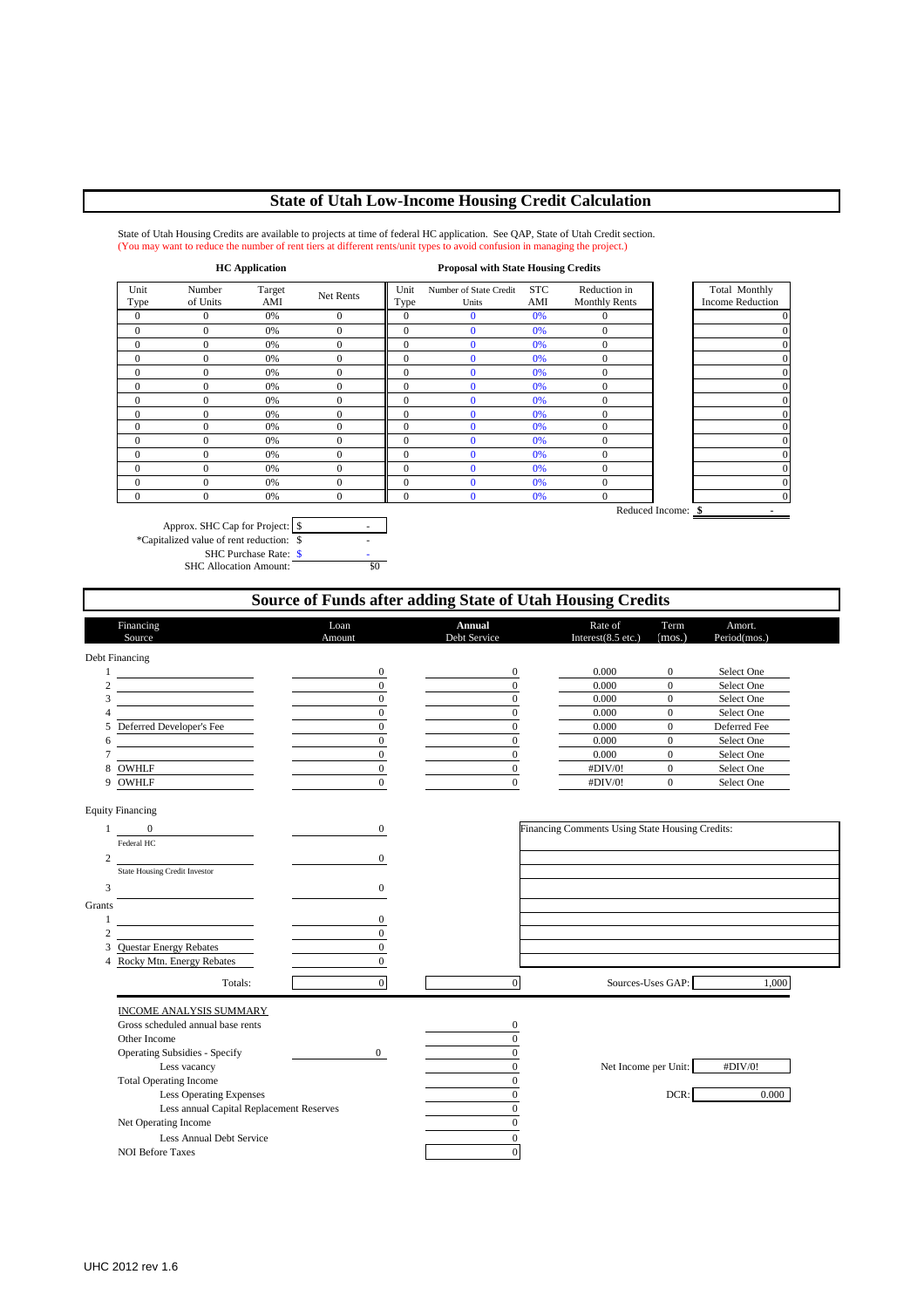#### **Project Development Schedule**

To be Completed with this Application

|                                                          | <b>Scheduled Date</b> |
|----------------------------------------------------------|-----------------------|
| <b>ACTIVITY</b>                                          | mm/dd/yy              |
| A. Site                                                  |                       |
| Phase 1 Environmental                                    |                       |
| Closing /Site Transfer                                   |                       |
|                                                          |                       |
| <b>B. Plans &amp; Specs (Final) Approved by the City</b> |                       |
|                                                          |                       |
| C. Project Signage with UHC Logo                         |                       |
|                                                          |                       |
| <b>D. Building Permit</b>                                |                       |
|                                                          |                       |
| <b>E.</b> Groundbreaking                                 |                       |
|                                                          |                       |
| <b>F. Construction Begins</b>                            |                       |
|                                                          |                       |
| <b>G. Carryover Submission</b>                           |                       |
|                                                          |                       |
| H. Occupancy Certificates                                |                       |
|                                                          |                       |
| <b>I. Open House/Ribbon Cutting</b>                      |                       |
|                                                          |                       |
| J. Lease Up                                              |                       |
|                                                          |                       |
| K. Placed in Service (Last Building)                     |                       |
|                                                          |                       |
| L. Final Cost Certification                              |                       |

A Project Development Schedule, specific to your type of project (new, rehabilitation, bond and bond rehab) will be sent to you to complete and submit April 1 and September 1 of each year, until the IRS forms 8609 are issued to the project.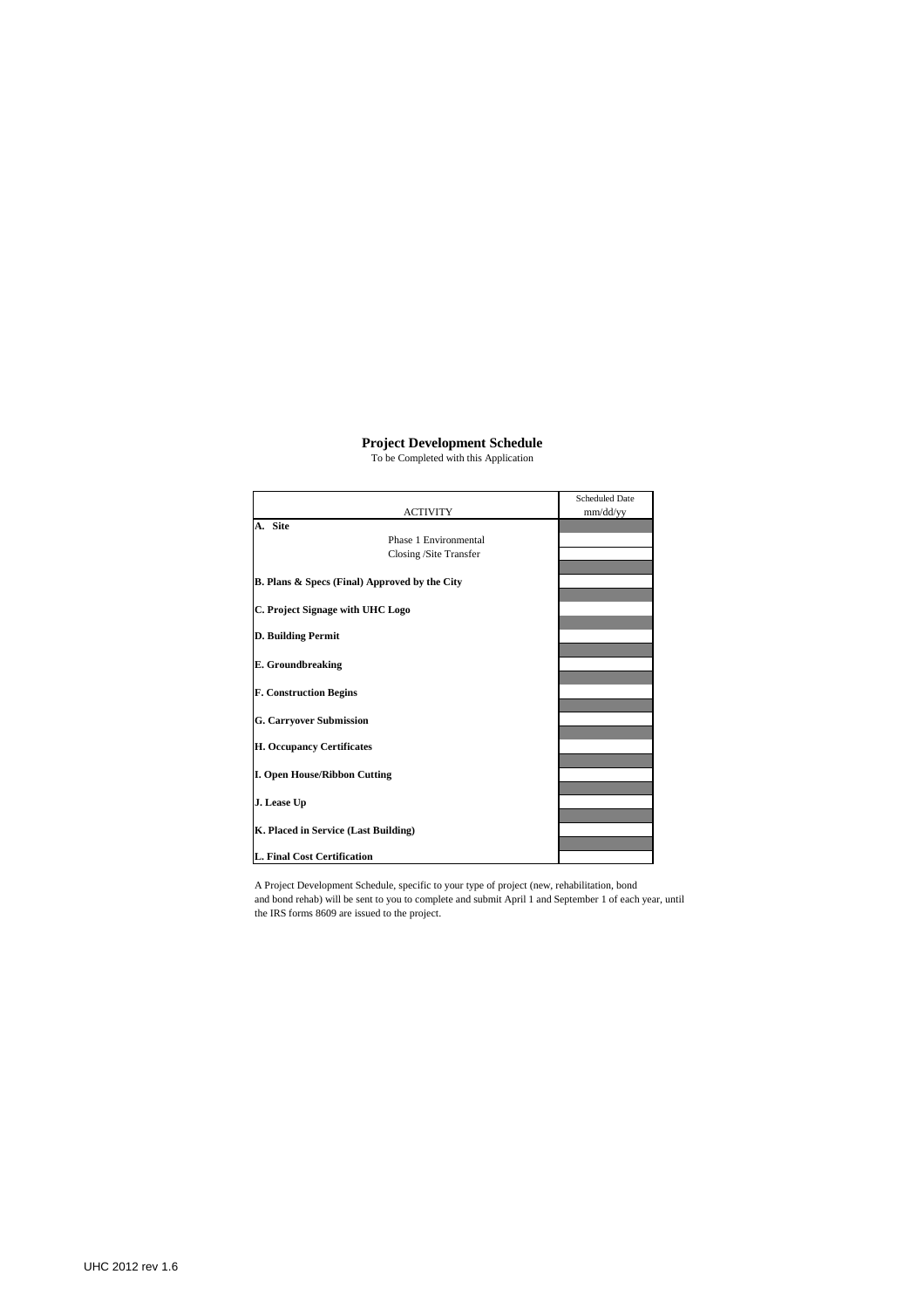### **Housing Credit Fees**

| <b>APPLICATION FEE:</b>                  | Total Amount of Annual Housing Credit Requested                                                                                                                        |                                                                                                                                                                                                                                                                                                                                                                                                                                                                                                                                             | \$0 |               |  |  |  |
|------------------------------------------|------------------------------------------------------------------------------------------------------------------------------------------------------------------------|---------------------------------------------------------------------------------------------------------------------------------------------------------------------------------------------------------------------------------------------------------------------------------------------------------------------------------------------------------------------------------------------------------------------------------------------------------------------------------------------------------------------------------------------|-----|---------------|--|--|--|
|                                          | Application Fee: Competitive Projects:                                                                                                                                 | \$2,500<br>\$250 per unit for less than 10 units.                                                                                                                                                                                                                                                                                                                                                                                                                                                                                           |     |               |  |  |  |
|                                          | <b>Bond Projects:</b>                                                                                                                                                  | 2% of Tax Credit Request or \$2,500, whichever is greater.                                                                                                                                                                                                                                                                                                                                                                                                                                                                                  |     |               |  |  |  |
|                                          |                                                                                                                                                                        | Same program year resubmissions are \$200 for all types.                                                                                                                                                                                                                                                                                                                                                                                                                                                                                    |     |               |  |  |  |
|                                          | Reservation Fee: Competitive Projects: 3% of Tax Credit Request or \$2,500, whichever is greater.<br>Projects with less than 10 units will be assessed \$250 per unit. | S                                                                                                                                                                                                                                                                                                                                                                                                                                                                                                                                           |     |               |  |  |  |
|                                          |                                                                                                                                                                        | Bond Award Fee: Upon Tax Credit Award an additional fee of the greater of 3% or \$2,500 of the amount<br>awarded will be due within 30 days of receipt of the award letter.                                                                                                                                                                                                                                                                                                                                                                 |     |               |  |  |  |
|                                          |                                                                                                                                                                        | Make checks payable to: Utah Housing Corporation                                                                                                                                                                                                                                                                                                                                                                                                                                                                                            |     |               |  |  |  |
|                                          |                                                                                                                                                                        | The applicant understands that the NON-Refundable Application Fee must accompany the HC Application Package when submitted.                                                                                                                                                                                                                                                                                                                                                                                                                 |     |               |  |  |  |
|                                          |                                                                                                                                                                        |                                                                                                                                                                                                                                                                                                                                                                                                                                                                                                                                             |     |               |  |  |  |
| CARRYOVER AND EXTENDED CARRYOVER FEE:    |                                                                                                                                                                        |                                                                                                                                                                                                                                                                                                                                                                                                                                                                                                                                             |     | \$<br>1.000   |  |  |  |
|                                          |                                                                                                                                                                        | The Applicant further understands that the Applicant will be assessed a \$1,000 fee at time of Carryover. A discount of \$500<br>will be given to Projects that submit their carryover package on or before November 1. An Extended Carryover fee of \$500<br>will be charged for projects each January the project has not been completed after the Carryover Agreement year.                                                                                                                                                              |     |               |  |  |  |
| <b>ALLOCATION FEE:</b>                   |                                                                                                                                                                        |                                                                                                                                                                                                                                                                                                                                                                                                                                                                                                                                             |     | $\mathcal{S}$ |  |  |  |
|                                          |                                                                                                                                                                        | The applicant understands that an Allocation Fee equal to the greater of \$3,000 or 4% of the final Annual Credit amount. The<br>Allocation Fee is due within 6 months after the last building is placed in service for new construction and after the last building<br>receives it's final inspection report for rehabilitations or Dec 1st, whichever is earlier. All fees must be paid before IRS Forms<br>8609 are released to the Project Owner. Projects with less than 10 units will be charged an allocation fee of \$300 per unit. |     |               |  |  |  |
| <b>INITIAL COMPLIANCE FEE:</b>           |                                                                                                                                                                        |                                                                                                                                                                                                                                                                                                                                                                                                                                                                                                                                             |     | <sup>\$</sup> |  |  |  |
|                                          |                                                                                                                                                                        | Total amount due for Compliance Monitoring AT THE TIME THE 8609 IS ISSUED is calculated as follows:                                                                                                                                                                                                                                                                                                                                                                                                                                         |     |               |  |  |  |
|                                          | Number of Units<br>Less than 26 units<br>greater than 25 units                                                                                                         | Fee Collected<br>\$500 plus \$20 per unit one time fee<br>\$1,000 plus \$20 per unit one time fee                                                                                                                                                                                                                                                                                                                                                                                                                                           |     |               |  |  |  |
|                                          |                                                                                                                                                                        |                                                                                                                                                                                                                                                                                                                                                                                                                                                                                                                                             |     |               |  |  |  |
| <b>COMPLIANCE PERIOD MONITORING FEE:</b> | Compliance Monitoring fee is payable on or before February 1.                                                                                                          | Annual compliance monitoring fees subsequent to the first year are \$20 per Housing Credit unit. The total Annual                                                                                                                                                                                                                                                                                                                                                                                                                           |     |               |  |  |  |

#### SUBSIDY LAYERING REVIEWS DELEGATED TO UHC:

HUD 911 SUBSIDY LAYERING REVIEWS HAVE BEEN DELEGATED TO THE CORPORATION. ALL Tax-Exempt bond financed projects are subject to this review process. Projects receiving HUD Housing Assistance are also subject to this review process. A \$500 review fee is payable with the HUD 2880 form (available from UHC) and a current Sources and Uses Statement after the Housing Credit Reservation has been made by UHC.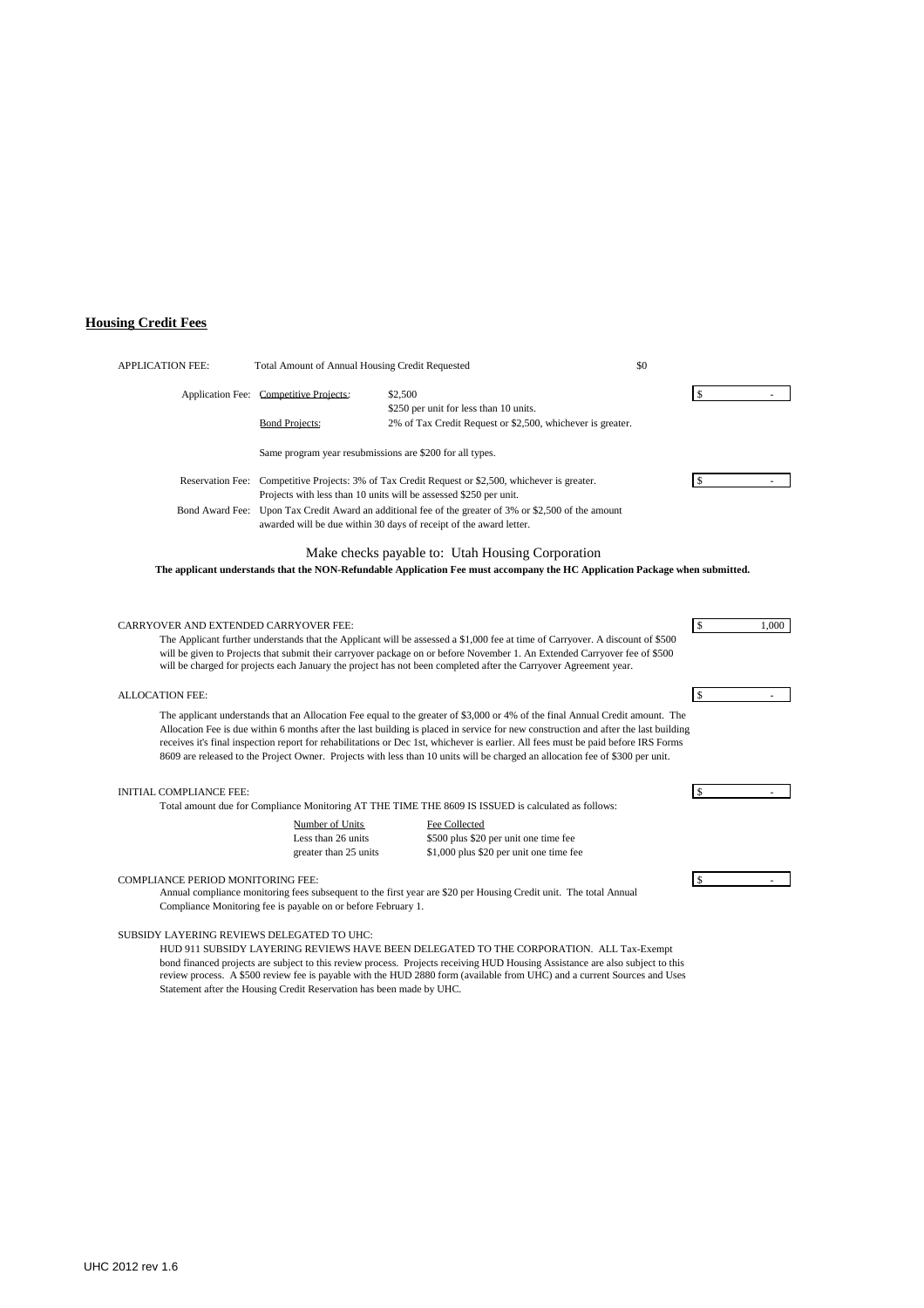#### **Project Name:**

#### Certifications and Representations:

The undersigned is responsible for ensuring that the project consists or will consist of a qualified Low-Income building or buildings as defined in the Internal Revenue Code, Section 42, and will satisfy all applicable requirements of federal tax law in the acquisition, rehabilitation or construction and operation of the project to receive the Low-Income housing credit.

The undersigned is responsible for all calculation and figures relating to the determination of the eligible basis for the building and understands and agrees that the amount of the credit is calculated by reference to the figures submitted with this Application, as to the eligible basis and qualified basis of the project and individual buildings.

The undersigned hereby makes Application to the State of Utah. The undersigned agrees that the Utah Housing Corporation ("UHC") will at all times be indemnified and held harmless against all losses, costs, damages, expenses and liabilities whatsoever nature of kind (including, but not limited to attorney's fees, litigation and court costs, amounts paid in settlement, and amounts paid to discharge judgment, any loss from judgment from Internal Revenue Service directly or indirectly resulting from, arising out of, or related to acceptance, consideration and approval or disapproval of such allocation request.

The undersigned authorizes the UHC to disclose or provide copies of this application, as may be amended, or copies of any allocation agreement or Forms 8609 issued with respect to the proposed project to the Rural Development Service, Olene Walker Housing Loan Fund and other government funding sources, including the Department of Housing and Urban Development, as necessary to comply with state or federal law on the review of financial assistance provided to the project. I have read the "Required Documentation Checklist", and understand that applications lacking the listed documents will be considered nonconforming and returned without consideration.

Owner and Applicant(s) represent that they have read and understand the content of the Application Packet and that the protection of the Excel application has not been compromised in any way.

I have read the Qualified Allocation Plan, and understand that in the case of a Carryover Allocation of Housing Credits the Project is required to be placed in service by December 31, of the second calendar year following the calendar year of the Carryover Allocation Agreement. If the Project is not placed in service by such date, the credits allocated shall automatically be revoked and will be deemed recaptured by and returned to UHC as of such date.

The undersigned, being duly authorized, hereby represents and certifies that the foregoing information, to the best of his/her knowledge, is true, complete and accurately describes the proposed project.

IN WITNESS WHEREOF, the owner has caused this document to be duly executed in its name on .

Legal Name of Applicant

By:

Name

Signature

Title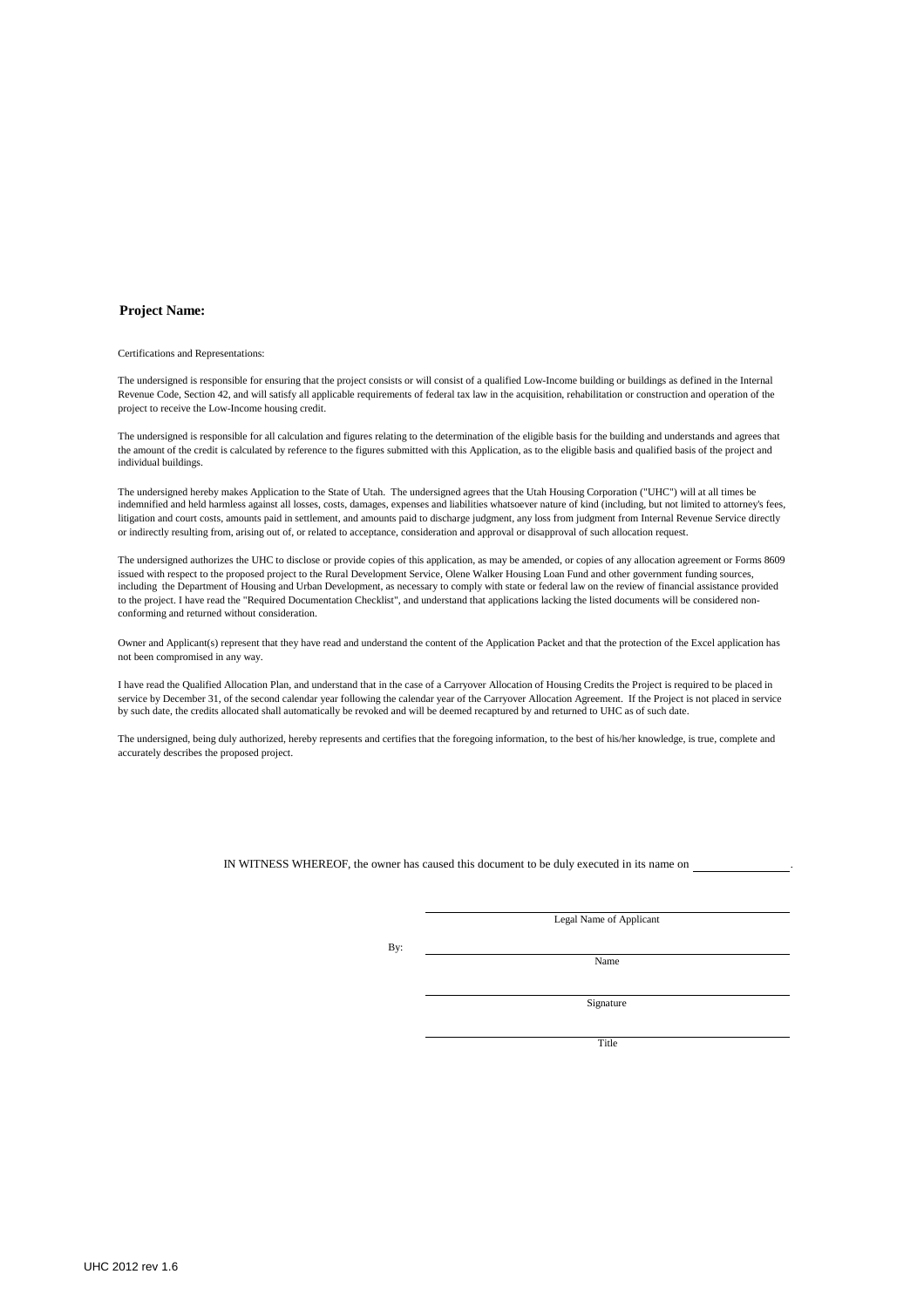#### **0** *Select County County Cycle: 2012-13*

|                                   |                             |           | <b>EXTENDED</b> |
|-----------------------------------|-----------------------------|-----------|-----------------|
| <b>Preference Criteria</b>        | <b>SCORE</b>                | WEIGHT    | <b>SCORE</b>    |
|                                   |                             |           |                 |
| A. LOWER INCOME TARGETING         |                             |           |                 |
| Hi-Range:                         | $\Omega$                    | 50        | $\Omega$        |
| Mid-Range:                        | 0                           | 50        | $\Omega$        |
| Low-Range:                        | O                           | 50        | 0               |
|                                   |                             | Subtotal: | $\Omega$        |
| <b>Secondary Criteria</b>         |                             |           |                 |
| A. PROJECT LOCATION               | 0                           | 20        | $\Omega$        |
| <b>B. PROJECT CHARACTERISTICS</b> | $\Omega$                    | 20        | 0               |
| C. APPLICANT CHARACTERISTICS      | $\Omega$                    | 20        | O               |
| D. TENANTS WITH SPECIAL NEEDS     | O                           | 20        | 0               |
| E. FROM PUBLIC HOUSING LIST       | 0                           | 20        |                 |
| <b>F. HOUSING NEEDS</b>           | O                           | 20        | O               |
|                                   |                             | Subtotal: |                 |
|                                   | <b>TOTAL PROJECT SCORE:</b> |           |                 |

#### **Error Messages:**

#### **#DIV/0!**

| <b>Operating Standards</b>          | <b>Cell Location</b> | Message             |
|-------------------------------------|----------------------|---------------------|
| Expenses                            |                      |                     |
| Vacancy                             |                      | G1269 Below Minimum |
| Market Rent Schedule                |                      |                     |
| <b>Unrestricted Rents</b>           |                      |                     |
| <b>Capital Replacement Reserves</b> |                      |                     |
| Project/Owner Maximum Credit        |                      |                     |
| Maximum Calculated Credit Limit     |                      |                     |
| Cash Flow                           | #DIV/0! #DIV/0!      |                     |
| DCR (Conventional):                 |                      |                     |

### **Statutory Limits:**

| Set-Aside Election Test               |  |
|---------------------------------------|--|
| Tax Exempt Bond 50% Test (Bond tab)   |  |
| l Rent Tier AMI                       |  |
| l Section 42 Rehabilitation Threshold |  |

| <b>Program Limit</b>     |  |
|--------------------------|--|
| <b>Acquisition Fee</b>   |  |
| Developer / Builder Fees |  |
| General Requirements     |  |
| <b>#DIV/0!</b>           |  |

| <b>Other Messages</b>                  |                 |                                          |
|----------------------------------------|-----------------|------------------------------------------|
| <b>Census Tract Number</b>             |                 | G202 Failed to enter Census Tract Number |
| Elderly Set-aside                      |                 |                                          |
| Sources and Uses GAP                   |                 |                                          |
| <b>OWHLF Exceeds Limit (OWHLF Tab)</b> | #DIV/0! #DIV/0! |                                          |
| State Housing Tax Credit Limit         |                 |                                          |

ALL SCORING CATEGORIES MUST BE SUPPORTED WITH THIRD PARTY LETTERS FROM APPROPRIATE PARTIES. i.e. Public Housing Authority, Energy Star Rater, Zoning Official, Environmental Study, Service Providers or Referring Agencies, etc.

#### 2013 HC Application - V.1.2.xls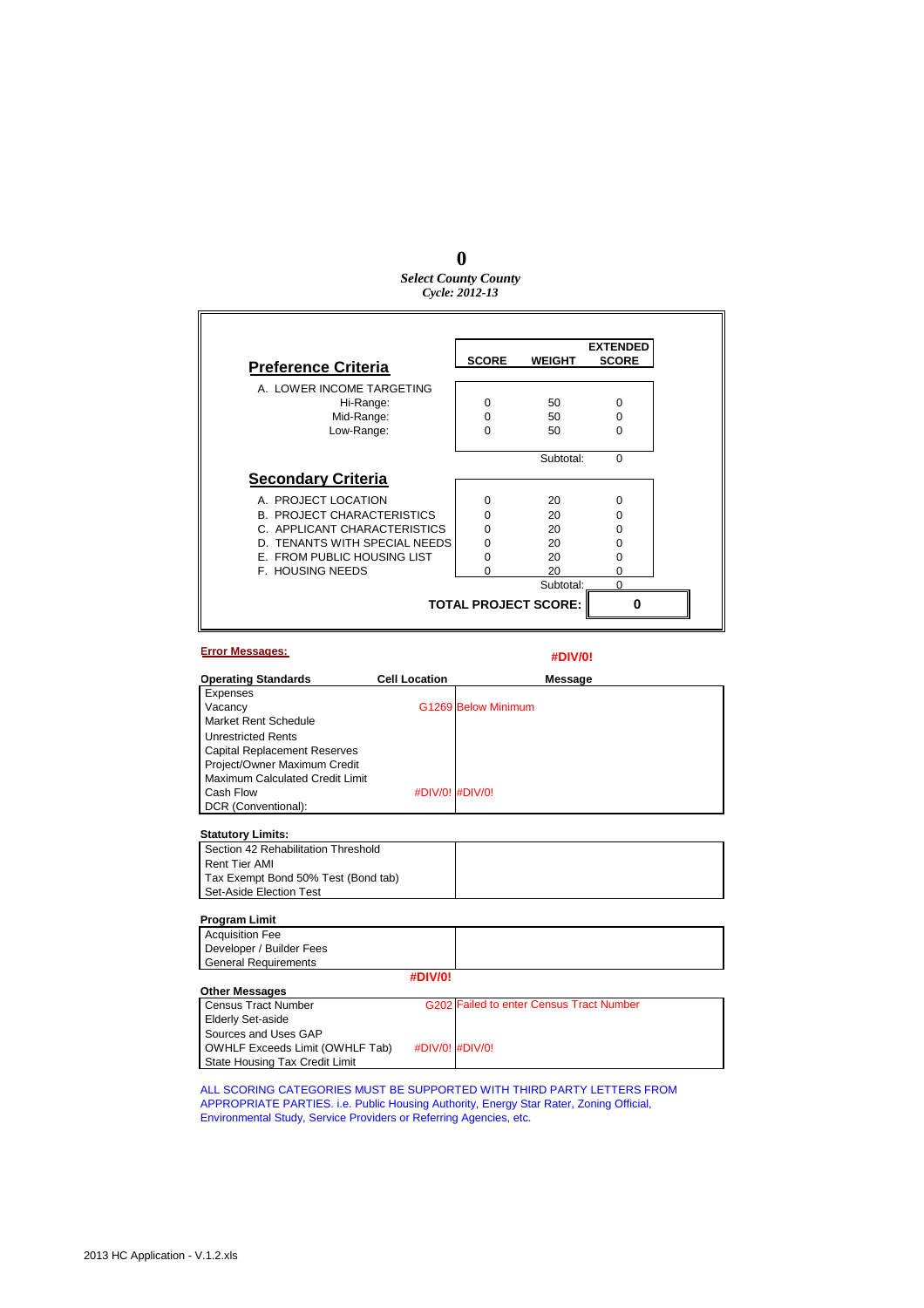| <b>AMI</b> | <b>AMI</b>   | <b>Units</b> | <b>Hi-Score</b><br><b>Units</b> | <b>Scores</b> |
|------------|--------------|--------------|---------------------------------|---------------|
| 0.00%      |              |              |                                 |               |
| 0.00%      | >45%         | $\pmb{0}$    | $\pmb{0}$                       | $\pmb{0}$     |
| 0.00%      |              |              |                                 |               |
| 0.00%      |              |              |                                 |               |
| 0.00%      |              |              |                                 |               |
| 0.00%      |              |              |                                 |               |
| 0.00%      | 40% thru 45% | $\pmb{0}$    | $\pmb{0}$                       | $\mathbf 0$   |
| 0.00%      |              |              |                                 |               |
| 0.00%      |              |              |                                 |               |
| 0.00%      |              |              |                                 |               |
| 0.00%      |              |              |                                 |               |
| 0.00%      |              |              |                                 |               |
| 0.00%      | $<$ 40%      | $\pmb{0}$    | $\pmb{0}$                       | $\pmb{0}$     |
| 0.00%      |              |              |                                 |               |

## **Income Targeting Scores**

**Total Income Targeting Score: 0**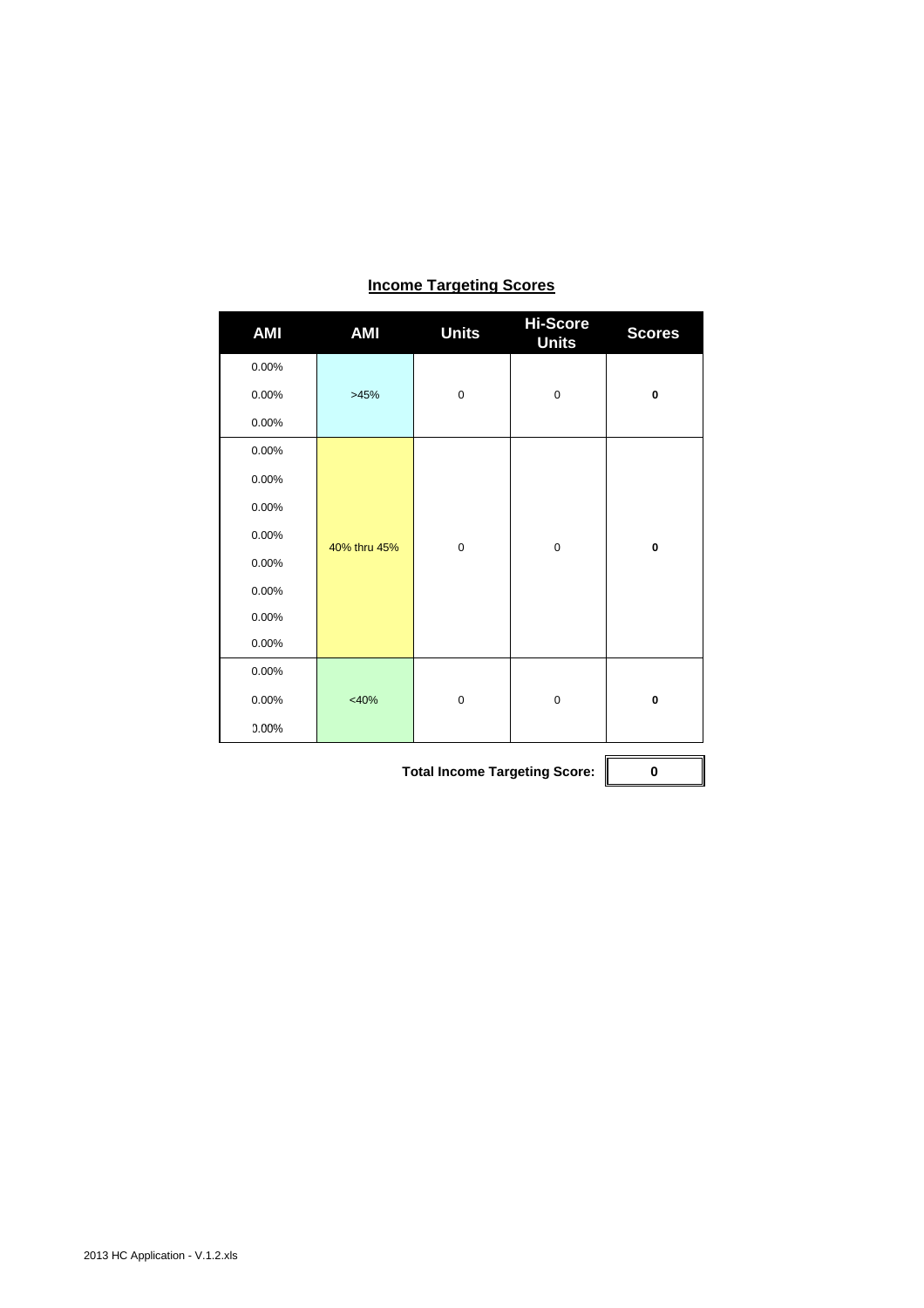## *OLENE WALKER HOUSING LOAN FUND* **SCORING SHEET PER 2010-2011 PROGRAM GUIDANCE AND RULES**

| <u>Category</u>                                                                                                                                                                                                                  | Value                      |                                                                                                                                                | Criteria                                                                                                                                                                                                                                                                                                                                                                                                                                      | <b>Points Scored</b>            |
|----------------------------------------------------------------------------------------------------------------------------------------------------------------------------------------------------------------------------------|----------------------------|------------------------------------------------------------------------------------------------------------------------------------------------|-----------------------------------------------------------------------------------------------------------------------------------------------------------------------------------------------------------------------------------------------------------------------------------------------------------------------------------------------------------------------------------------------------------------------------------------------|---------------------------------|
| 1.<br><b>AMI Targeting:</b><br>(Maximum 15 points)                                                                                                                                                                               | #DIV/0!                    |                                                                                                                                                | If AMI is $<$ 30% - 15 points<br>30.00-34.99% - 13 points<br>35.00-39.99% - 11 points<br>40.00-44.99% - 9 points<br>45.00-49.99% - 7 points<br>50.00-54.99% - 5 points<br>AMI 55.00% or higher - 0 points                                                                                                                                                                                                                                     | #DIV/0!                         |
| 2.<br>Unit Size:<br>(Maximum 5 points)<br>SRO/Studio<br>1 Bedroom<br>2 Bedroom<br>3 Bedroom<br>4 Bedroom<br>Total # Units                                                                                                        | 0<br>0<br>O<br>0<br>0<br>0 |                                                                                                                                                | Are 10% of the units:<br>4 bedroom - 5 points<br>3 bedroom - 4 points<br>2 bedroom - 3 points<br>1 bedroom - 2 points<br>Studio/SRO - 1 point                                                                                                                                                                                                                                                                                                 | #DIV/0!                         |
| 3.<br>Leveraging:<br>(Maximum 25 points)                                                                                                                                                                                         | #DIV/0!                    | Total Elig Cost<br><b>OW Request</b><br>Multiplied by $3 =$                                                                                    | \$1,000<br>\$0<br>#DIV/0!                                                                                                                                                                                                                                                                                                                                                                                                                     | #DIV/0!                         |
| County Population:<br>4.<br>(Maximum 10 points)<br>County Located In: Select County<br>Population (2010):                                                                                                                        | #N/A                       |                                                                                                                                                | Population <15,000 - 10 points<br>15,001-26,000 - 7 points<br>26,001-75,000 - 5 points<br>75,001-100,000 - 2 points<br>Over 100,000 - 0 points                                                                                                                                                                                                                                                                                                | #N/A                            |
| Substantial Rehabilitation:<br>5.<br>(Maximum 10 points)<br><b>HVAC</b><br>Plumbing<br>Electrical                                                                                                                                |                            | (rehabilitation only)<br>Total number of systems replaced:                                                                                     | Replacement of 3 or more building systems<br>Roofing<br>Seismic<br>EnergyStar upgrades<br>0                                                                                                                                                                                                                                                                                                                                                   | 0                               |
| 6.<br>New Capacity:<br>(Maximum 30 points)<br>Total units (existing and new):                                                                                                                                                    |                            | Type of project scope of construction: Select One<br>Total number of existing affordable units:<br>Total number of new affordable units added: | Scoring based on the total number of affordable-housing units and whether new<br>capacity is created or new units added to an existing affordable-housing project.<br>(For acquis/rehab, rehab only, or acquisition only, list the number of units currently<br>for low-income residents; for new construction or adaptive re-use, list "0")<br>(For acquisition/rehab, rehab only, or acquisition only, list number of low-income units<br>0 | #DIV/0!                         |
| "Green" Proiects:<br>7.<br>(Maximum 5 points)<br>for compliance with one of the following "green" certifications:<br>Enterprise Foundation's "Green Communities Checklist"<br>LEED's "Silver" Rating<br>RCAC's "Green Checklist" |                            |                                                                                                                                                | While presently not required, all multifamily projects will receive additional scoring                                                                                                                                                                                                                                                                                                                                                        | D                               |
| Project is eligible for a 0% interest rate                                                                                                                                                                                       |                            |                                                                                                                                                | <b>TOTAL PROJECT SCORE:</b>                                                                                                                                                                                                                                                                                                                                                                                                                   | #DIV/0!<br>(Maximum 100 points) |

*Scoring is automatic based on information previously entered into the Consolidated Application. Any additional information requested to be inputted should be entered only into cells with a yellow background.*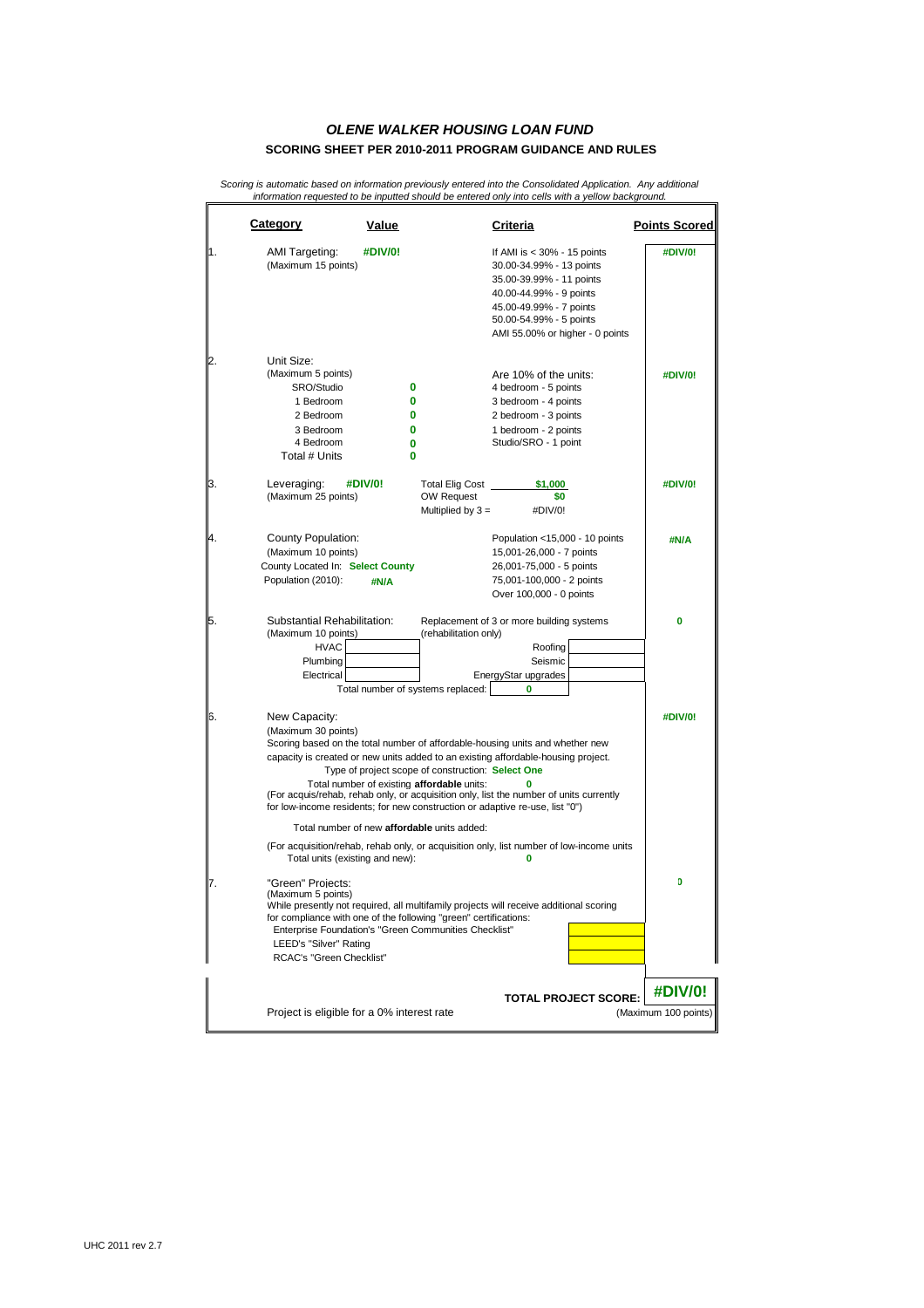## *OLENE WALKER HOUSING LOAN FUND*

| Hard Debt Coverage Ratio (DCR):                                                                                                                                                                                                           | Minimum -          | 1.10                                                                                          | Maximum -              | 1.25<br>Project's DCR:<br>The DCR can be higher in cases where the project debt structure and low-income targeting produce a distorted ratio.<br><b>DCR BELOW MINIMUM</b>                           | 0.000                |                         |                |
|-------------------------------------------------------------------------------------------------------------------------------------------------------------------------------------------------------------------------------------------|--------------------|-----------------------------------------------------------------------------------------------|------------------------|-----------------------------------------------------------------------------------------------------------------------------------------------------------------------------------------------------|----------------------|-------------------------|----------------|
| <b>Financing Terms:</b>                                                                                                                                                                                                                   |                    |                                                                                               |                        |                                                                                                                                                                                                     |                      |                         |                |
| Publicly-funded debt:<br>Privately-funded debt:                                                                                                                                                                                           |                    | Prevailing terms of funding agency<br>All new loans shall amortize over no less than 25 years |                        |                                                                                                                                                                                                     |                      |                         |                |
| <b>Operating Expenses:</b>                                                                                                                                                                                                                | Minimums**         |                                                                                               | Maximums**             | Project's Anticipated Per-Unit Operating Expenses:                                                                                                                                                  |                      | #DIV/0!                 |                |
| Studio/SRO                                                                                                                                                                                                                                | \$2,800            |                                                                                               |                        | \$5,600 Aggregage Minimum Per-Unit Operating Expenses:                                                                                                                                              |                      | #DIV/0!                 |                |
| 1 bedroom                                                                                                                                                                                                                                 | \$2,900            |                                                                                               |                        | \$5,800 #DIV/0!                                                                                                                                                                                     |                      |                         |                |
| 2 bedroom                                                                                                                                                                                                                                 | \$3,150            |                                                                                               |                        | \$6,300 Capital Replacement Reserves:                                                                                                                                                               | New Construction     | \$300                   |                |
| 3 bedroom                                                                                                                                                                                                                                 | \$3,250            |                                                                                               | \$6,500                |                                                                                                                                                                                                     | Rehab and All Others | \$350                   |                |
| 4 bedroom                                                                                                                                                                                                                                 | \$3,400            |                                                                                               |                        | \$6,800 Project Type:                                                                                                                                                                               | Select One           |                         |                |
| 5 or more bedroom                                                                                                                                                                                                                         | \$3,550            |                                                                                               |                        | \$7,100 Project's Per-Unit Replacement Reserves:                                                                                                                                                    |                      |                         | \$0            |
| Harbor must be supported in writing by the investor and lender.                                                                                                                                                                           |                    |                                                                                               |                        | Excludes capital replacement reserves and taxes. Assumes tenants pays electrical and gas utilities and owner pays typical municipal fees. Deviations from the Safe<br><b>RESERVES BELOW MINIMUM</b> |                      |                         |                |
|                                                                                                                                                                                                                                           |                    | Aggregate Minimum:                                                                            | #DIV/0!                | Project's Anticipated Cash Flow per Unit:                                                                                                                                                           |                      | \$0.00                  |                |
| 1 bedroom or smaller                                                                                                                                                                                                                      |                    | \$350 OWHLF cash flow minimums are based                                                      |                        | #DIV/0!                                                                                                                                                                                             |                      |                         |                |
| 2 bedroom<br>3 bedroom                                                                                                                                                                                                                    |                    | \$375 on an aggregate average of all units, so                                                |                        | Vacancy Rates:                                                                                                                                                                                      |                      | <b>Minimum</b>          | <b>Maximum</b> |
| 4 bedroom or larger                                                                                                                                                                                                                       |                    | \$400 the OW minimum amount may vary from<br>\$425 the LIHTC minimum.                         |                        | Projects with 1-25 units<br>Projects with 26 or more units                                                                                                                                          |                      | 7%<br>5%                | 10%<br>8%      |
|                                                                                                                                                                                                                                           |                    |                                                                                               |                        | Project's Vacancy Rate and # Units:                                                                                                                                                                 |                      |                         | 0%             |
|                                                                                                                                                                                                                                           |                    |                                                                                               |                        | Vacancy rate can be lower if supported by the completed market study                                                                                                                                |                      |                         |                |
|                                                                                                                                                                                                                                           |                    | #DIV/0!                                                                                       |                        | <b>VACANCY SHOULD BE 7-10%</b>                                                                                                                                                                      |                      |                         |                |
|                                                                                                                                                                                                                                           |                    | <b>Subsidy Limit</b>                                                                          | <b>Total Requested</b> | Aggregate AMI: 0.00%                                                                                                                                                                                | Aggregate AMI        | OW % Rate*              |                |
|                                                                                                                                                                                                                                           |                    | #DIV/0!                                                                                       | \$0                    | OWHLF Rate*: 0.00%                                                                                                                                                                                  | $<$ 35% AMI:         | <b>Terms Negotiated</b> |                |
| Project: #DIV/0!<br>#DIV/0!                                                                                                                                                                                                               | <b>Fed HOME \$</b> | \$0                                                                                           | \$0                    | State LIH \$                                                                                                                                                                                        | >35% - 40% AMI:      | 1.00%                   |                |
|                                                                                                                                                                                                                                           |                    |                                                                                               |                        |                                                                                                                                                                                                     | >40% - 45% AMI:      | 1.50%                   |                |
|                                                                                                                                                                                                                                           |                    | Other PJ                                                                                      | \$0                    |                                                                                                                                                                                                     | >45% - 50% AMI:      | 2.00%                   |                |
| Cash Flow (aggregated by unit configuration):<br><b>Interest Rates and Maximum Loan Amount:</b><br>Maximum Loan Amount is \$1,000,000 per project:<br>Other Local Participating Jurisdiction (PJ):<br>PJ Name, Amount and Source of Funds |                    | <b>None</b>                                                                                   | <b>Select One</b>      |                                                                                                                                                                                                     | >50% - 55% AMI:      | 2.50%                   |                |

coverage ratio exceed amounts as specified above and as listed in the Safe Harbor Schedule (Exhibit B) portion of the 2010-2011 Program Guidance and Rules. These interest rate a *listed here only represent what a project is eligible for based on aggregate AMI served as calculated by the Application.*

\***\*Operating Expense Minimums/Maximums**<br>As a general guideline, if the anticipated per-unit operating expenses are greater than twice the aggregate minimum per-unit operating expenses as calculated by the Application, the Owner will need to submit additional supporting documentation as to why operating expenses are so high. Also, if the project's operating expenses represented in the Application are bas *developer's previous projects and are below OWHLF minimum levels, additional supporting documentation will also be required.*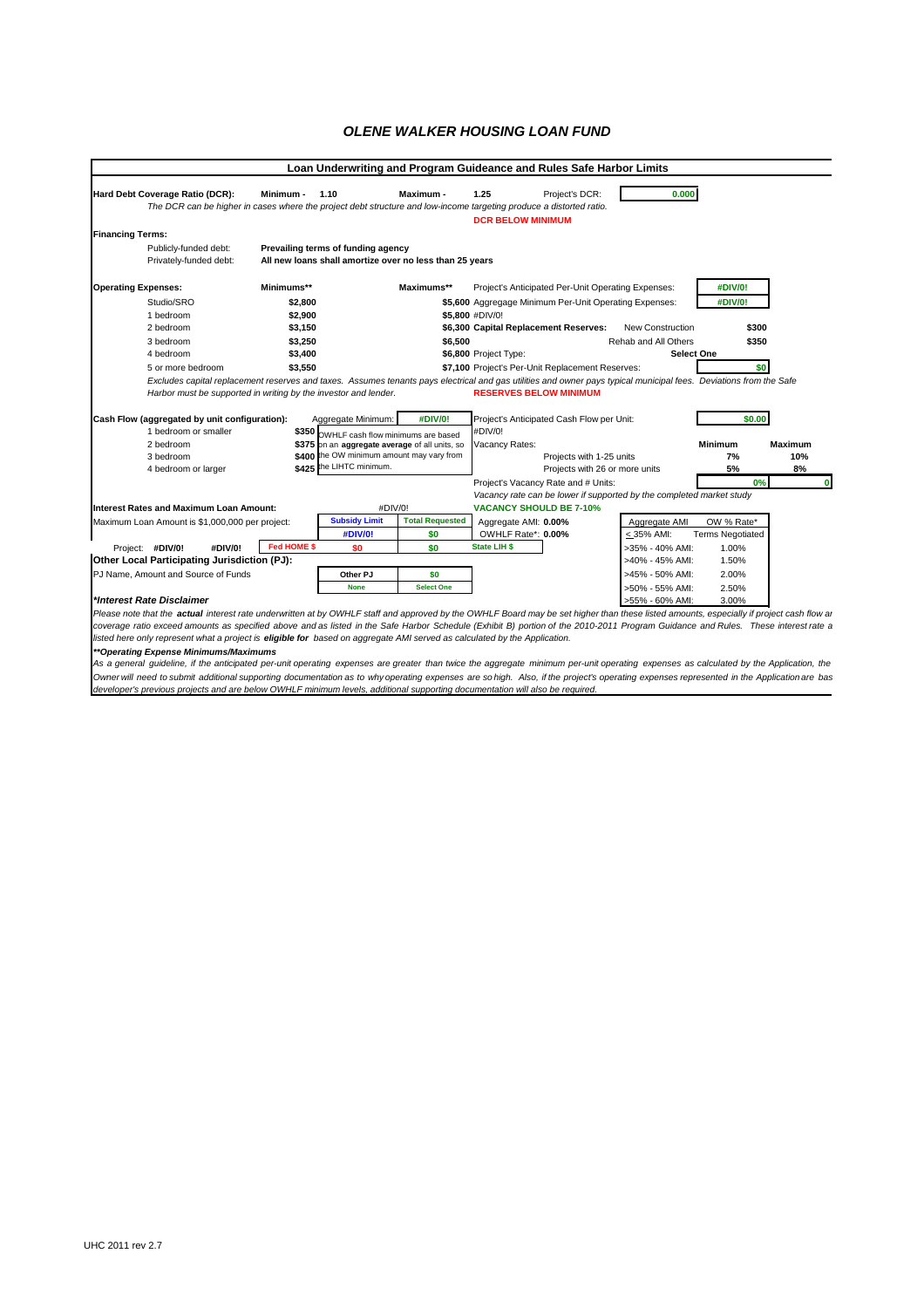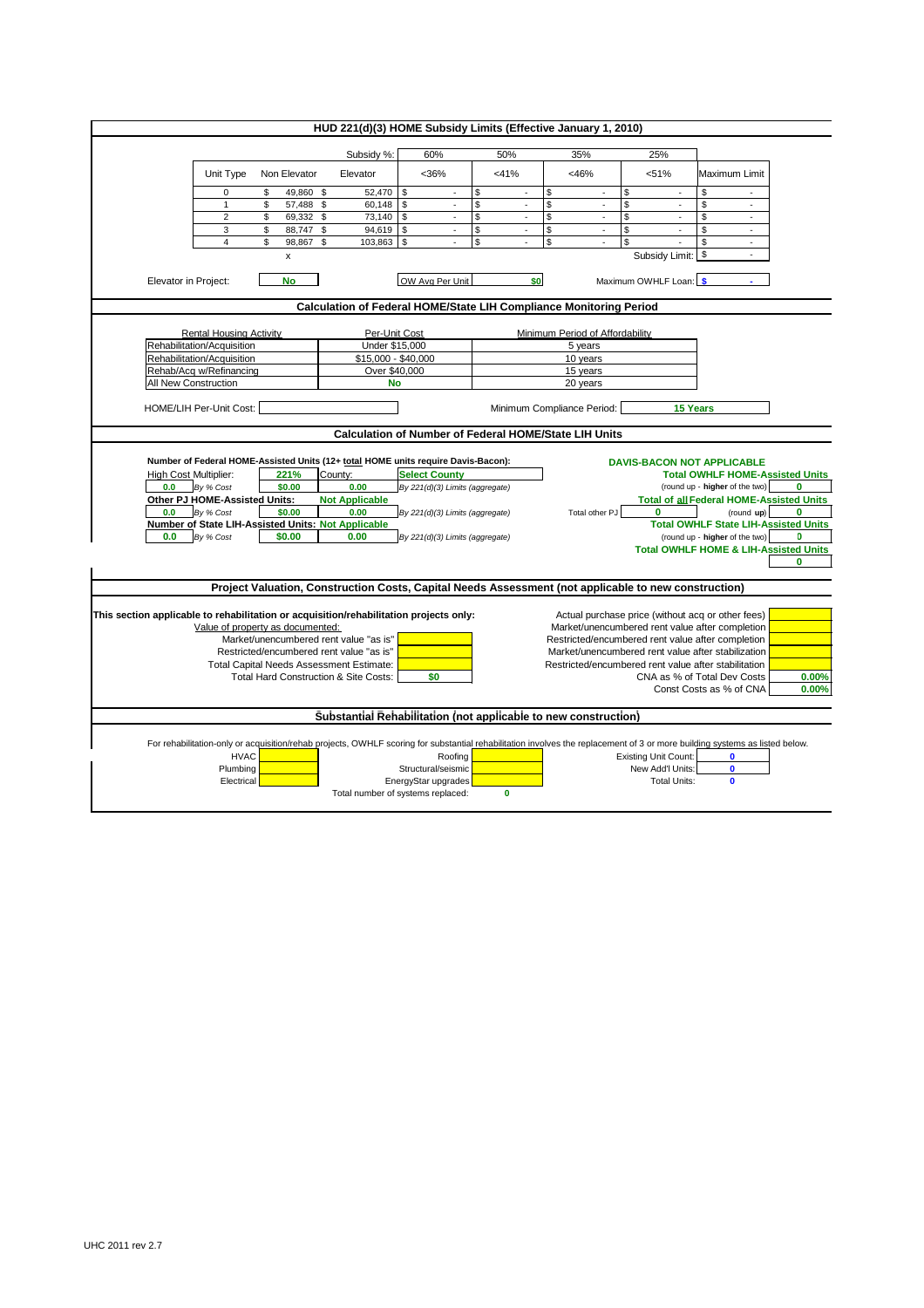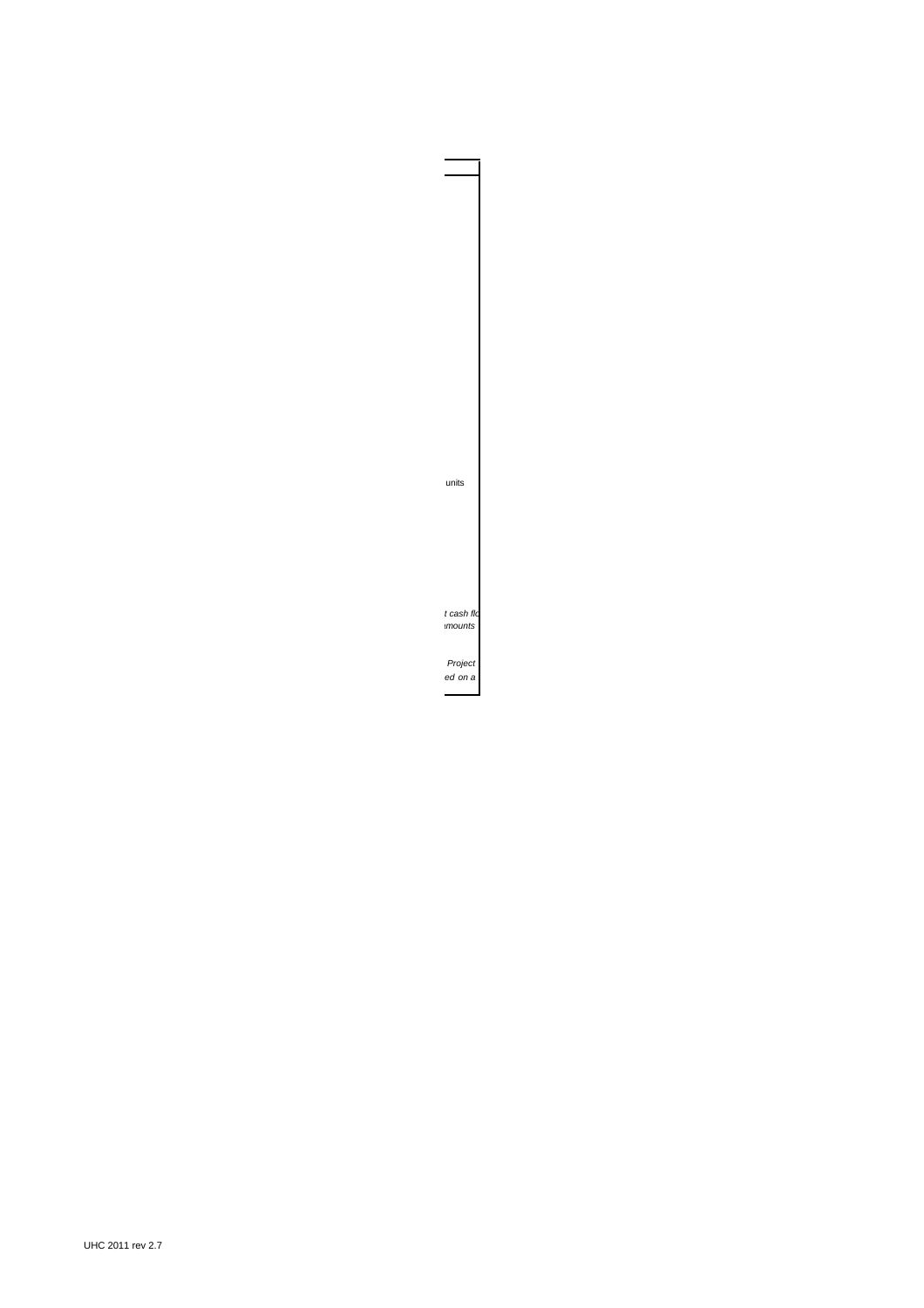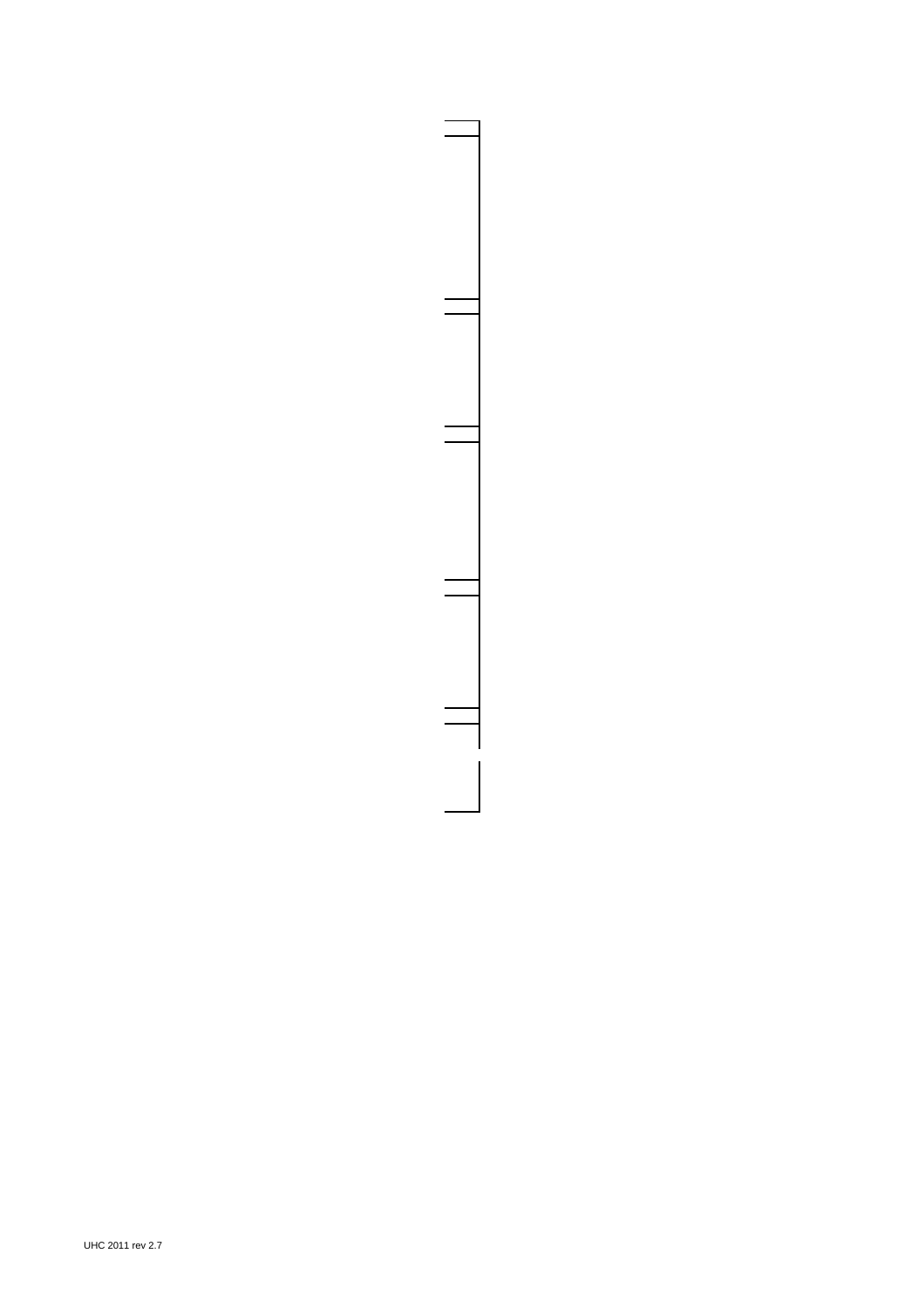# **1. Additional Bond Project Application Documentation and Information**

- 1. Site plan, elevation and floor plans (reduced to 8 1/2" x 11")
- 2. Site Location Map
- 3. Legal Description
- 4. Evidence that Zoning consistent with the project design is approved
- 5. Evidence that the Financial and Development process is substantially underway

| Issuer:              | Telephone: |  |
|----------------------|------------|--|
| Underwriter:         | Telephone: |  |
| Placement Agent(s):  | Telephone: |  |
| Credit Enhancer:     | Telephone: |  |
| Bond Purchaser(s):   | Telephone: |  |
| <b>Bond Counsel:</b> | Telephone: |  |
| Other:               | Telephone: |  |
|                      |            |  |

Type of Credit Enhancement: Select One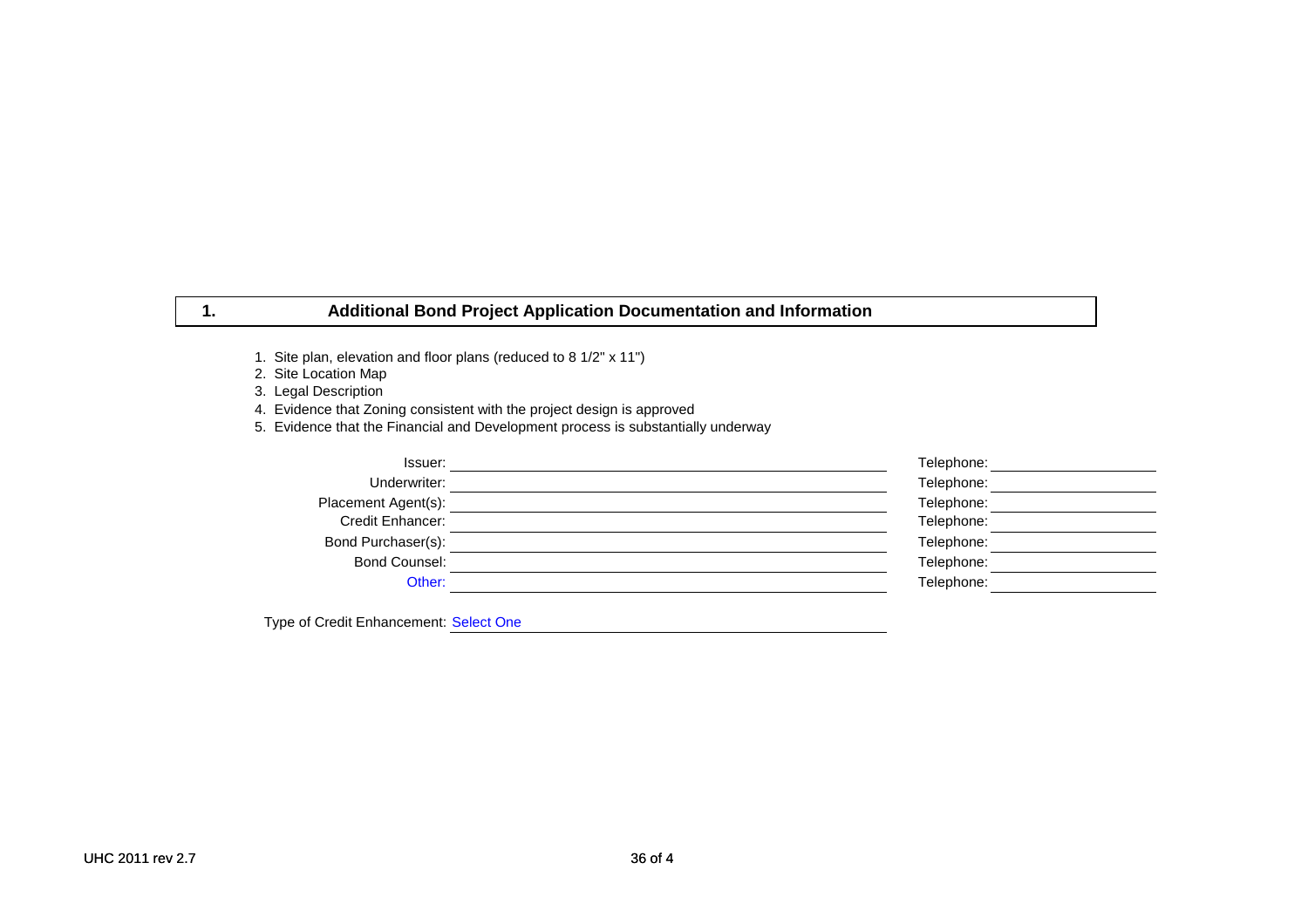| 2.                                                                                                                                                                                                                                                                                                                                                                                   | <b>Net TAX-EXEMPT BOND Proceeds Calculation</b>                                                            |                                                                                                                                    |                 |
|--------------------------------------------------------------------------------------------------------------------------------------------------------------------------------------------------------------------------------------------------------------------------------------------------------------------------------------------------------------------------------------|------------------------------------------------------------------------------------------------------------|------------------------------------------------------------------------------------------------------------------------------------|-----------------|
| Issue Date (estimate if not issued) ????<br>Gross Proceeds: And Allen Controllers                                                                                                                                                                                                                                                                                                    | Tax-Exempt Bonds                                                                                           | Taxable Bonds                                                                                                                      | Equity or Other |
| Less<br><b>Issuer's Counsel</b><br>Bond Counsel <b>COUNS</b><br><b>Placement Fee</b><br><b>Underwriter's Counsel</b> Management of the Management of the Management of the United States<br><b>Initial Trustee Fee</b><br>Trustee Acceptance Fee<br>Payment Lag<br><b>Miscellaneous</b><br>Credit Enhancement Legal & Closing<br><b>Total Deductions:</b><br>Net Proceeds by Source: | <b>Issuer's Fee</b><br>Underwriter's Fee issuance costs<br>Rating Fee <b>Example 20</b><br><b>PAB Fees</b> | At least 50% of Aggregate Basis (Land and Buildings, must be<br>financed with Bond proceeds to avoid competing for credits, net of |                 |

| Aggregate Basis: \$<br>Taxable Bond Financing Ratio: |          | -<br>$0\%$ |  |
|------------------------------------------------------|----------|------------|--|
| HC Bond Financing Test:                              | $0.00\%$ |            |  |

UHC 2011 rev 2.7 37 of 4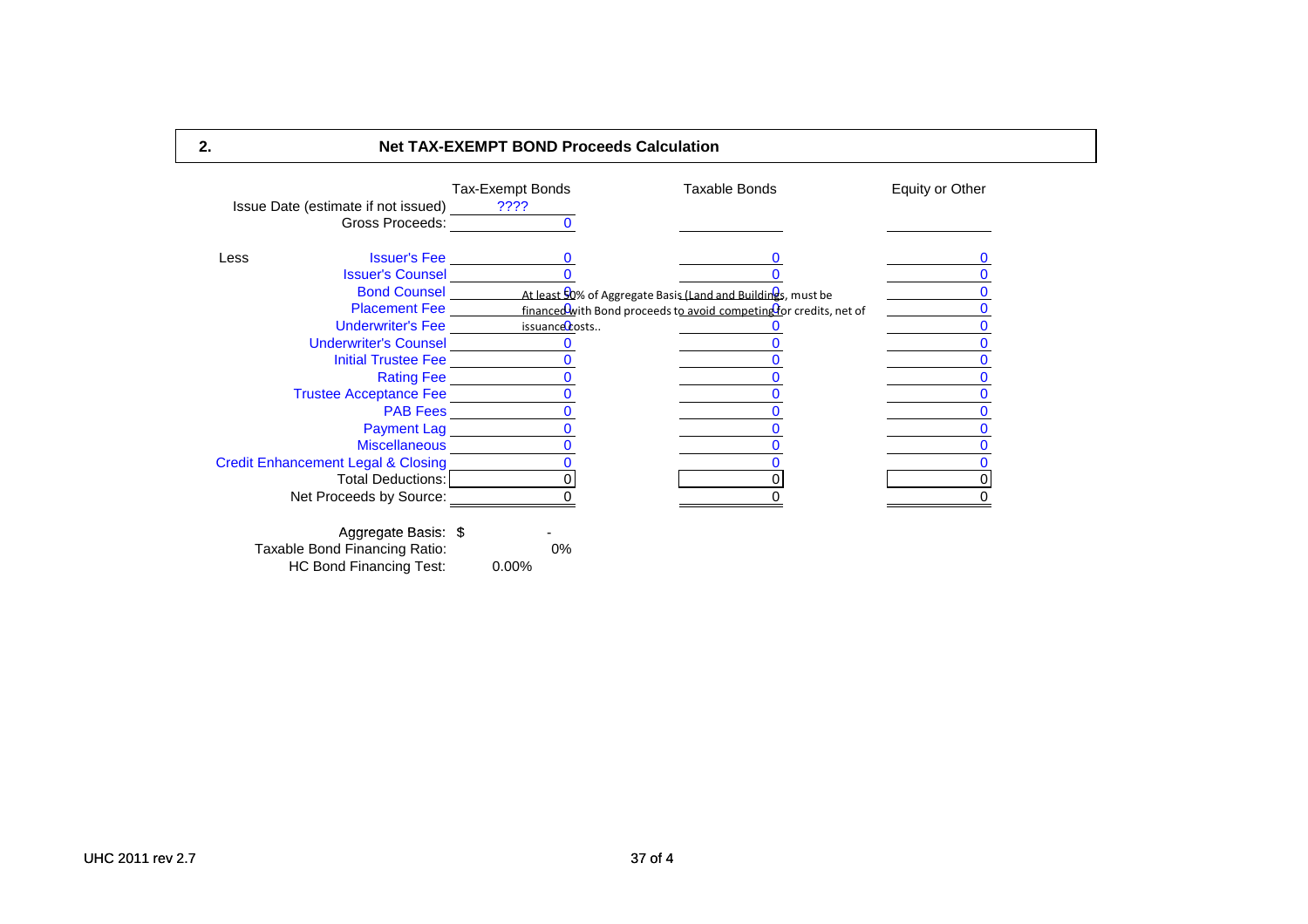## **3. Bond Projects and Projects Utilizing "Construction/Permanent" Financing**

## **Construction Period Proration**

| Construction Period: |  |
|----------------------|--|
| Full Term of Loan:   |  |

Construction Proration: #DIV/0!

| <b>Construction &amp; Longterm</b><br><b>Financing Expenses Description</b><br>Enter Categories for BOTH<br>Interim and Permanent Financing | Prorate Fee?<br>"C"=Construction<br>"P"=Permanent "X"<br>$=$ Prorate | <b>Total Expense</b> | Interim Cost<br>Proration | Permanent<br><b>Cost Proration</b> |
|---------------------------------------------------------------------------------------------------------------------------------------------|----------------------------------------------------------------------|----------------------|---------------------------|------------------------------------|
| <b>Schedule 2 Total Deductions</b>                                                                                                          |                                                                      |                      |                           |                                    |
| <b>Interim Loan Fee</b>                                                                                                                     |                                                                      |                      |                           |                                    |
| <b>Credit enh. Commitment Fee</b>                                                                                                           |                                                                      |                      |                           |                                    |
| Interim loan legal & closing                                                                                                                |                                                                      |                      |                           |                                    |
| Interm period insurance                                                                                                                     |                                                                      |                      |                           |                                    |
| Interim period RE taxes                                                                                                                     |                                                                      |                      |                           |                                    |
|                                                                                                                                             |                                                                      |                      |                           |                                    |
|                                                                                                                                             |                                                                      |                      |                           |                                    |
| <b>Appraisal</b>                                                                                                                            |                                                                      |                      |                           |                                    |
| Bridge loan fee & legal                                                                                                                     |                                                                      |                      |                           |                                    |
| <b>Financial advisor</b>                                                                                                                    |                                                                      |                      |                           |                                    |
| Other (List or Schedule)                                                                                                                    |                                                                      |                      |                           |                                    |
| <b>Other (List or Schedule)</b>                                                                                                             |                                                                      |                      | ი                         |                                    |
|                                                                                                                                             | Total                                                                |                      |                           | \$                                 |

**Totals are automatically entered into the interim and permanent cost sections of the application. (Cells: G815 and G822 respectively.)**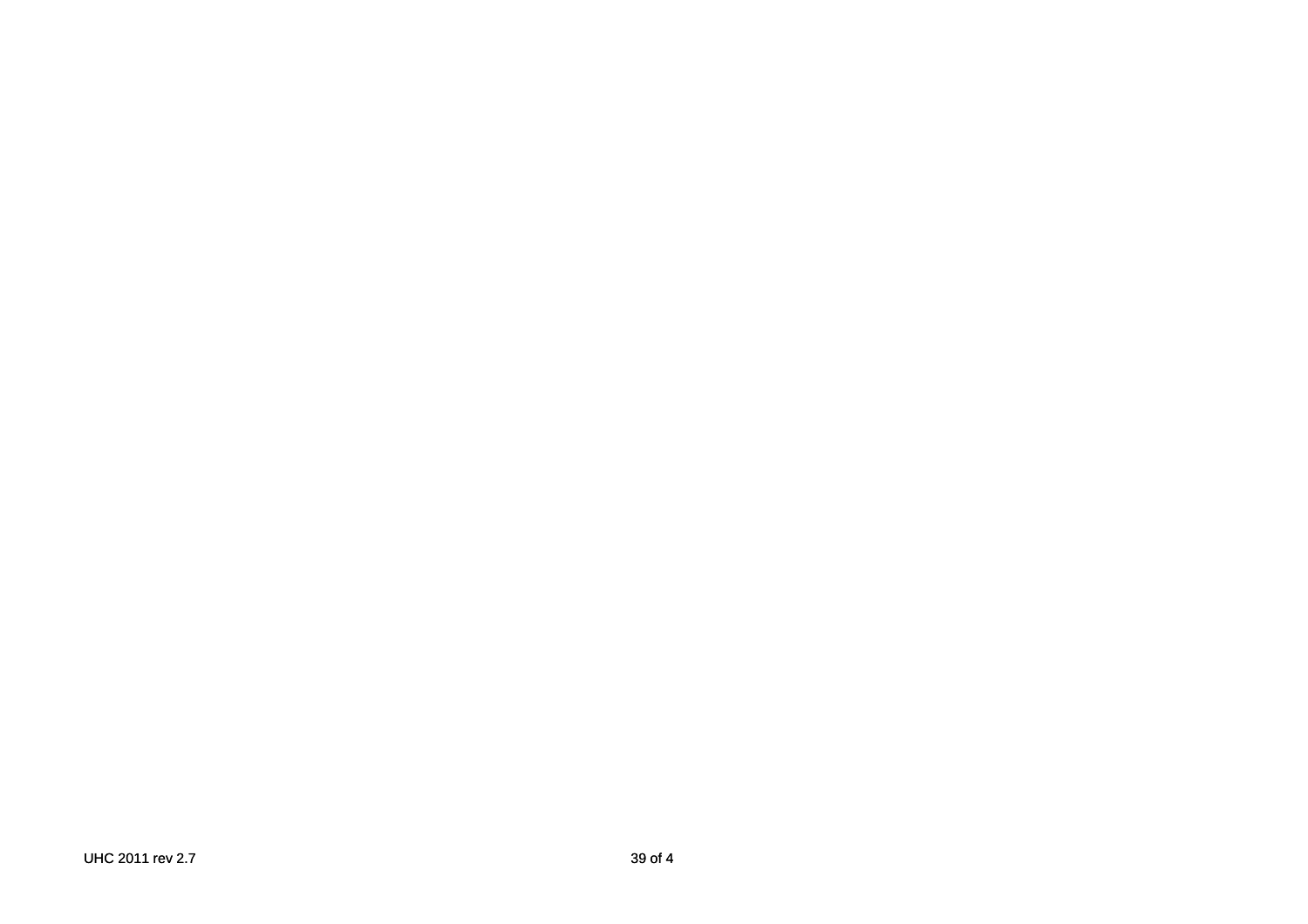| n                |
|------------------|
| n                |
| PROJECT PROFORMA |

| <b>PROJECT OPERATING PROFORMA</b>  |       |                             |            |         |         |         |         |         |         |         |         |         |         |         |         |         |         |         |         |
|------------------------------------|-------|-----------------------------|------------|---------|---------|---------|---------|---------|---------|---------|---------|---------|---------|---------|---------|---------|---------|---------|---------|
|                                    | Units |                             | Ann. Incr. | Per Mo. | Yr.1    | Yr.2    | Yr. 3   | Yr.4    | Yr. 5   | Yr. 6   | Yr. 7   | Yr. 8   | Yr. 9   | Yr. 10  | Yr. 11  | Yr. 12  | Yr. 13  | Yr. 14  | Yr. 15  |
| Affordable Units                   |       |                             | 0.00%      |         |         |         |         |         |         |         |         |         |         |         |         |         |         |         |         |
| Market Rate Units                  |       |                             | 0.00%      |         |         |         |         |         |         |         |         |         |         |         |         |         |         |         |         |
| Other Income                       |       | #DIV/0!                     | 0.00       |         |         |         |         |         |         |         |         |         |         |         |         |         |         |         |         |
| <b>Federal Operating Subsidies</b> |       |                             | 0.00       |         |         |         |         |         |         |         |         |         |         |         |         |         |         |         |         |
| Vacancy Rate                       |       | #DIV/0!                     |            | #DIV/0! | #DIV/0! | #DIV/0! | #DIV/0! | #DIV/0! | #DIV/0  | #DIV/0! | #DIV/0! | #DIV/0! | #DIV/0! | #DIV/0! | #DIV/0! | #DIV/0! | #DIV/0! | #DIV/0! | #DIV/0! |
| TOTAL OPERATING INCOME             |       |                             |            | #DIV/0! | #DIV/0! | #DIV/0! | #DIV/0! | #DIV/0! | #DIV/0  | #DIV/0! | #DIV/0! | #DIV/0! | #DIV/0! | #DIV/0! | #DIV/0! | #DIV/0! | #DIV/0! | #DIV/0! | #DIV/0! |
|                                    |       |                             | Ann. incr. |         |         |         |         |         |         |         |         |         |         |         |         |         |         |         |         |
| TOTAL OPERATING EXPENSES           |       | #DIV/0!                     |            |         |         |         |         |         |         |         |         |         |         |         |         |         |         |         |         |
| <b>NET INCOME FROM OPERATIONS</b>  |       |                             |            | #DIV/0! | #DIV/0! | #DIV/0! | #DIV/0! | #DIV/0! | #DIV/0! | #DIV/0! | #DIV/0! | #DIV/0! | #DIV/0! | #DIV/0! | #DIV/0! | #DIV/0! | #DIV/0! | #DIV/0! | #DIV/0! |
| Capitol Replacement                |       |                             |            |         |         |         |         |         |         |         |         |         |         |         |         |         |         |         |         |
| <b>CUMULATIVE RESERVES</b>         |       |                             |            |         |         |         |         |         |         |         |         |         |         |         |         |         |         |         |         |
|                                    |       | NET CASH FLOW FROM PROJECT. |            | #DIV/0! | #DIV/0! | #DIV/0! | #DIV/0! | #DIV/0! | #DIV/0  | #DIV/0! | #DIV/0! | #DIV/0! | #DIV/0! | #DIV/0! | #DIV/0! | #DIV/0! | #DIV/0! | #DIV/0! | #DIV/0! |

| <b>COVERAGE RATIO ANALYSIS</b>           |         |         |                     |         |         |         |         |         |         |         |         |         |         |         |         |         |
|------------------------------------------|---------|---------|---------------------|---------|---------|---------|---------|---------|---------|---------|---------|---------|---------|---------|---------|---------|
|                                          | Per Mo. | Yr.1    | Yr.2                | Yr.3    | Yr.4    | Yr.5    | Yr. 6   | Yr.7    | Yr. 8   | Yr. 9   | Yr. 10  | Yr. 11  | Yr. 12  | Yr. 13  | Yr. 14  | Yr. 15  |
| Income Available to service LIENS        | #DIV/0! | #DIV/0! | #DIV/0!             | #DIV/0! | #DIV/0! | #DIV/0! | #DIV/0! | #DIV/0! | #DIV/0! | #DIV/0! | #DIV/0! | #DIV/0! | #DIV/0! | #DIV/0! | #DIV/0! | #DIV/0! |
| Debt Service Expense FIRST Mtge          |         |         |                     |         |         |         |         |         |         |         |         |         |         |         |         |         |
| NOI after First Mtge                     | #DIV/0! | #DIV/0! | #DIV/0!             | #DIV/0! | #DIV/0! | #DIV/0! | #DIV/0! | #DIV/0! | #DIV/0! | #DIV/0! | #DIV/0! | #DIV/0! | #DIV/0! | #DIV/0! | #DIV/0! | #DIV/0! |
| <b>COVERAGE RATIO ON FIRST LIEN MTGE</b> | 0.00    | 0.00    | 0.00                | 0.00    | 0.00    | 0.00    | 0.00    | 0.00    | 0.00    | 0.00    | 0.00    | 0.00    | 0.00    | 0.00    | 0.00    | 0.00    |
|                                          |         |         |                     |         |         |         |         |         |         |         |         |         |         |         |         |         |
| <b>Subordinate Loans:</b>                |         |         |                     |         |         |         |         |         |         |         |         |         |         |         |         |         |
|                                          |         |         |                     |         |         |         |         |         |         |         |         |         |         |         |         |         |
|                                          |         |         |                     |         |         |         |         |         |         |         |         |         |         |         |         |         |
| Deferred Developer's Fee                 |         |         |                     |         |         |         |         |         |         |         |         |         |         |         |         |         |
|                                          |         |         |                     |         |         |         |         |         |         |         |         |         |         |         |         |         |
|                                          |         |         |                     |         |         |         |         |         |         |         |         |         |         |         |         |         |
| OWHLF                                    |         |         |                     |         |         |         |         |         |         |         |         |         |         |         |         |         |
| OWHLF                                    |         |         |                     |         |         |         |         |         |         |         |         |         |         |         |         |         |
| Other PJ                                 |         |         |                     |         |         |         |         |         |         |         |         |         |         |         |         |         |
| Debt Service All Mtge                    |         |         |                     |         |         |         |         |         |         |         |         |         |         |         |         |         |
| Before Tax NI                            | #DIV/0! | #DIV/0! | #DIV/0!             | #DIV/0! | #DIV/0! | #DIV/0! | #DIV/0! | #DIV/0! | #DIV/0! | #DIV/0! | #DIV/0! | #DIV/0! | #DIV/0! | #DIV/0! | #DIV/0! | #DIV/0! |
| <b>COVERAGE RATIO ON ALL LOANS</b>       | #DIV/0! | #DIV/0! | #DIV/0!             | #DIV/0! | #DIV/0! | #DIV/0! | #DIV/0! | #DIV/0! | #DIV/0! | #DIV/0! | #DIV/0! | #DIV/0! | #DIV/0! | #DIV/0! | #DIV/0! | #DIV/0! |
|                                          |         | #DIV/0! | Net Income per unit |         |         |         |         |         |         |         |         |         |         |         |         |         |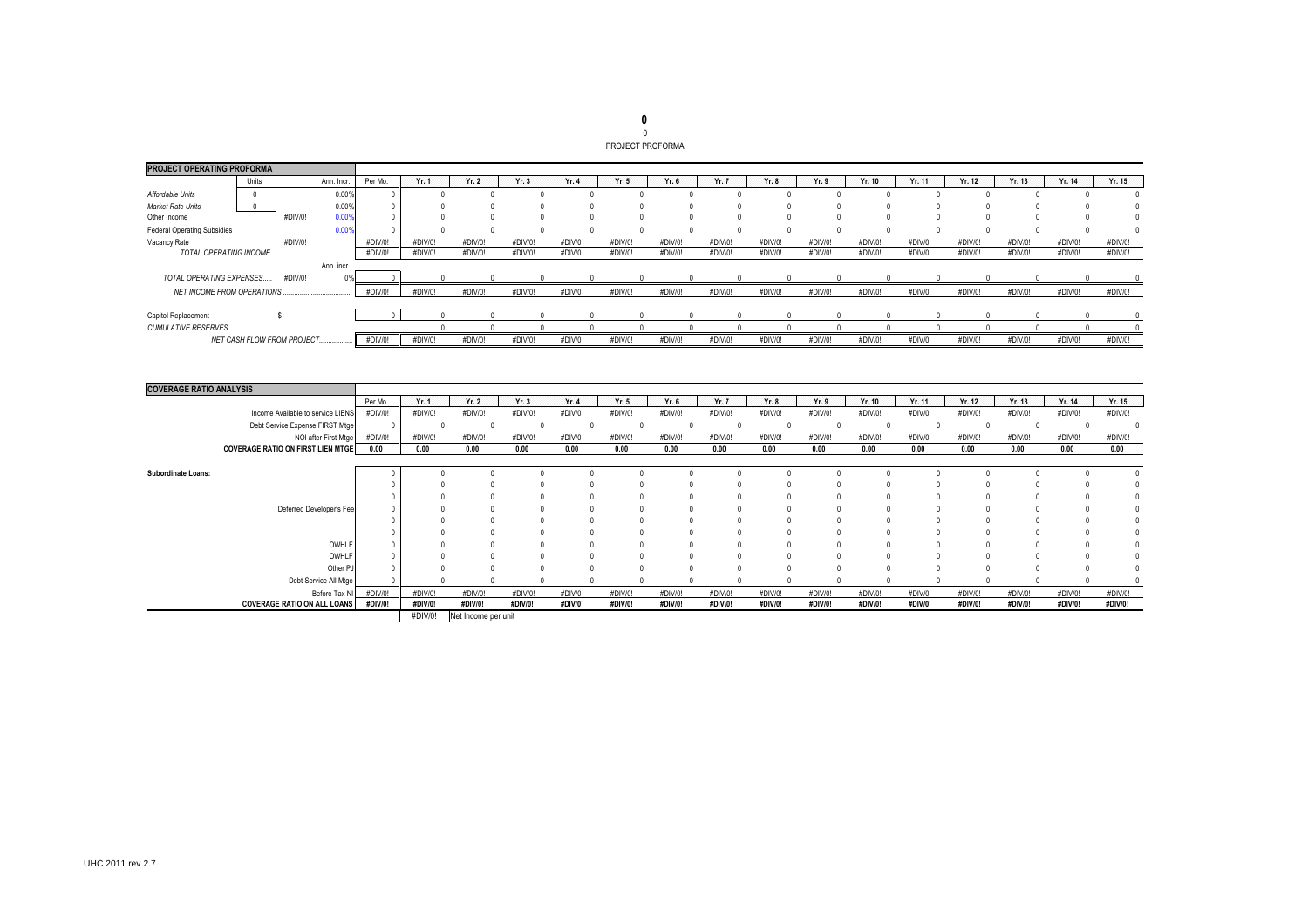#### **IDENTITY OF INTEREST INFORMATION**

If any individual or entity for the Project is Controlled By, In Control Of, Affiliated With, a Related Party to, or has an Identity of Interest with any of the other individuals or entities for the Project, mark each applicable box with an "X." If there is an "X" marked for any of the individuals or entities for the Project, include as an attachment to the Application a detailed description of the relationship between the parties.

| Applicant                                                 | Applicant | Developer(s) |                    |                            |                               |                                       |                                                        |                       |                                              |              |              |                    |                      |             |                |            |                      |                             |                      |               |
|-----------------------------------------------------------|-----------|--------------|--------------------|----------------------------|-------------------------------|---------------------------------------|--------------------------------------------------------|-----------------------|----------------------------------------------|--------------|--------------|--------------------|----------------------|-------------|----------------|------------|----------------------|-----------------------------|----------------------|---------------|
| Developer(s)                                              |           |              |                    |                            |                               |                                       |                                                        |                       |                                              |              |              |                    |                      |             |                |            |                      |                             |                      |               |
| General Partner(s)                                        |           |              | General Partner(s) | Parties to a Joint Venture |                               |                                       |                                                        |                       |                                              |              |              |                    |                      |             |                |            |                      |                             |                      |               |
| Parties to a Joint Venture                                |           |              |                    |                            |                               |                                       |                                                        |                       |                                              |              |              |                    |                      |             |                |            |                      |                             |                      |               |
| Managing Member(s) of a<br>LLC                            |           |              |                    |                            | Mana ging Member(s) of an LLC | Company Member(s) & any CM(s) of LLCs | Sellers/Lessor of Land or Building(s) to be in Project |                       | Project Management or Supervisor/Consultants |              |              |                    |                      |             |                |            |                      |                             |                      |               |
| Company Member(s) ("CM")<br>and any CM(s) of LLCs         |           |              |                    |                            |                               |                                       |                                                        |                       |                                              |              |              |                    |                      |             |                |            |                      |                             |                      |               |
| Sellers/Lessor of Land or<br>Building(s) to be in Project |           |              |                    |                            |                               |                                       |                                                        | General Contractor(s) |                                              |              |              |                    |                      |             |                |            |                      |                             |                      |               |
| General Contractor(s)                                     |           |              |                    |                            |                               |                                       |                                                        |                       |                                              |              |              |                    |                      |             |                |            |                      |                             |                      |               |
| Project Management or<br>Supervisor/Consultants           |           |              |                    |                            |                               |                                       |                                                        |                       |                                              |              |              |                    |                      |             |                |            |                      |                             |                      |               |
| Engineer(s)                                               |           |              |                    |                            |                               |                                       |                                                        |                       |                                              | En gineer(s) |              |                    |                      |             |                |            |                      |                             |                      |               |
| Architect(s)                                              |           |              |                    |                            |                               |                                       |                                                        |                       |                                              |              | Architect(s) | Sub con tractor(s) |                      |             |                |            |                      |                             |                      |               |
| Subcontractor(s)                                          |           |              |                    |                            |                               |                                       |                                                        |                       |                                              |              |              |                    |                      |             |                |            |                      |                             |                      |               |
| Material Supplier(s)                                      |           |              |                    |                            |                               |                                       |                                                        |                       |                                              |              |              |                    | Material Supplier(s) |             |                |            |                      |                             |                      |               |
| Attorney(s)                                               |           |              |                    |                            |                               |                                       |                                                        |                       |                                              |              |              |                    |                      | Attorney(s) |                |            |                      |                             |                      |               |
| Accountant(s)                                             |           |              |                    |                            |                               |                                       |                                                        |                       |                                              |              |              |                    |                      |             | Account ant(s) |            |                      |                             |                      |               |
| Lender(s)                                                 |           |              |                    |                            |                               |                                       |                                                        |                       |                                              |              |              |                    |                      |             |                | Len der(s) |                      |                             |                      |               |
| Property Manager(s)                                       |           |              |                    |                            |                               |                                       |                                                        |                       |                                              |              |              |                    |                      |             |                |            | Property Mana ger(s) | Syndicator(s) / Investor(s) |                      |               |
| Syndicator(s) / Investor(s)                               |           |              |                    |                            |                               |                                       |                                                        |                       |                                              |              |              |                    |                      |             |                |            |                      |                             |                      |               |
| Realtor <sup>®</sup>                                      |           |              |                    |                            |                               |                                       |                                                        |                       |                                              |              |              |                    |                      |             |                |            |                      |                             | Relator <sup>®</sup> | Gua rantor(s) |
| Guarantor(s)                                              |           |              |                    |                            |                               |                                       |                                                        |                       |                                              |              |              |                    |                      |             |                |            |                      |                             |                      |               |
| <b>Other: (Please Specify)</b>                            |           |              |                    |                            |                               |                                       |                                                        |                       |                                              |              |              |                    |                      |             |                |            |                      |                             |                      |               |

**This completed schedule must accompany the certification below.**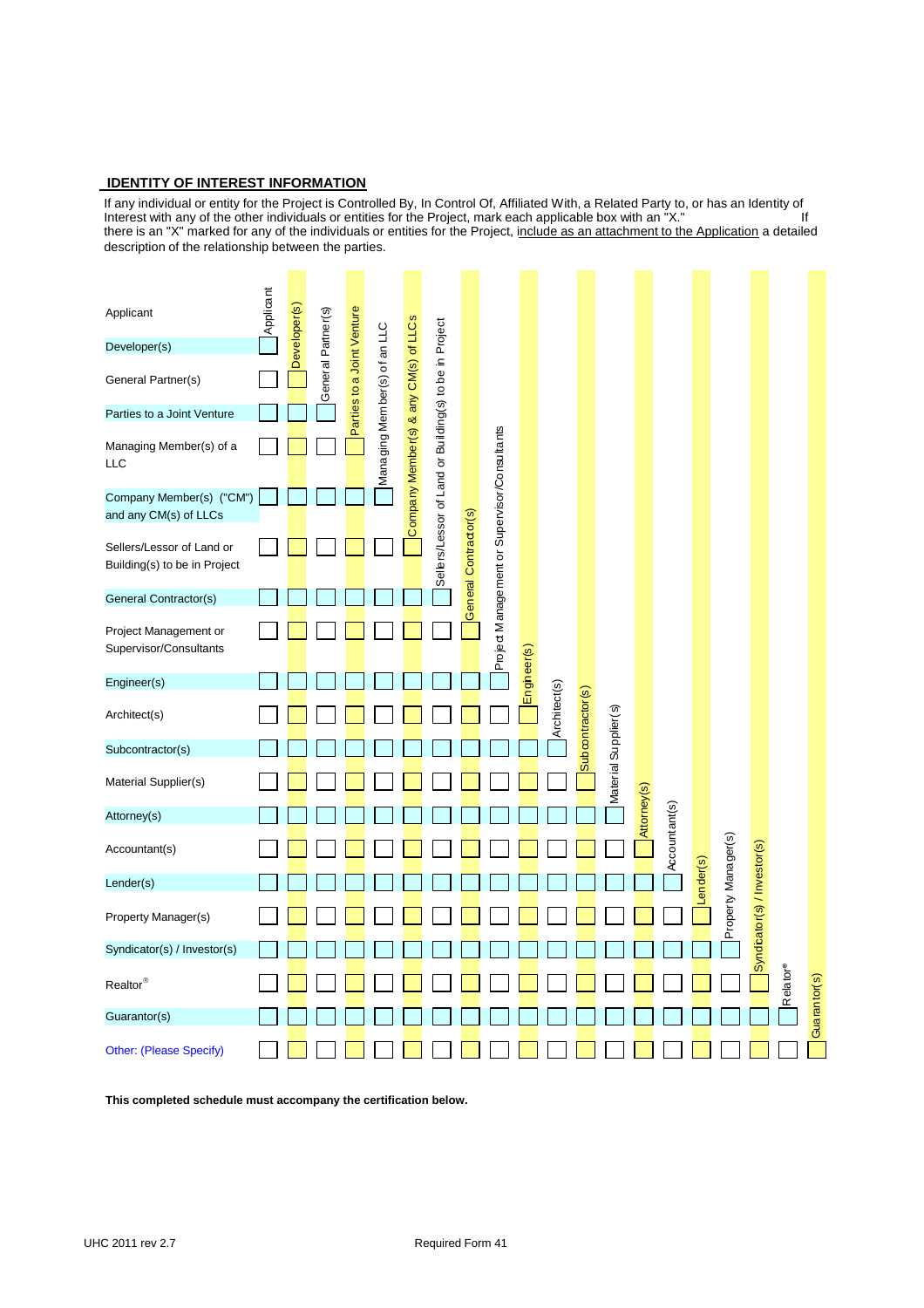## **PROJECT OWNER IDENTITY OF INTEREST CERTIFICATION**

| $\boldsymbol{0}$ |           |
|------------------|-----------|
| $\boldsymbol{0}$ |           |
| $\theta$         | <b>UT</b> |

UHC requires a full disclosure of all related party transactions affecting the payment of fees to the developer contractor and consultants. This certification must accompany the "Identity of Interest Information" checklist. UHC must be notified of any changes in such relationships during the development process.

The undersigned represents that all fees and profit from the development of the project have been disclosed and that there are no undisclosed related party transactions involving the project owner / applicant, developer, contractor, officers, consultants, land owners, intermediaries, Realtors, or others.

Project Owner or Sponsor's Name

0

Type Authorized Signer's Name here

Date

Signer's Title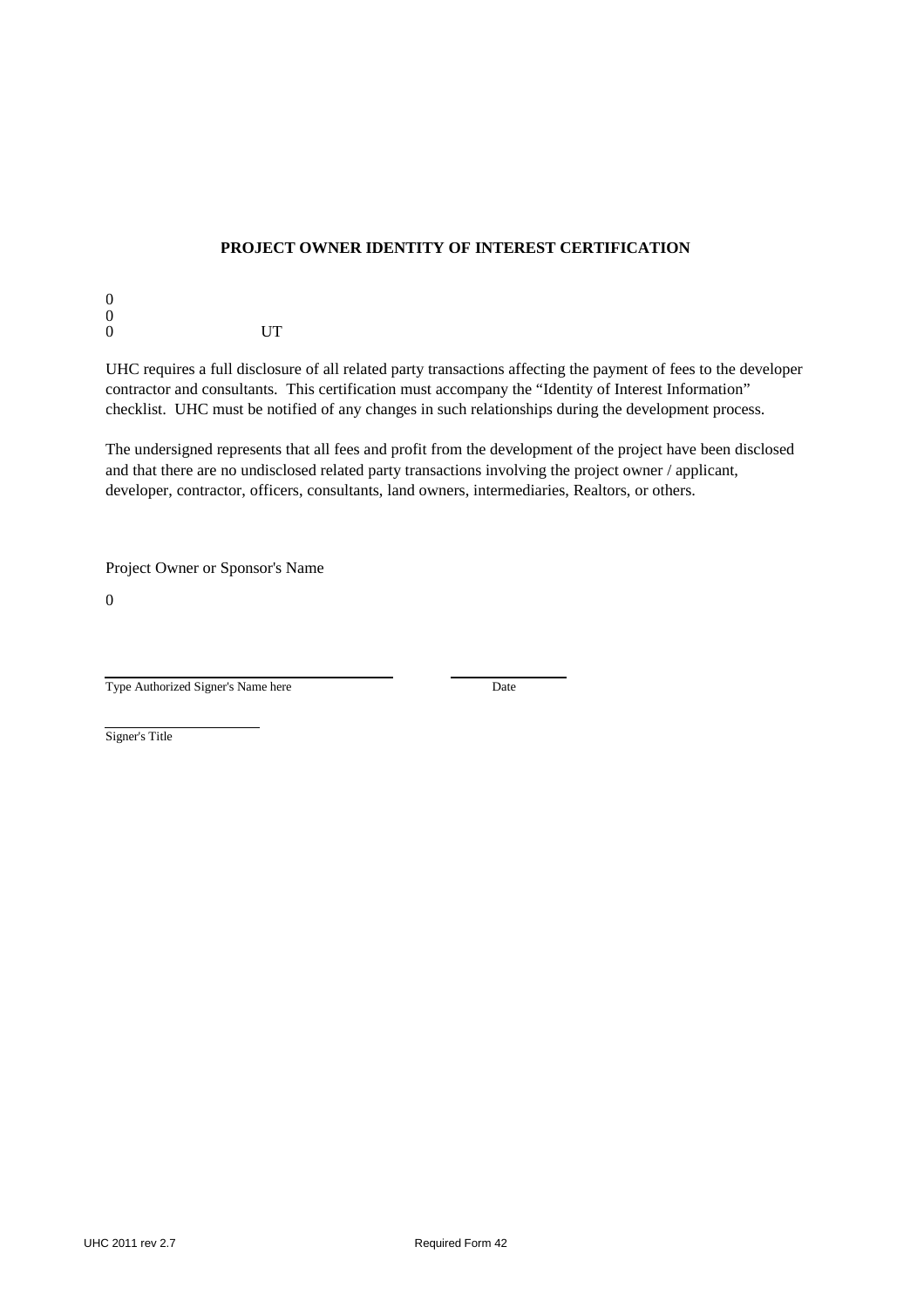## **Buildings Acquired: List Buildings Under Control - Page I**

|                  | Identification No./Address | Number of Units | Acquisition Cost | Seller P.I.S. Date | Buyer P.I.S. Date |
|------------------|----------------------------|-----------------|------------------|--------------------|-------------------|
| $\mathbf{1}$     |                            |                 |                  |                    |                   |
| $\boldsymbol{2}$ |                            |                 |                  |                    |                   |
| 3                |                            |                 |                  |                    |                   |
| $\overline{4}$   |                            |                 |                  |                    |                   |
| 5                |                            |                 |                  |                    |                   |
| 6                |                            |                 |                  |                    |                   |
| $\tau$           |                            |                 |                  |                    |                   |
| 8                |                            |                 |                  |                    |                   |
| 9                |                            |                 |                  |                    |                   |
| 10               |                            |                 |                  |                    |                   |
| 11               |                            |                 |                  |                    |                   |
| 12               |                            |                 |                  |                    |                   |
| 13               |                            |                 |                  |                    |                   |
| 14               |                            |                 |                  |                    |                   |
| 15<br>16         |                            |                 |                  |                    |                   |
| 17               |                            |                 |                  |                    |                   |
| 18               |                            |                 |                  |                    |                   |
| 19               |                            |                 |                  |                    |                   |
| 20               |                            |                 |                  |                    |                   |
| 21               |                            |                 |                  |                    |                   |
| 22               |                            |                 |                  |                    |                   |
| 23               |                            |                 |                  |                    |                   |
| 24               |                            |                 |                  |                    |                   |
| 25               |                            |                 |                  |                    |                   |
| 26               |                            |                 |                  |                    |                   |
| 27               |                            |                 |                  |                    |                   |
| 28               |                            |                 |                  |                    |                   |
| 29               |                            |                 |                  |                    |                   |
| 30               |                            |                 |                  |                    |                   |
| 31<br>32         |                            |                 |                  |                    |                   |
| 33               |                            |                 |                  |                    |                   |
| 34               |                            |                 |                  |                    |                   |
| 35               |                            |                 |                  |                    |                   |
| 36               |                            |                 |                  |                    |                   |
| 37               |                            |                 |                  |                    |                   |
| 38               |                            |                 |                  |                    |                   |
| 39               |                            |                 |                  |                    |                   |
| 40               |                            |                 |                  |                    |                   |
| 41               |                            |                 |                  |                    |                   |
| 42               |                            |                 |                  |                    |                   |
| 43               |                            |                 |                  |                    |                   |
| 44               |                            |                 |                  |                    |                   |
| 45               |                            |                 |                  |                    |                   |
| 46               |                            |                 |                  |                    |                   |
| 47               |                            |                 |                  |                    |                   |
| 48               |                            |                 |                  |                    |                   |
| 49<br>50         |                            |                 |                  |                    |                   |
|                  |                            |                 |                  |                    |                   |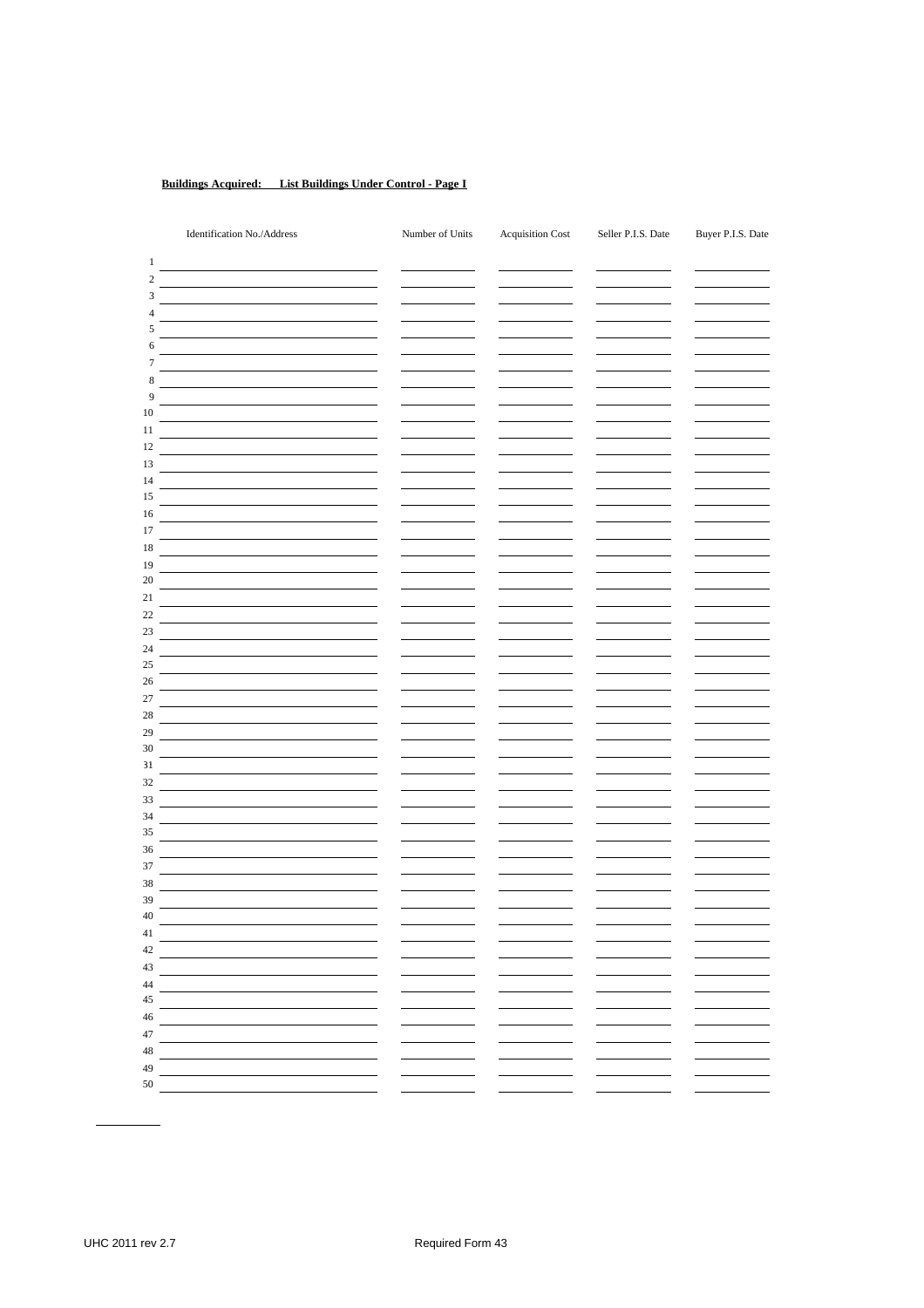### **Buildings Acquired: List Buildings Under Control - Page II**

|              | Identification No./Address | Type of Control | Number of Units | Acquisition Cost | Acquisition Cost |
|--------------|----------------------------|-----------------|-----------------|------------------|------------------|
| $51\,$       |                            |                 |                 |                  |                  |
| $52\,$       |                            |                 |                 |                  |                  |
| 53           |                            |                 |                 |                  |                  |
| 54           |                            |                 |                 |                  |                  |
| 55           |                            |                 |                 |                  |                  |
| 56           |                            |                 |                 |                  |                  |
| 57           |                            |                 |                 |                  |                  |
| 58           |                            |                 |                 |                  |                  |
| 59           |                            |                 |                 |                  |                  |
| 60           |                            |                 |                 |                  |                  |
| 61           |                            |                 |                 |                  |                  |
| 62           |                            |                 |                 |                  |                  |
| 63           |                            |                 |                 |                  |                  |
| 64           |                            |                 |                 |                  |                  |
| 65           |                            |                 |                 |                  |                  |
| 66           |                            |                 |                 |                  |                  |
| 67           |                            |                 |                 |                  |                  |
|              |                            |                 |                 |                  |                  |
| 68           |                            |                 |                 |                  |                  |
| 69           |                            |                 |                 |                  |                  |
| 70<br>$71\,$ |                            |                 |                 |                  |                  |
|              |                            |                 |                 |                  |                  |
| 72           |                            |                 |                 |                  |                  |
| 73           |                            |                 |                 |                  |                  |
| $74\,$       |                            |                 |                 |                  |                  |
| 75           |                            |                 |                 |                  |                  |
| 76           |                            |                 |                 |                  |                  |
| 77           |                            |                 |                 |                  |                  |
| 78           |                            |                 |                 |                  |                  |
| 79           |                            |                 |                 |                  |                  |
| 80           |                            |                 |                 |                  |                  |
| 81           |                            |                 |                 |                  |                  |
| 82           |                            |                 |                 |                  |                  |
| 83           |                            |                 |                 |                  |                  |
| 84           |                            |                 |                 |                  |                  |
| 85           |                            |                 |                 |                  |                  |
| 86           |                            |                 |                 |                  |                  |
| 87           |                            |                 |                 |                  |                  |
| $88\,$       |                            |                 |                 |                  |                  |
| 89           |                            |                 |                 |                  |                  |
| 90           |                            |                 |                 |                  |                  |
| 91           |                            |                 |                 |                  |                  |
| 92           |                            |                 |                 |                  |                  |
| 93           |                            |                 |                 |                  |                  |
| 94           |                            |                 |                 |                  |                  |
| 95           |                            |                 |                 |                  |                  |
| 96           |                            |                 |                 |                  |                  |
| 97           |                            |                 |                 |                  |                  |
| 98           |                            |                 |                 |                  |                  |
| 99           |                            |                 |                 |                  |                  |
| 100          |                            |                 |                 |                  |                  |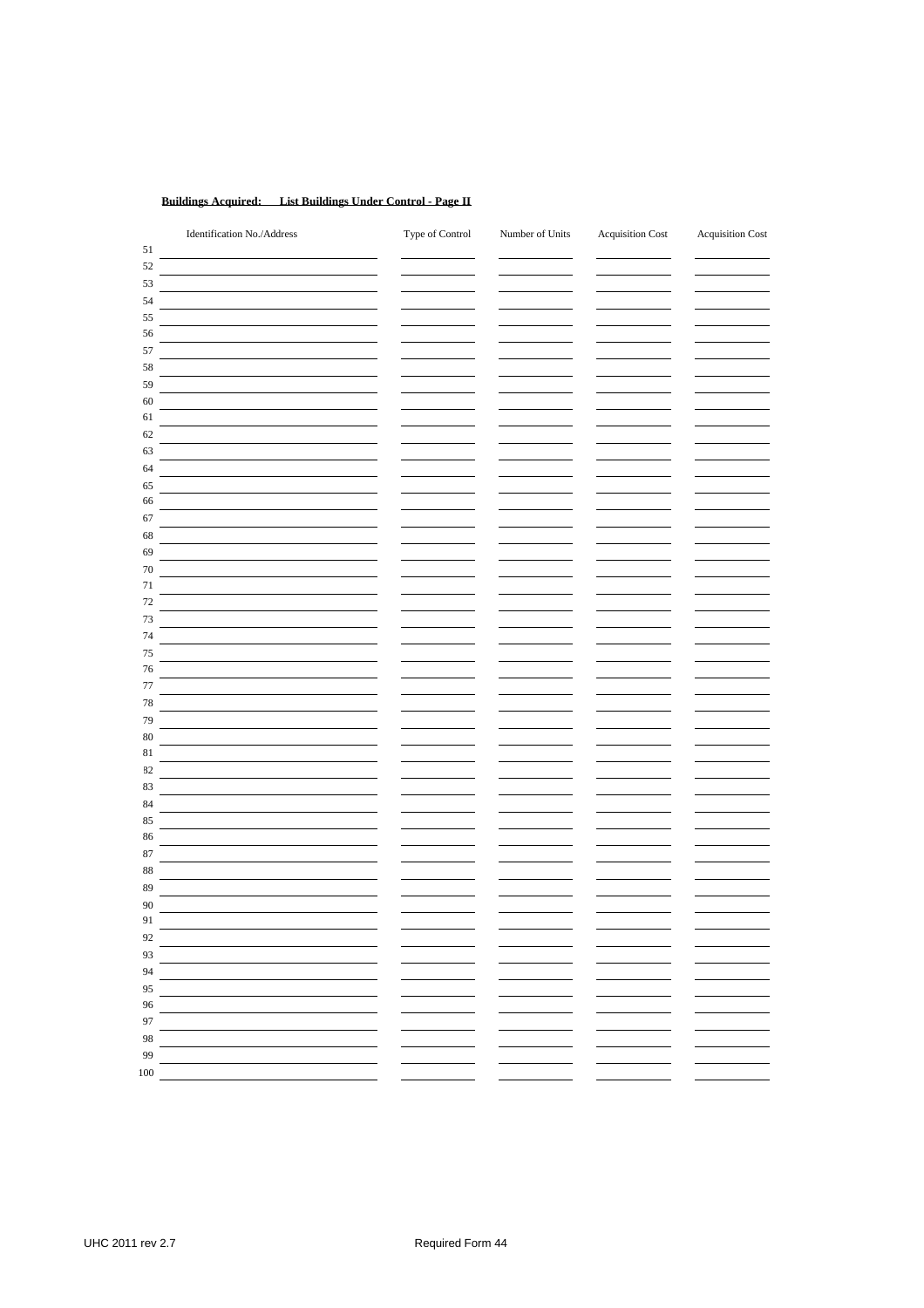| PROPOSED Breakdown for Determining Qualified Basis by Building - Page I |                                 |                        |                    |                                 |                        |                           |                            |                           |
|-------------------------------------------------------------------------|---------------------------------|------------------------|--------------------|---------------------------------|------------------------|---------------------------|----------------------------|---------------------------|
|                                                                         |                                 | 4% Tax Credit          |                    | 9% Tax Credit                   |                        |                           | High Cost                  | Estimated                 |
| Building                                                                | Eligible Basis<br>4% Tax Credit | Applicable<br>Fraction | Qualified<br>Basis | Eligible Basis<br>9% Tax Credit | Applicable<br>Fraction | Qualified<br><b>Basis</b> | Credit Area<br>(YES OR NO) | Placed in<br>Service Date |
| $\mathbf{1}$                                                            |                                 |                        | \$0                |                                 |                        | \$0                       |                            |                           |
| $\sqrt{2}$                                                              |                                 |                        | $\$0$              |                                 |                        | $\$0$                     |                            |                           |
| $\mathsf 3$                                                             |                                 |                        | \$0                |                                 |                        | \$0                       |                            |                           |
| $\overline{4}$                                                          |                                 |                        | \$0                |                                 |                        | \$0                       |                            |                           |
| $\sqrt{5}$                                                              |                                 |                        | \$0                |                                 |                        | \$0                       |                            |                           |
| $\,6$                                                                   |                                 |                        | $\$0$              |                                 |                        | \$0                       |                            |                           |
| $\overline{7}$                                                          |                                 |                        | $\$0$              |                                 |                        | \$0                       |                            |                           |
| $\,8\,$                                                                 |                                 |                        | $\$0$              |                                 |                        | $$0$$                     |                            |                           |
| 9                                                                       |                                 |                        | \$0                |                                 |                        | \$0                       |                            |                           |
| 10                                                                      |                                 |                        | \$0                |                                 |                        | \$0                       |                            |                           |
| 11                                                                      |                                 |                        | \$0                |                                 |                        | \$0                       |                            |                           |
| 12                                                                      |                                 |                        | \$0                |                                 |                        | \$0                       |                            |                           |
| 13                                                                      |                                 |                        | \$0                |                                 |                        | \$0                       |                            |                           |
| 14                                                                      |                                 |                        | \$0                |                                 |                        | \$0                       |                            |                           |
| 15                                                                      |                                 |                        | \$0                |                                 |                        | \$0                       |                            |                           |
| $16\,$                                                                  |                                 |                        | $\$0$              |                                 |                        | \$0                       |                            |                           |
| 17                                                                      |                                 |                        | $\$0$              |                                 |                        | \$0                       |                            |                           |
| 18                                                                      |                                 |                        | \$0                |                                 |                        | \$0                       |                            |                           |
| 19                                                                      |                                 |                        | \$0                |                                 |                        | \$0                       |                            |                           |
| 20                                                                      |                                 |                        | \$0                |                                 |                        | \$0                       |                            |                           |
| 21                                                                      |                                 |                        | $\$0$              |                                 |                        | \$0                       |                            |                           |
| 22                                                                      |                                 |                        | $\$0$              |                                 |                        | \$0                       |                            |                           |
| 23                                                                      |                                 |                        | \$0                |                                 |                        | \$0                       |                            |                           |
| 24                                                                      |                                 |                        | \$0                |                                 |                        | \$0                       |                            |                           |
| 25                                                                      |                                 |                        | \$0                |                                 |                        | \$0                       |                            |                           |
| $26\,$                                                                  |                                 |                        | $\$0$              |                                 |                        | \$0                       |                            |                           |
| 27                                                                      |                                 |                        | \$0                |                                 |                        | \$0                       |                            |                           |
| 28                                                                      |                                 |                        | \$0                |                                 |                        | $$0$$                     |                            |                           |
| 29                                                                      |                                 |                        | \$0                |                                 |                        | \$0                       |                            |                           |
| 30                                                                      |                                 |                        | \$0                |                                 |                        | \$0                       |                            |                           |
| 31                                                                      |                                 |                        | \$0                |                                 |                        | \$0                       |                            |                           |
| 32                                                                      |                                 |                        | \$0                |                                 |                        | \$0                       |                            |                           |
| 33                                                                      |                                 |                        | \$0                |                                 |                        | \$0                       |                            |                           |
| 34                                                                      |                                 |                        | \$0                |                                 |                        | \$0                       |                            |                           |
| 35                                                                      |                                 |                        | \$0                |                                 |                        | \$0                       |                            |                           |
| 36                                                                      |                                 |                        | \$0                |                                 |                        | \$0                       |                            |                           |
| 37                                                                      |                                 |                        | \$0                |                                 |                        | $$0$$                     |                            |                           |
| 38                                                                      |                                 |                        | \$0                |                                 |                        | $\$0$                     |                            |                           |
| 39                                                                      |                                 |                        | $\$0$              |                                 |                        | $$0$$                     |                            |                           |
| 40                                                                      |                                 |                        | $\$0$              |                                 |                        | $$0$                      |                            |                           |
| ${\bf 41}$                                                              |                                 |                        | $\$0$              |                                 |                        | $\$0$                     |                            |                           |
| 42                                                                      |                                 |                        | $\$0$              |                                 |                        | $$0$$                     |                            |                           |
| 43                                                                      |                                 |                        | \$0                |                                 |                        | $$0$$                     |                            |                           |
| 44                                                                      |                                 |                        | \$0                |                                 |                        | $\$0$                     |                            |                           |
| 45                                                                      |                                 |                        | \$0                |                                 |                        | $\$0$                     |                            |                           |
| 46                                                                      |                                 |                        | $\$0$              |                                 |                        | $\$0$                     |                            |                           |
| 47                                                                      |                                 |                        | $\$0$              |                                 |                        | $$0$$                     |                            |                           |
| 48                                                                      |                                 |                        | $$0$$              |                                 |                        | \$0                       |                            |                           |
| 49                                                                      |                                 |                        | $$0$$              |                                 |                        | $$0$$                     |                            |                           |
| 50                                                                      |                                 |                        | $\$0$              |                                 |                        | \$0                       |                            |                           |
| Totals:                                                                 | \$0                             |                        | $\$0$              | $\$0$                           |                        | $\$0$                     |                            |                           |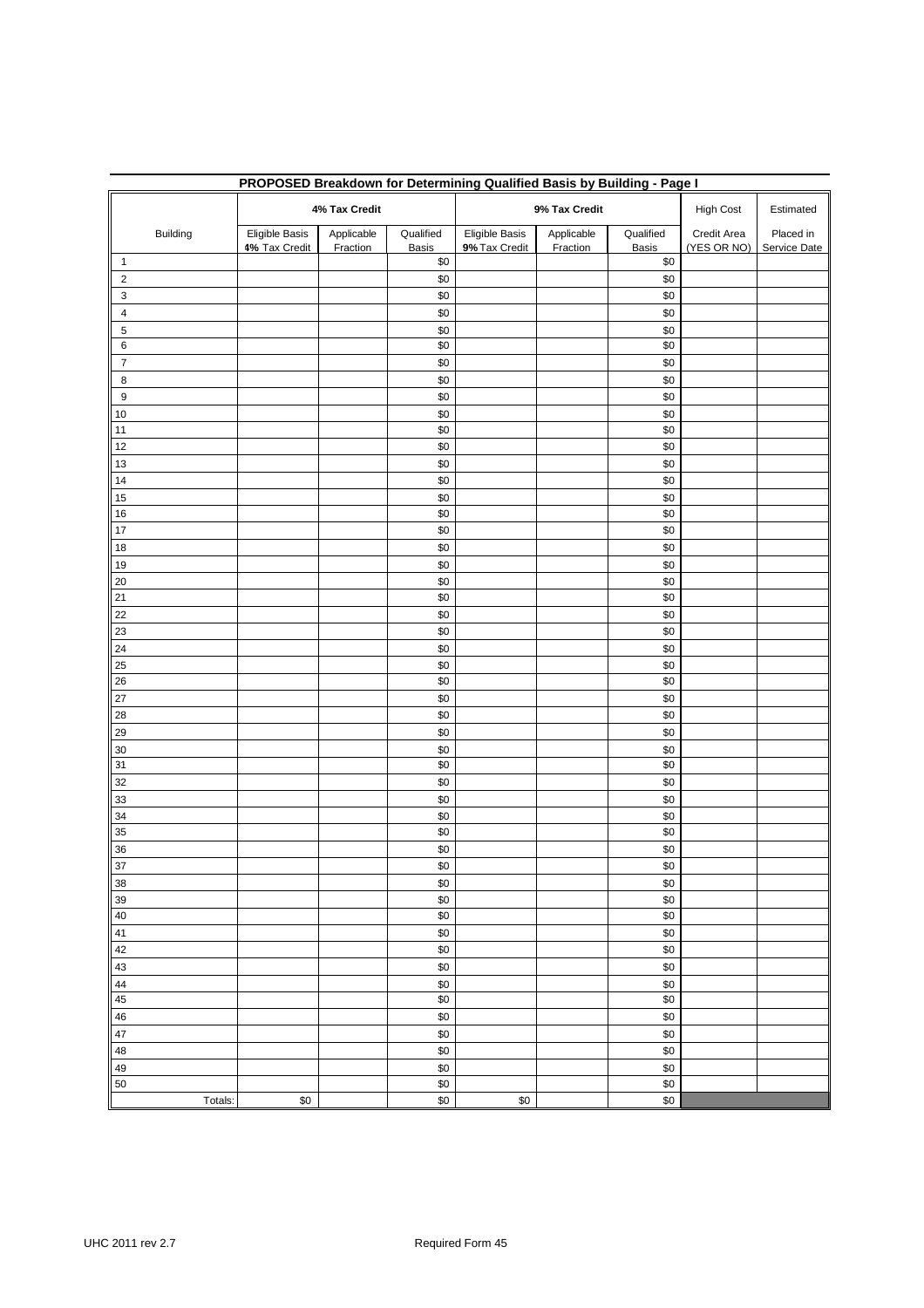|                 |                | 4% Tax Credit |              | 9% Tax Credit  |            |                | <b>High Cost</b> | Estimated    |
|-----------------|----------------|---------------|--------------|----------------|------------|----------------|------------------|--------------|
| <b>Building</b> | Eligible Basis | Applicable    | Qualified    | Eligible Basis | Applicable | Qualified      | Credit Area      | Placed in    |
|                 | 4% Tax Credit  | Fraction      | Basis        | 9% Tax Credit  | Fraction   | Basis          | (YES OR NO)      | Service Date |
| 51              |                |               | \$0          |                |            | \$0            |                  |              |
| 52              |                |               | \$0          |                |            | \$0            |                  |              |
| 53              |                |               | \$0          |                |            | \$0            |                  |              |
| 54              |                |               | \$0          |                |            | \$0            |                  |              |
| 55              |                |               | \$0          |                |            | \$0            |                  |              |
| 56              |                |               | \$0          |                |            | \$0            |                  |              |
| 57              |                |               | \$0          |                |            | \$0            |                  |              |
| 58              |                |               | \$0          |                |            | \$0            |                  |              |
| 59              |                |               | \$0          |                |            | \$0            |                  |              |
| 60              |                |               | \$0          |                |            | \$0            |                  |              |
| 61              |                |               | \$0          |                |            | \$0            |                  |              |
| 62              |                |               | \$0          |                |            | \$0            |                  |              |
| 63              |                |               | \$0          |                |            | \$0            |                  |              |
| 64              |                |               | \$0          |                |            | \$0            |                  |              |
| 65              |                |               | \$0          |                |            | \$0            |                  |              |
| 66              |                |               | \$0          |                |            | \$0            |                  |              |
| 67              |                |               | \$0          |                |            | \$0            |                  |              |
| 68              |                |               | \$0          |                |            | \$0            |                  |              |
| 69              |                |               | \$0          |                |            | \$0            |                  |              |
| 70              |                |               | \$0          |                |            | \$0            |                  |              |
| $\bf 71$        |                |               | \$0          |                |            | \$0            |                  |              |
| 72              |                |               | \$0          |                |            | \$0            |                  |              |
| 73              |                |               | \$0          |                |            | \$0            |                  |              |
| 74              |                |               | \$0          |                |            | \$0            |                  |              |
| 75              |                |               | \$0          |                |            | \$0            |                  |              |
| 76              |                |               | \$0          |                |            | \$0            |                  |              |
| $77 \,$         |                |               | \$0          |                |            | \$0            |                  |              |
| 78              |                |               | \$0          |                |            | \$0            |                  |              |
| 79              |                |               | \$0          |                |            | \$0            |                  |              |
| 80              |                |               | \$0          |                |            | \$0            |                  |              |
| 81              |                |               | \$0          |                |            | \$0            |                  |              |
| 82              |                |               | \$0          |                |            | \$0            |                  |              |
| 83              |                |               | \$0          |                |            | \$0            |                  |              |
| 84              |                |               | \$0          |                |            | \$0            |                  |              |
| 85              |                |               | \$0          |                |            | \$0            |                  |              |
| 86              |                |               | \$0          |                |            | \$0            |                  |              |
| 87              |                |               | \$0          |                |            | \$0            |                  |              |
| 88              |                |               | \$0          |                |            | \$0            |                  |              |
| 89              |                |               | \$0          |                |            | \$0            |                  |              |
| 90              |                |               | \$0          |                |            | \$0            |                  |              |
| 91              |                |               | $\$0$<br>\$0 |                |            | $\$0$<br>\$0   |                  |              |
| 92              |                |               |              |                |            |                |                  |              |
| 93<br>94        |                |               | \$0<br>$\$0$ |                |            | \$0<br>\$0     |                  |              |
|                 |                |               |              |                |            |                |                  |              |
| 95<br>96        |                |               | $\$0$<br>\$0 |                |            | $\$0$<br>$\$0$ |                  |              |
| $97\,$          |                |               | \$0          |                |            | $\$0$          |                  |              |
| 98              |                |               | \$0          |                |            | $$0$$          |                  |              |
| 99              |                |               | $\$0$        |                |            | \$0            |                  |              |
| ###             |                |               | \$0          |                |            | $$0$$          |                  |              |
| GrandTotal:     | $\$0$          |               | $\$0$        | $\$0$          |            | $\$0$          |                  |              |

**PROPOSED Breakdown for Determining Qualified Basis by Building - Page II**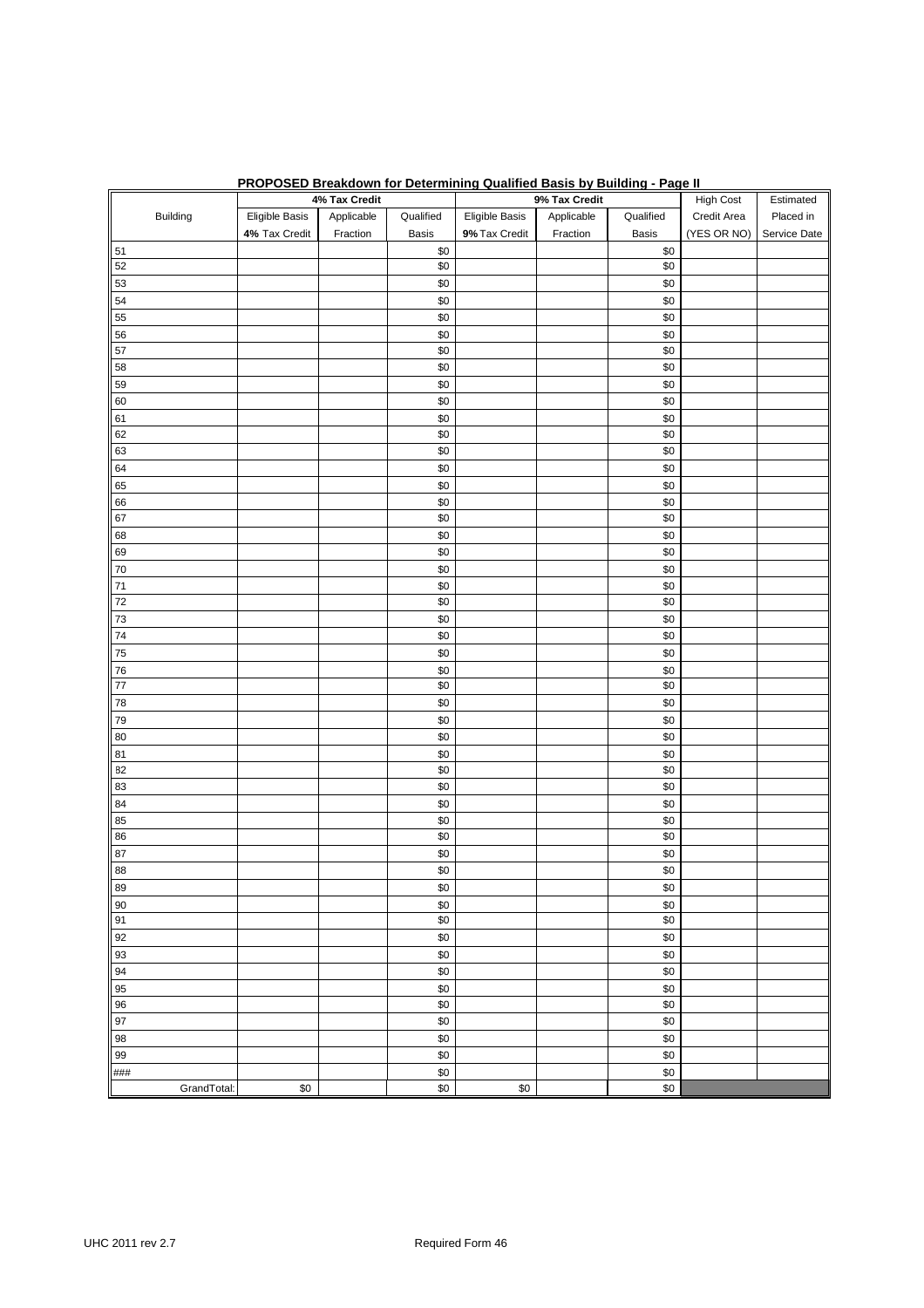|                         | <b>Building Address or Number</b> |           |           |           | SRO Units Studio Units 1 Bedrooms 2 Bedrooms 3 Bedroom 4 Bedroom |           |           | Totals                  |
|-------------------------|-----------------------------------|-----------|-----------|-----------|------------------------------------------------------------------|-----------|-----------|-------------------------|
| 1                       |                                   |           |           |           |                                                                  |           |           | $\mathbf 0$             |
| $\overline{\mathbf{c}}$ |                                   |           |           |           |                                                                  |           |           | $\mathbf 0$             |
| 3                       |                                   |           |           |           |                                                                  |           |           | $\pmb{0}$               |
| 4                       |                                   |           |           |           |                                                                  |           |           | $\pmb{0}$               |
| 5                       |                                   |           |           |           |                                                                  |           |           | $\pmb{0}$               |
| 6                       |                                   |           |           |           |                                                                  |           |           | $\mathbf 0$             |
| 7                       |                                   |           |           |           |                                                                  |           |           | $\pmb{0}$               |
| 8                       |                                   |           |           |           |                                                                  |           |           | $\bf{0}$                |
| $\boldsymbol{9}$        |                                   |           |           |           |                                                                  |           |           | $\pmb{0}$               |
| 10                      |                                   |           |           |           |                                                                  |           |           | $\pmb{0}$<br>$\pmb{0}$  |
| 11<br>12                |                                   |           |           |           |                                                                  |           |           | $\pmb{0}$               |
|                         |                                   |           |           |           |                                                                  |           |           | $\bf{0}$                |
| 13<br>14                |                                   |           |           |           |                                                                  |           |           | $\pmb{0}$               |
| 15                      |                                   |           |           |           |                                                                  |           |           | $\pmb{0}$               |
| 16                      |                                   |           |           |           |                                                                  |           |           | $\mathbf 0$             |
| 17                      |                                   |           |           |           |                                                                  |           |           | $\pmb{0}$               |
| 18                      |                                   |           |           |           |                                                                  |           |           | $\bf{0}$                |
| 19                      |                                   |           |           |           |                                                                  |           |           | $\pmb{0}$               |
| 20                      |                                   |           |           |           |                                                                  |           |           | $\pmb{0}$               |
| $21\,$                  |                                   |           |           |           |                                                                  |           |           | $\mathbf 0$             |
| 22                      |                                   |           |           |           |                                                                  |           |           | $\pmb{0}$               |
| 23                      |                                   |           |           |           |                                                                  |           |           | $\bf{0}$                |
| 24                      |                                   |           |           |           |                                                                  |           |           | $\pmb{0}$               |
| 25                      |                                   |           |           |           |                                                                  |           |           | $\pmb{0}$               |
| 26                      |                                   |           |           |           |                                                                  |           |           | $\mathbf 0$             |
| 27                      |                                   |           |           |           |                                                                  |           |           | $\pmb{0}$               |
| 28                      |                                   |           |           |           |                                                                  |           |           | $\pmb{0}$               |
| 29                      |                                   |           |           |           |                                                                  |           |           | $\pmb{0}$               |
| 30                      |                                   |           |           |           |                                                                  |           |           | $\pmb{0}$               |
| 31                      |                                   |           |           |           |                                                                  |           |           | $\pmb{0}$               |
| 32                      |                                   |           |           |           |                                                                  |           |           | $\pmb{0}$               |
| 33                      |                                   |           |           |           |                                                                  |           |           | $\bf{0}$<br>$\pmb{0}$   |
| 34                      |                                   |           |           |           |                                                                  |           |           | $\pmb{0}$               |
| 35                      |                                   |           |           |           |                                                                  |           |           | $\overline{\mathbf{0}}$ |
| 36<br>37                |                                   |           |           |           |                                                                  |           |           | $\pmb{0}$               |
| 38                      |                                   |           |           |           |                                                                  |           |           | $\mathbf 0$             |
| 39                      |                                   |           |           |           |                                                                  |           |           | $\mathbf 0$             |
| 40                      |                                   |           |           |           |                                                                  |           |           | $\mathbf 0$             |
| 41                      |                                   |           |           |           |                                                                  |           |           | 0                       |
| 42                      |                                   |           |           |           |                                                                  |           |           | $\bf{0}$                |
| 43                      |                                   |           |           |           |                                                                  |           |           | $\mathbf 0$             |
| 44                      |                                   |           |           |           |                                                                  |           |           | $\pmb{0}$               |
| 45                      |                                   |           |           |           |                                                                  |           |           | $\pmb{0}$               |
| 46                      |                                   |           |           |           |                                                                  |           |           | $\pmb{0}$               |
| 47                      |                                   |           |           |           |                                                                  |           |           | $\pmb{0}$               |
| 48                      |                                   |           |           |           |                                                                  |           |           | $\pmb{0}$               |
| 49                      |                                   |           |           |           |                                                                  |           |           | $\overline{0}$          |
| 50                      |                                   |           |           |           |                                                                  |           |           | $\pmb{0}$               |
|                         |                                   | $\pmb{0}$ | $\pmb{0}$ | $\pmb{0}$ | $\pmb{0}$                                                        | $\pmb{0}$ | $\pmb{0}$ | $\pmb{0}$               |

# **Units in each Building by Bedroom Type- Page I**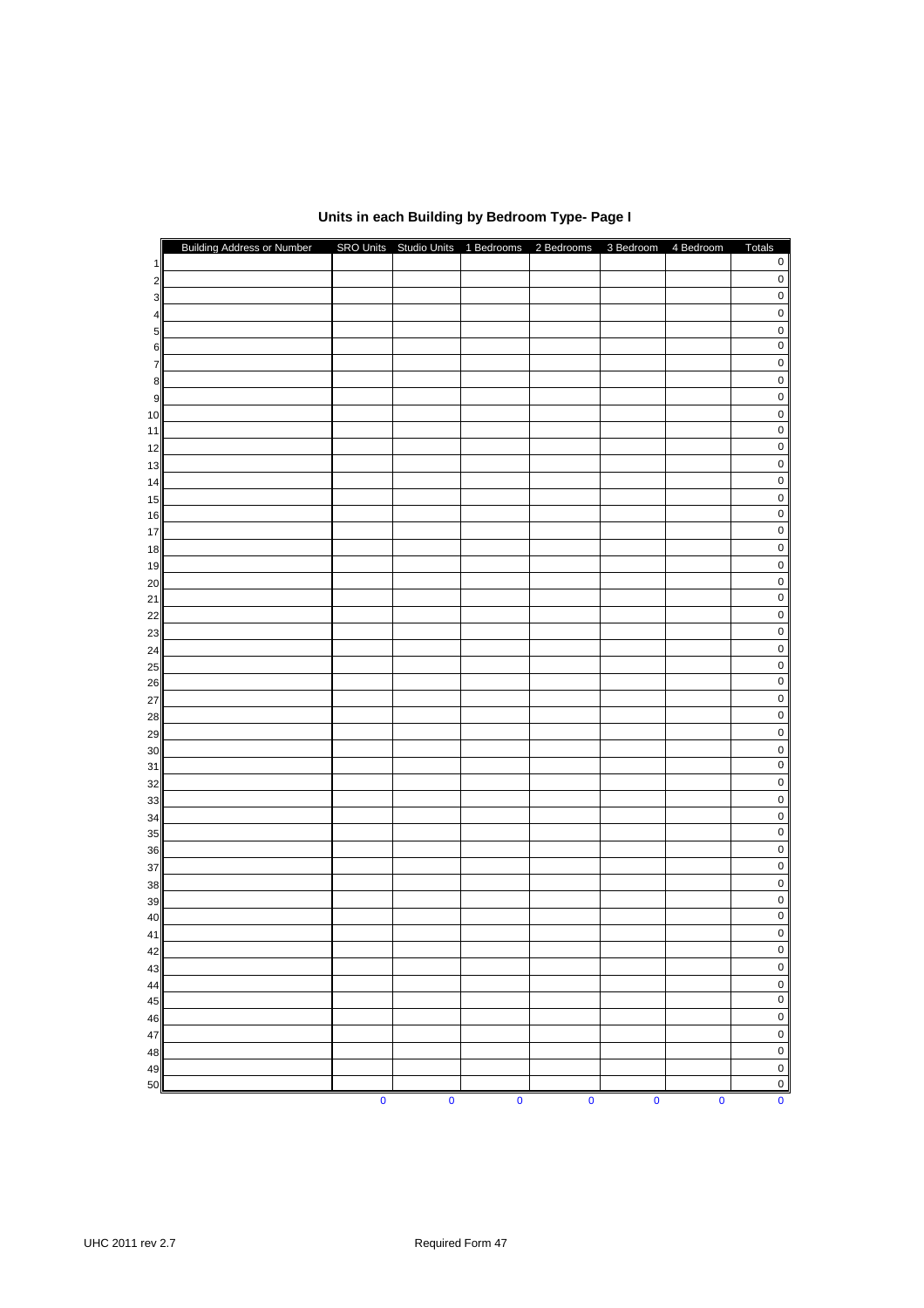|            | <b>Building Address or Number</b> |           | SRO Units Studio Units  | 1 Bedrooms  | aч<br>2 Bedrooms | 3 Bedroom   | 4 Bedroom | <b>Totals</b>                      |
|------------|-----------------------------------|-----------|-------------------------|-------------|------------------|-------------|-----------|------------------------------------|
| ${\bf 51}$ |                                   |           |                         |             |                  |             |           | $\pmb{0}$                          |
| 52         |                                   |           |                         |             |                  |             |           | $\mathbf 0$                        |
| 53         |                                   |           |                         |             |                  |             |           | $\pmb{0}$                          |
| 54         |                                   |           |                         |             |                  |             |           | $\pmb{0}$                          |
| 55         |                                   |           |                         |             |                  |             |           | $\mathbf 0$                        |
| 56         |                                   |           |                         |             |                  |             |           | $\mathbf 0$                        |
| 57         |                                   |           |                         |             |                  |             |           | $\mathbf 0$                        |
| 58         |                                   |           |                         |             |                  |             |           | $\mathbf 0$                        |
| 59         |                                   |           |                         |             |                  |             |           | $\pmb{0}$                          |
| 60         |                                   |           |                         |             |                  |             |           | $\mathbf 0$                        |
| 61         |                                   |           |                         |             |                  |             |           | $\mathbf 0$                        |
| 62         |                                   |           |                         |             |                  |             |           | $\mathbf 0$                        |
| 63         |                                   |           |                         |             |                  |             |           | $\pmb{0}$                          |
| 64         |                                   |           |                         |             |                  |             |           | $\pmb{0}$                          |
| 65         |                                   |           |                         |             |                  |             |           | $\mathbf 0$                        |
| 66         |                                   |           |                         |             |                  |             |           | $\mathbf 0$                        |
| 67         |                                   |           |                         |             |                  |             |           | $\mathbf 0$                        |
| 68         |                                   |           |                         |             |                  |             |           | $\pmb{0}$                          |
| 69         |                                   |           |                         |             |                  |             |           | $\pmb{0}$                          |
| 70         |                                   |           |                         |             |                  |             |           | $\mathbf 0$                        |
| 71         |                                   |           |                         |             |                  |             |           | $\mathbf 0$                        |
| 72         |                                   |           |                         |             |                  |             |           | $\mathbf 0$                        |
| 73         |                                   |           |                         |             |                  |             |           | $\pmb{0}$                          |
| 74         |                                   |           |                         |             |                  |             |           | $\pmb{0}$                          |
| 75         |                                   |           |                         |             |                  |             |           | $\mathbf 0$                        |
| 76         |                                   |           |                         |             |                  |             |           | $\mathbf 0$                        |
| 77         |                                   |           |                         |             |                  |             |           | $\mathbf 0$                        |
| 78         |                                   |           |                         |             |                  |             |           | $\mathbf 0$                        |
| 79         |                                   |           |                         |             |                  |             |           | $\pmb{0}$                          |
| 80         |                                   |           |                         |             |                  |             |           | $\mathbf 0$                        |
| 81         |                                   |           |                         |             |                  |             |           | $\mathbf 0$                        |
| 82         |                                   |           |                         |             |                  |             |           | $\mathbf 0$                        |
| 83         |                                   |           |                         |             |                  |             |           | $\pmb{0}$                          |
| 84         |                                   |           |                         |             |                  |             |           | $\pmb{0}$                          |
| 85         |                                   |           |                         |             |                  |             |           | $\mathbf 0$                        |
| 86         |                                   |           |                         |             |                  |             |           | $\mathbf 0$                        |
| 87         |                                   |           |                         |             |                  |             |           | $\pmb{0}$                          |
| 88         |                                   |           |                         |             |                  |             |           | $\pmb{0}$                          |
| 89         |                                   |           |                         |             |                  |             |           | $\mathbf 0$                        |
| $90\,$     |                                   |           |                         |             |                  |             |           | $\pmb{0}$                          |
| 91         |                                   |           |                         |             |                  |             |           | $\pmb{0}$<br>$\overline{\text{o}}$ |
| 92         |                                   |           |                         |             |                  |             |           |                                    |
| 93         |                                   |           |                         |             |                  |             |           | $\pmb{0}$                          |
| 94         |                                   |           |                         |             |                  |             |           | $\pmb{0}$                          |
| 95         |                                   |           |                         |             |                  |             |           | $\pmb{0}$<br>$\mathbf 0$           |
| 96         |                                   |           |                         |             |                  |             |           | $\mathbf 0$                        |
| 97         |                                   |           |                         |             |                  |             |           | $\pmb{0}$                          |
| 98         |                                   |           |                         |             |                  |             |           | $\mathbf 0$                        |
| 99<br>100  |                                   |           |                         |             |                  |             |           | $\overline{0}$                     |
|            | <b>Grand Total:</b>               | $\pmb{0}$ | $\overline{\mathbf{0}}$ | $\mathbf 0$ | $\mathbf 0$      | $\mathbf 0$ | $\pmb{0}$ | $\overline{0}$                     |
|            |                                   |           |                         |             |                  |             |           |                                    |

## **Units in each Building by Bedroom Type - Page II**